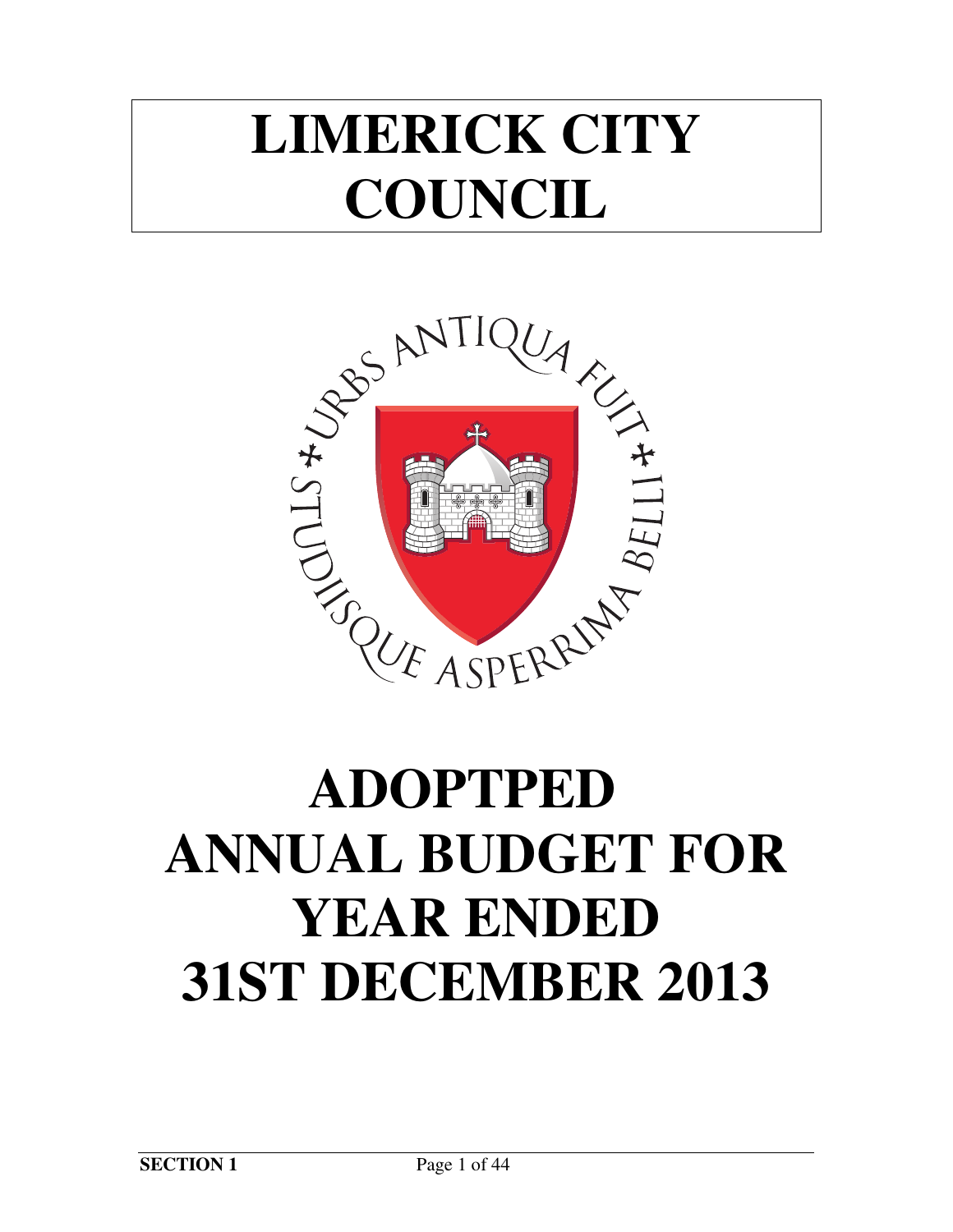## **CONTENTS**

## **Section 1**

| <b>CITY MANAGER'S REPORT</b>                                                               | $\mathbf{3}$ |
|--------------------------------------------------------------------------------------------|--------------|
| DIVISION A: HOUSING AND BUILDING                                                           | 19           |
| <b>DIVISION B: ROAD TRANSPORTATION &amp; SAFETY</b>                                        | 22           |
| <b>DIVISION C: WATER SERVICES</b>                                                          | 23           |
| <b>DIVISION D: DEVELOPMENT MANAGEMENT</b>                                                  | 26           |
| <b>DIVISION E: ENVIRONMENTAL SERVICES</b>                                                  | 30           |
| <b>DIVISION F: RECREATION AND AMENITY</b>                                                  | 36           |
| DIVISION G/H: AGRICULTURE, EDUCATION, HEALTH AND WELFARE,<br><b>AND CORPORATE SERVICES</b> | 40           |
| <b>Section 2</b>                                                                           |              |
| <b>DRAFT ANNUAL BUDGET:</b><br>TABLE A - F (NOTE NO TABLE C FOR CITY COUNCILS)             | $1 - 32$     |
| <b>CAPITAL BUDGET 2013-2015</b>                                                            | 33-39        |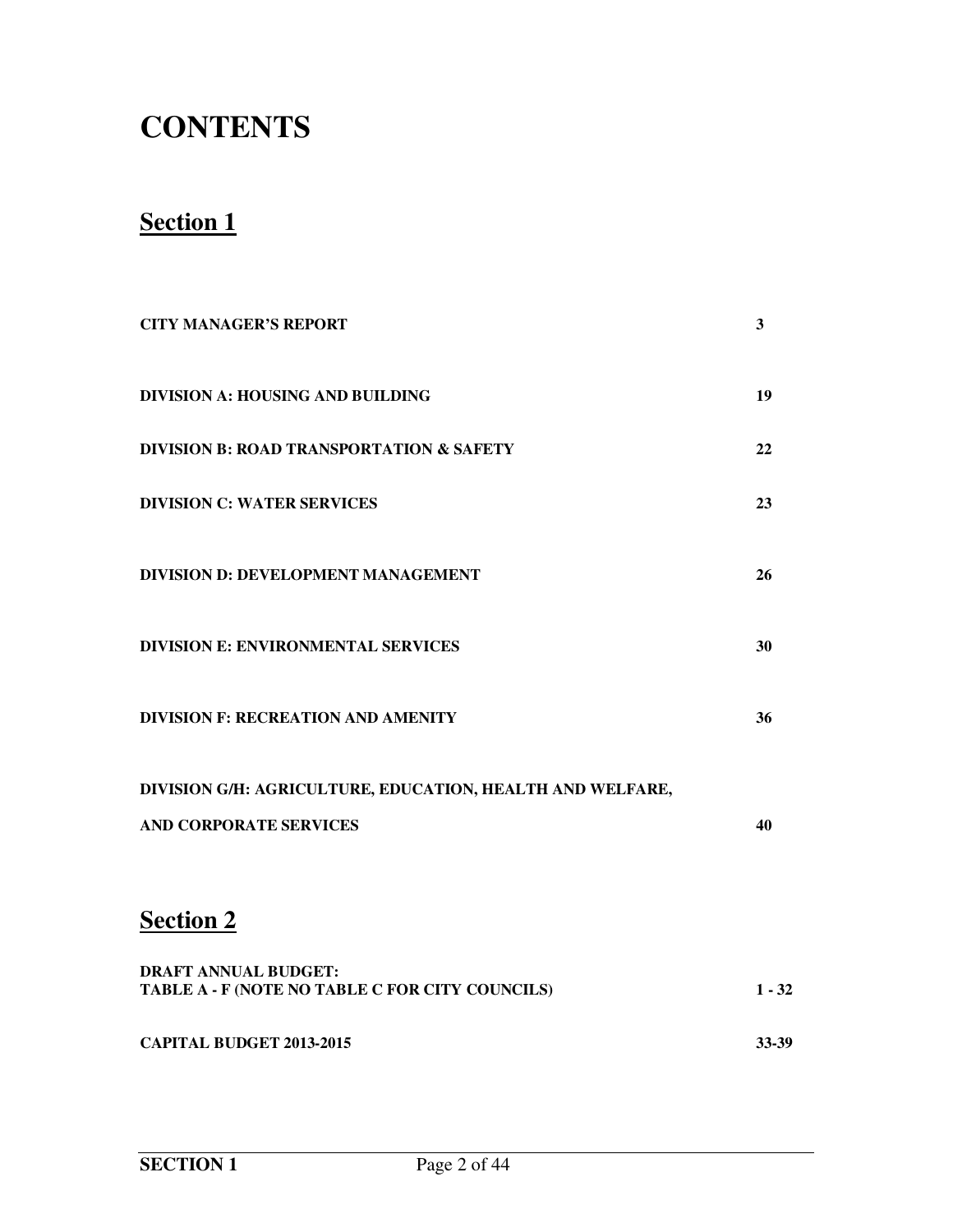#### **LIMERICK CITY COUNCIL COMHAIRLE CATHRACH LUIMNIGH**

 Cé na gCeannaith Luimneach

 $10^{th}$  December 2012.

#### TO: HIS WORSHIP THE MAYOR AND EACH MEMBER OF LIMERICK CITY COUNCIL.

#### **Annual Budget for the year 1 st January 2013 to 31st December 2013**

#### **Introduction**

The recession in the Irish economy has continued to deepen during 2012, with a continuing fall in consumer confidence, stagnation of the property sector, businesses going into liquidation, examinership or forced to close down, challenging external economic environment and high levels of unemployment.

The Government have continued to be subject to complying with the EU/IMF/ ECB Troika Memorandum of Understanding and will be over the next three years.

#### **General Government Balance**

The General Government Balance (GGB) measures the fiscal performance of the whole General Government sector, which includes the Exchequer, the Social Insurance Fund, the non-commercial state-sponsored bodies, the National Pensions Reserve Fund and other extra-Budgetary Funds, the Local Authorities, and the Vocational Education Committees. The following table (*Table 1*) outlines the General Government Balance targets agreed between Ireland and the Trioka. As can be seen from the table below Ireland has been exceeding its targets and is expected to continue this trend. It should be noted including Bank Transfers the 2013 figure will worsen to €15.125bn

|                             | 2011 | 2012 | 2013 | 2014 | 2015 |
|-----------------------------|------|------|------|------|------|
| $\epsilon$ billion          | 14.7 | 13.1 | 12.4 | 8.1  | 5.0  |
| % of GDP                    | 9.2  | 8.0  | 7.3  | 4.6  | 2.7  |
| Target deficit at end 2010: |      |      |      |      |      |
| % of GDP                    | 10.6 | 8.6  | 7.5  | 5.1  | 2.9  |

**Table 1: Official Target Deficit on General Government Balance (excluding bank transfers)**, extracted from ESRI, Budget Perspective 2013, September 2012, Tim Callan, p. 14).

#### **Economic Outlook**

The European Commission, ECB and the IMF all declare that Ireland's implementation of the EU/IMF Programme is on track, despite the weakening external environment and higher levels of unemployment. It should be noted that the release of EU/IMF and bilateral loan tranches is conditional on Ireland delivering on its commitments and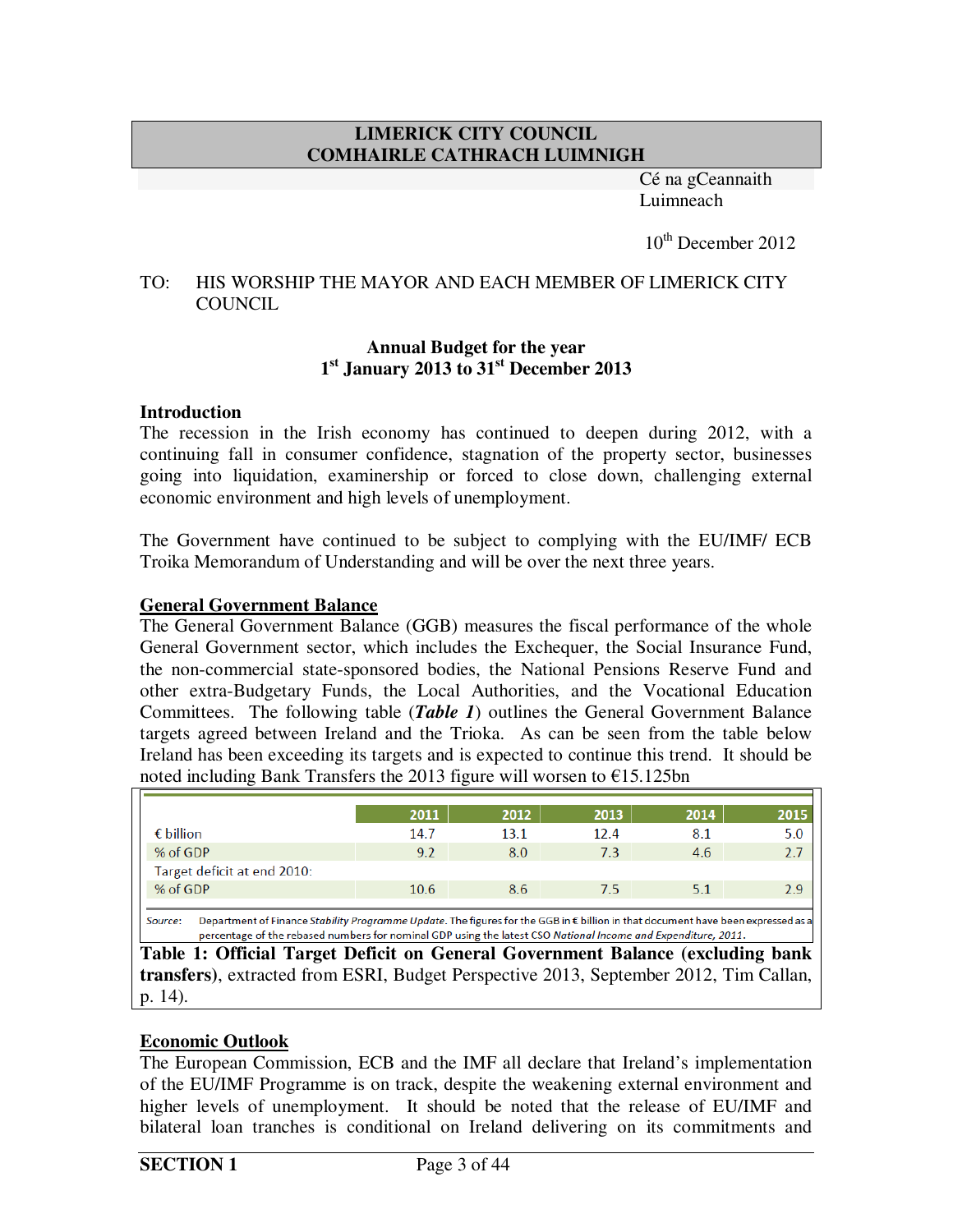meeting quantitative targets and structural benchmarks set out in the Memorandum of Understanding and Memorandum of Economic and Financial Policies. This will result in Government austerity measures continuing over the next three years due to the large gap between the State's revenues and expenditure. This continued level of austerity can be seen in the Medium-Term Fiscal Statement issued by the Department of Finance in mid-October 2012, which details that the consolidation adjustment (i.e. expenditure reductions/ increased income) will be  $\epsilon$ 3.5bn in 2013,  $\epsilon$ 3.1bn in 2014, and  $\epsilon$ 2bn in 2015 (see *Table 2* below for austerity measures for years 2008 to 2015). As can be seen from *Table 2* , approximately two-thirds of the actual and planned austerity measures over the period 2011-2015 relates to cuts in expenditure, both current and capital, and the balance is made up of increased revenue either through increased taxes or new taxes.

|                                                                                                                                            | 2008-2010 | 2011 | 2012 | 2013 | 2014 | 2015    | 2011-2015 |
|--------------------------------------------------------------------------------------------------------------------------------------------|-----------|------|------|------|------|---------|-----------|
| Revenue                                                                                                                                    | 5.6       | 1.4  | 1.6  | 1.3  | 1.1  | 0.7     | 6.1       |
| Expenditure                                                                                                                                | 9.2       | 3.9  | 2.2  | 2.3  | 2.0  | 1.3     | 11.7      |
| of which Capital                                                                                                                           | 1.6       | 1.9  | 0.8  | 0.6  | 0.1  | 0.0     | 3.3       |
| Total                                                                                                                                      | 14.7      | 5.3  | 3.8  | 3.5  | 3.1  | 2.0     | 17.7      |
| Per cent of GDP                                                                                                                            | 9.2%      | 3.3% | 2.3% | 2.1% | 1.8% | $1.1\%$ | 10.6%     |
| Department of Finance Budgets. GDP figures revised based on CSO: National Income and Expenditure, 2011 and Duffy, et al., 2012.<br>Source: |           |      |      |      |      |         |           |
| Table 2: Summary of Actual and Planned Austerity Measures over the Period 2008-                                                            |           |      |      |      |      |         |           |
| 2015, €bn, extracted from ESRI, Budget Perspective 2013, September 2012, Tim Callan,                                                       |           |      |      |      |      |         |           |
| p. $14$ ).                                                                                                                                 |           |      |      |      |      |         |           |

This level of austerity is required due to the high level of General Government Debt, which is estimated at  $E192$  billion at the end of 2012, with almost 30% of it relating to support by the sovereign to the banking sector. The following graph (*Figure 1*) illustrates the level of debt to GDP (i.e. level of productivity in the state), which highlights the challenges faced by Government:

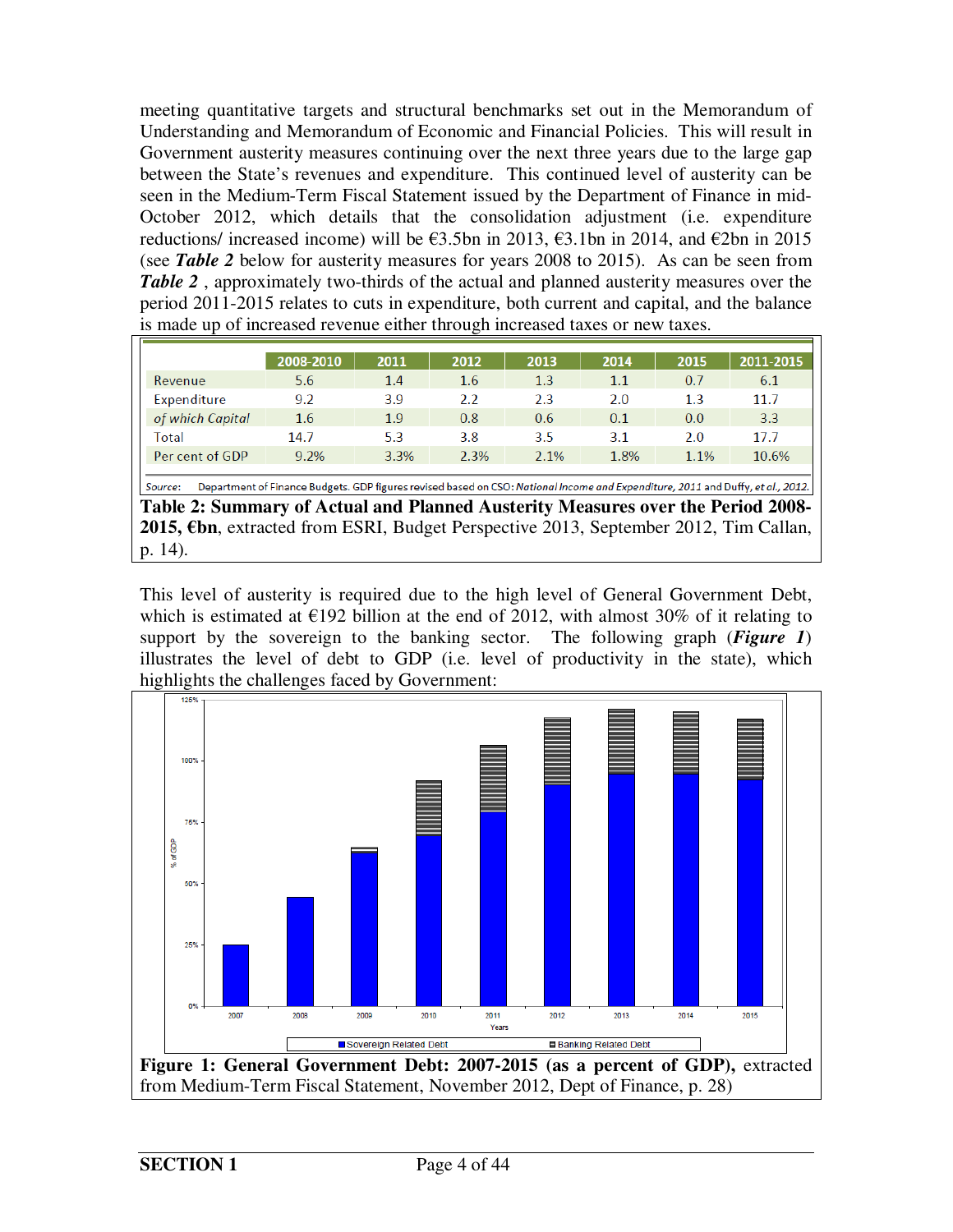It's not all bad news from an economic outlook perspective, as can be seen from *Figure 2* below. *GDP, which is a measure of the level of productivity in the state, is beginning to return to positive terms*. The Department of Finance have outlined that the projected economic growth of GDP will be 1.5 percent in 2013, 2.5 per cent in 2014, and 2.9 per cent in 2015. It should be noted that GDP growth has been predominantly reliant on the export sector in recent years.



Other challenges facing central and local government are the fact that conditions in the labour market remains poor. Employment losses this year have been worse than expected, with the balance of long-term unemployed increasing as can be demonstrated in **Figure 3** below. On average  $E22$  billion is required to pay social welfare recipients and unemployment numbers are in the region of 14.6% (320,000) of the total workforce. This will continue to have a direct impact on the Irish economic recovery, and will require to be addressed locally and nationally by creating the conditions for sustainable economic recovery which will result in employment.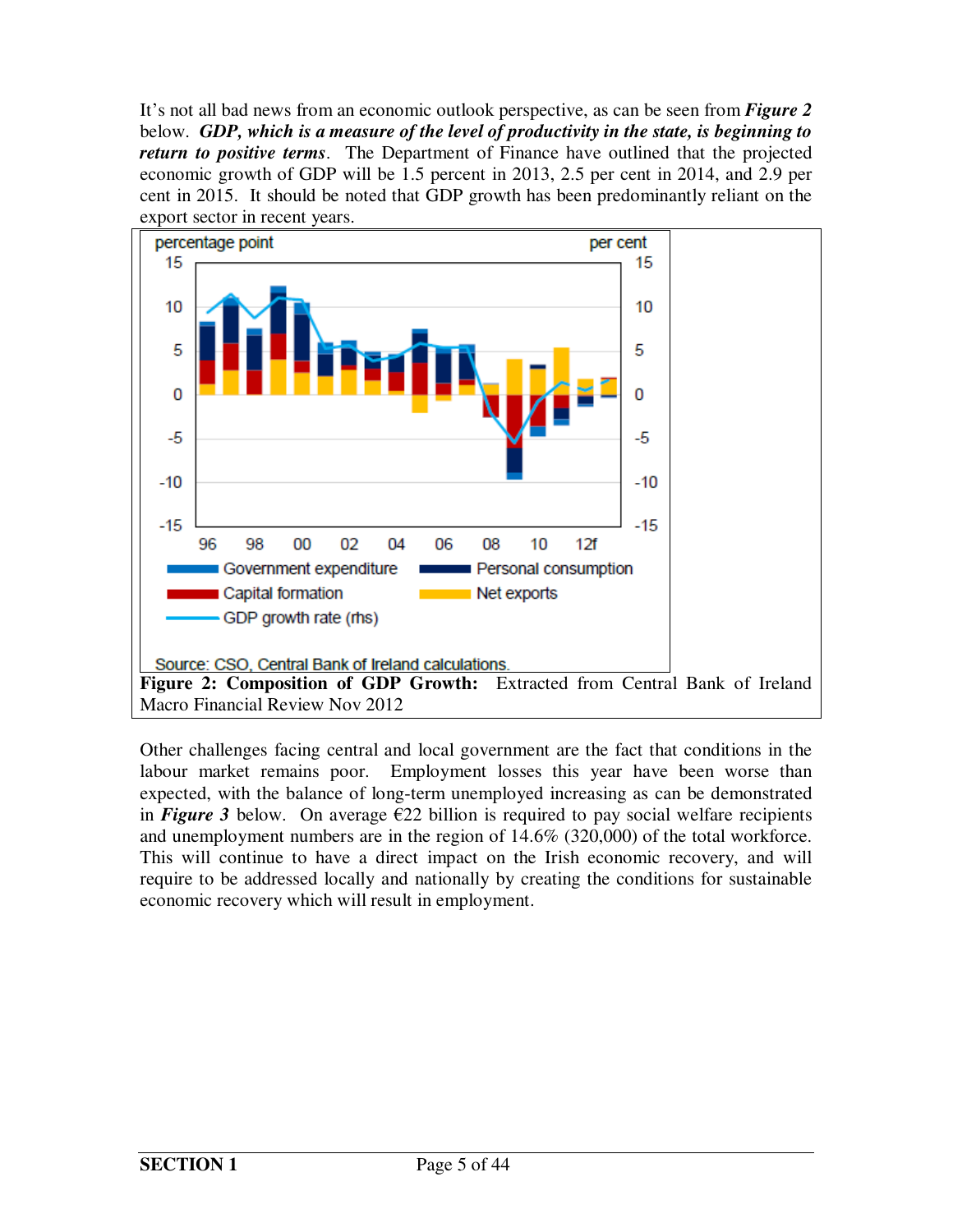

Financial Review Nov 2012, p. 15

#### **Initiatives set out by the IMF/EU/ECB for the Irish Government for Budget 2013 include the following:**

As per the "Memorandum of Understanding on Specific Economic Policy Conditionality", agreed with the IMF/EU/ECB (dated 13 September 2012) actions to be completed by the Government by Quarter 4, 2012 (i.e. Budget 2013) include:

- The Irish Government introducing consolidation (saving) measures to at least €3.5bn.
- Revenue measure to yield  $\epsilon$ 1.25bn in 2013 including:
	- o A broadening of personal income tax base
		- o A value-based property tax
		- o A restructuring of motor taxation
		- o A reduction in general tax expenditures
		- o An increase in excise duty and other indirect taxes
- The budget 2013 will provide for a reduction of expenditure in 2013 of  $\epsilon$ 2.25bn including:
	- o Social expenditure reductions.
	- o Reduction in the total pay and pensions bill.
	- o Other programme expenditure, and reductions in capital expenditure.

One of the most significant policy documents published in recent years that will impact directly on the finances of Limerick City Council is the *National Recovery Plan 2011- 2014* ("the Plan"). Some of the provisions included in this Plan and other EU/IMF agreements that will impact over the four year time frame include:

• Reference to *introduction of property tax* to fund essential locally-delivered services.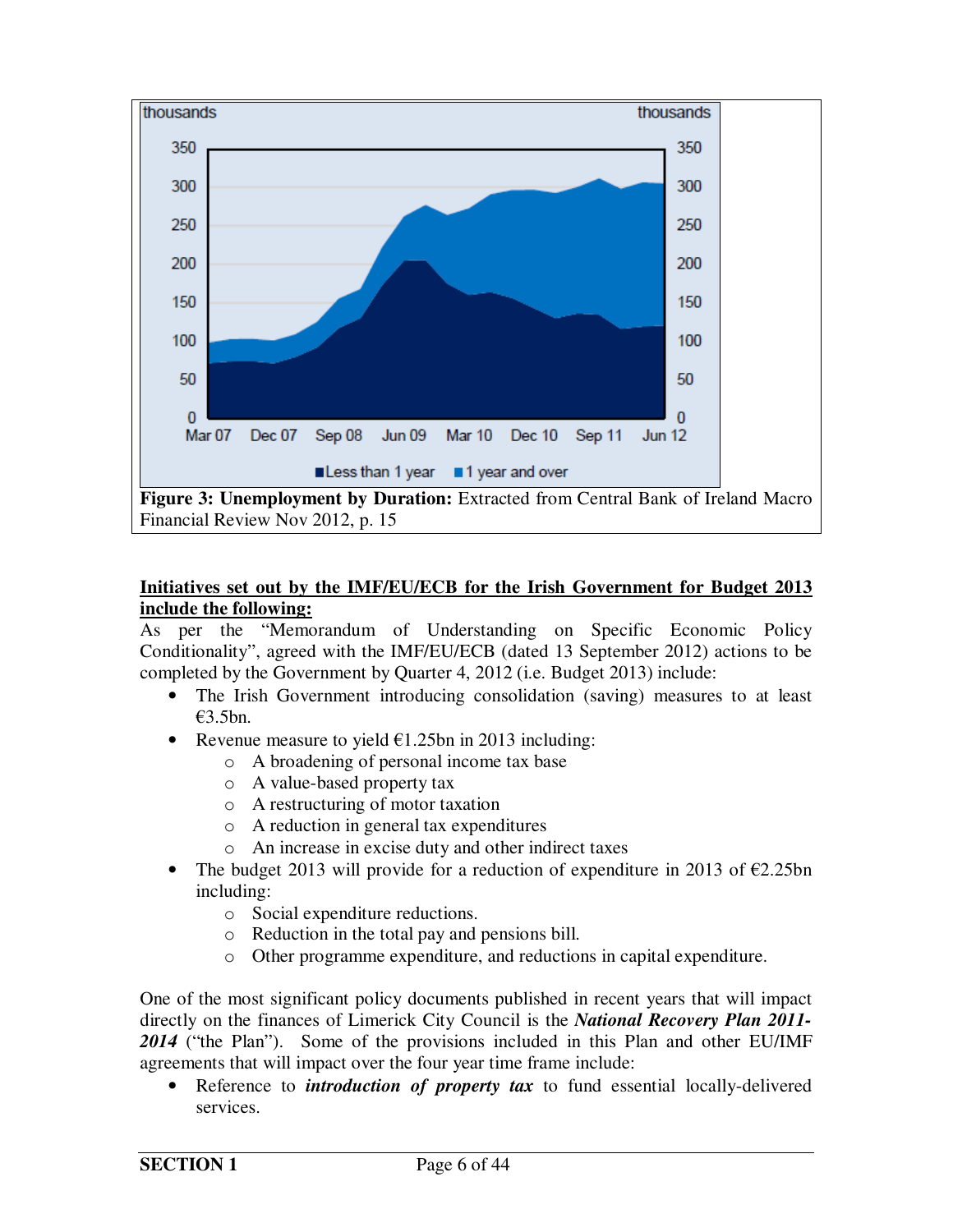- o This has led to the introduction of a *Household Charge in 2012* with initial flat-rate charge of  $E100$ , with *a property tax is to be introduced on* 1<sup>st</sup> July 2013. The collection percentage for the Household Charge in the Limerick City area is approximately 70%, which is in the top third of the country. The Property Tax will be collected centrally by the Revenue Commissioners and redistributed through the Local Government Fund. The Property Charge income is to replace Exchequer funding to the Local Government Fund.
- o Property charge will be on top of 2nd home charge (*non-principal private residence charge-NPPR*) for 2013 – currently  $\epsilon$ 200, which is received directly by local authorities. The NPPR charge will be abolished on  $1<sup>st</sup>$ January 2014.
- o *Commercial Rates –Revaluation of Limerick City Council area*: The Valuation Order for revaluation of Limerick City was signed by the Commissioner of Valuation on 29<sup>th</sup> March 2012. The publication date for the valuation list arising from this exercise will be  $31<sup>st</sup>$  December 2014, which means that 2015 will be the first year when Commercial Rate demands will be issued with the revised valuation.
- *Motor Tax bands are to be adjusted in line with technological advances*. This was commenced in Government's Budget 2012, and continued in Budget 2013.
- There have been *changes under the current phase of Public Service Agreement* on sick pay reforms, continued programme of non-replacement of staff who resign/ retire, review of pay allowances for elimination, and introduce more efficient way of working. Such changes are with the objective of improving the sustainability of the public sector wage bill, achieve current expenditure savings while protecting the delivery of public services.
- Domestic water charges are due to be introduced in 2014 by "Irish Water".
- As set out in the Programme for Government there is a commitment to the establishment of a new company, Irish Water, taking investment and maintenance out of the hand of local authorities. There will be further updates on the progress of this Government commitment during 2013 and 2014
- "Significant change is envisaged for the local government sector over the coming years, with the publication of "*Putting People First*" by the Minister for Environment. The more immediate change will be the merger of Limerick City Council and Limerick County Council by mid year 2014.
- Significant increased debt refinancing burden is projected in the coming years, which will impact on the Exchequer contribution to local authorities over this time-frame (see *Figure 4* below).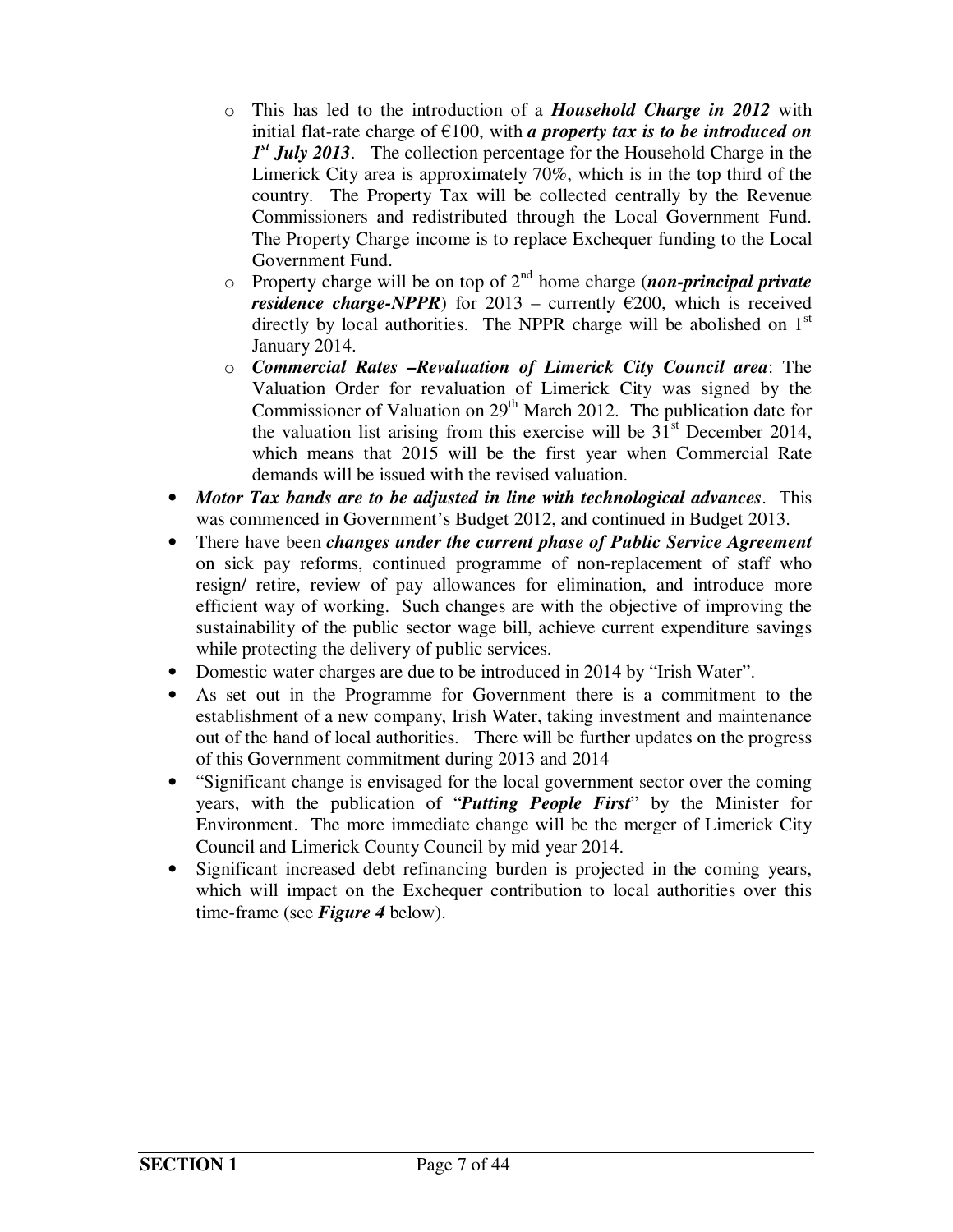

#### **Specific Local Authorities issues:**

 'Putting People First', the Government Action programme provides for Local Government to deliver more to the community it serves, be more accountable and build a stronger relationship between local government, local representatives and the communities they serve. One of the themes within this programme focuses on funding, accountability and governance and in this respect the introduction of a property tax in 2013 will provide locally generated funding to administer local services. The merger of Limerick County Council and Limerick City Council in June 2014 will provide unique challenges and opportunities for the members, management and staff of both Local Authorities. I will continue to develop and support the structures necessary to facilitate the transition to the new single authority.

The Draft 2013 Limerick City Council Budget has been prepared based on an increased allocation in the Local Government Fund and reduced funding for Local and Regional Roads. Against the background already outlined I have endeavoured to allocate the available funds to ensure that as far as possible the following objectives are achieved:

- Minimise impact on those communities dependent on council support, including protecting the expenditure allocation to Housing Maintenance.
- Continue to support those in need of home assistant grants
- Sustain a level of investment in our roads and water infrastructure
- Sustain employment and services commensurate with available resources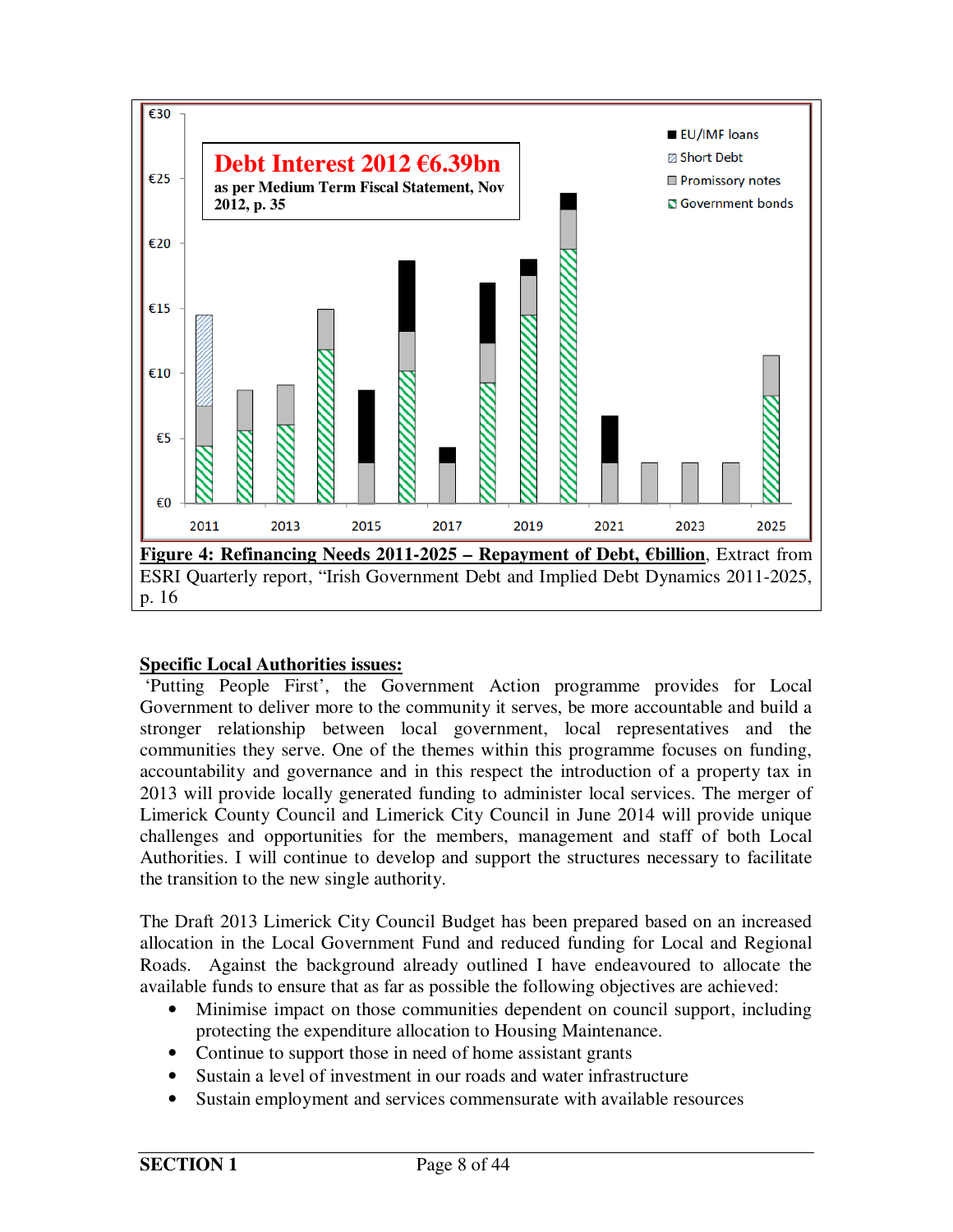- Propose a reduction in the Commercial Rate Multiplier (i.e. Annual Rate on Valuation) of 5% demonstrating our support for the business community of Limerick City.
- Establishing a marketing fund to promote the City. The fund proposed in draft Budget 2013 is  $\epsilon$ 250,000. This fund is in addition to the existing spend on festivals and other promotional events already supported by Limerick City Council. Such provisions will be significant in 2013, and will support the national initiative of "The Gathering 2013".
- Establishing a fund for City of Culture 2014 of  $\epsilon$ 235,000 in recognition of the unique opportunity to further promote Limerick.

The circumstances in which we operate have changed significantly as outlined above in the economic review. We must reflect economic realities and have due regard for those who benefit from our services and those contributing to the costs of service in the preparation and adoption of Budget 2013.

#### *Austerity measures will continue to be implemented during 2013 to stabilise the public finances and to commence a return to a sustainable fiscal position*. For Limerick City Council some of these measures included:

- The City Council will in 2013 continue to work under the terms of *Public Service Agreement* towards the overall objective of achieving a *further reduction in employment levels through non replacement*. The Public Service Agreement contains a commitment to maintain the pay rates and employment status of existing public servants. It is recognised by all that there must be a reduction in the cost of the public service employment through *the achievement of restructuring, flexibilities and reforms of existing work practices.* It should be noted that the Public Service Agreement has contributed to significant payroll savings in Limerick City Council, with remaining staff providing public services in a more efficient manner, which needs to be acknowledged.
- The Council will also *seek additional cost savings* from existing staff through changes in current work practices and arrangements, identify quick wins in preparation for the merger of the Limerick Local Authorities and through more efficient methods of service delivery. Management Team will be tasked with these objectives arising from the Budgetary Process.
- *Continue to extend the use of ICT to achieve greater efficiencies and cost savings –* which will be a particular focus of the Directorate of Change over the coming years.
- Look at further *procurement opportunities* including continued use of National Procurement Service contracts (OPW), and participate in regional procurement group, which will bring a focus onto non-payroll expenditure.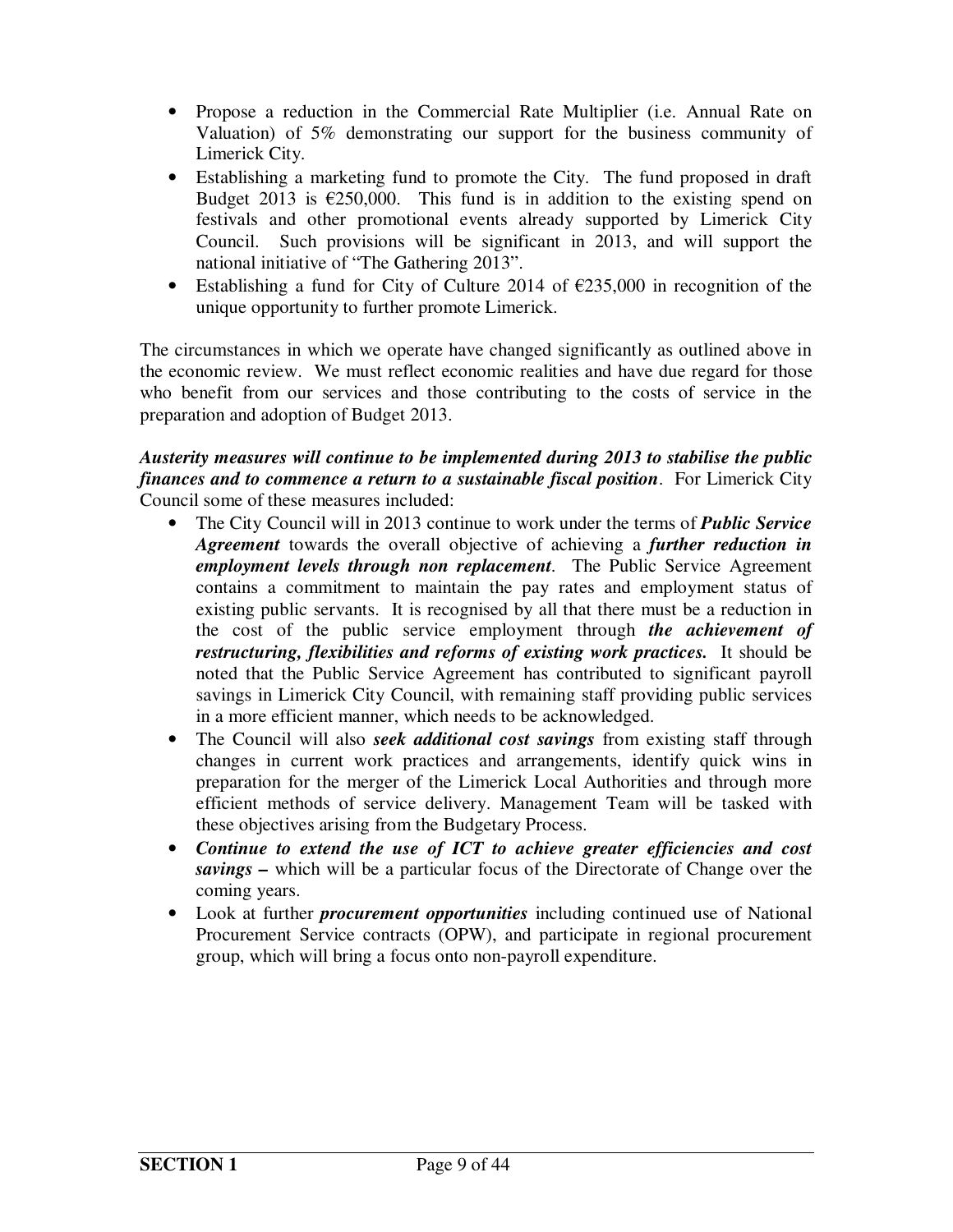## **Budget 2013**

In presenting the Annual Budget for the year ended  $31<sup>st</sup>$  December 2013 to Council, I wish to take this opportunity, to summarise the financial position of Limerick City Council at  $31<sup>st</sup>$  December 2011. The Annual Financial Statement of Limerick City Council for the year 2011 shows that the accumulated Balance on the Revenue Account is a credit position of  $\epsilon$ 497,471 at 31<sup>st</sup> December 2011 (compared to the accumulated Credit Balance on the Revenue Account at  $31<sup>st</sup>$  December 2010 of  $\epsilon$ 317,825). The Audit of AFS 2011 has been completed and the Statutory Audit Report is being presented to the December Council meeting.

Current outturn figures indicate that it will be difficult to maintain the Revenue Credit in 2012, but every effort will be made to break-even. Limerick City Council had an accumulated deficit for every year from 1979 to 2005. The steady financial position since 2005 must be maintained and this will be done by a combination of cost management and other measures as outlined above. This objective will be more challenging as Exchequer funding for Local Government is coming under pressure due to austerity measures the Government have to introduce. The 2013 draft Budget reflects the need to continue a strong financial management ethos while making every effort to meet the ever increasing demands on the services of Limerick City Council.

I will now set out the proposals for Expenditure and Income for 2012.

#### **Expenditure – 2013**

The Budget for 2013 provides for expenditure of  $\epsilon$ 79,910,163. This compares to  $E82.958.895$  for Budget 2011 (represents a decrease of  $E3.048.732$  over the Budget for 2012). The following table sets out the expenditure by Division:

|                                                                | <b>Budget 2013</b>                        | <b>Budget 2012</b> |
|----------------------------------------------------------------|-------------------------------------------|--------------------|
| A. Housing and Building                                        | 16,485,667                                | 17,173,219         |
| B. Road Transportation and Safety                              | 10,951,465                                | 10,642,163         |
| C. Water Supply and Sewerage                                   | 13,434,545                                | 14,040,613         |
| D. Development Incentives and Controls                         | 4,458,783                                 | 4,470,957          |
| E. Environmental Protection                                    | 18,956,474                                | 19,445,084         |
| F. Recreation and Amenity                                      | 5,299,287                                 | 5,221,126          |
| G. Agriculture, Education, Health & Welfare                    | 2,240,850                                 | 3,620,235          |
| H. Miscellaneous Services                                      | 8,083,092                                 | 8,345,498          |
| <b>TOTAL</b><br>.<br>-----<br>----<br>$\overline{\phantom{a}}$ | 79,910,163<br>$\sim$ $\sim$ $\sim$ $\sim$ | 82,958,895         |

**Table 3: Revenue expenditure by Division Budget 2013 and Budget 2012** 

The following graph (*Figure 5*) depicts estimated expenditure by Division for 2013, compared to 2012.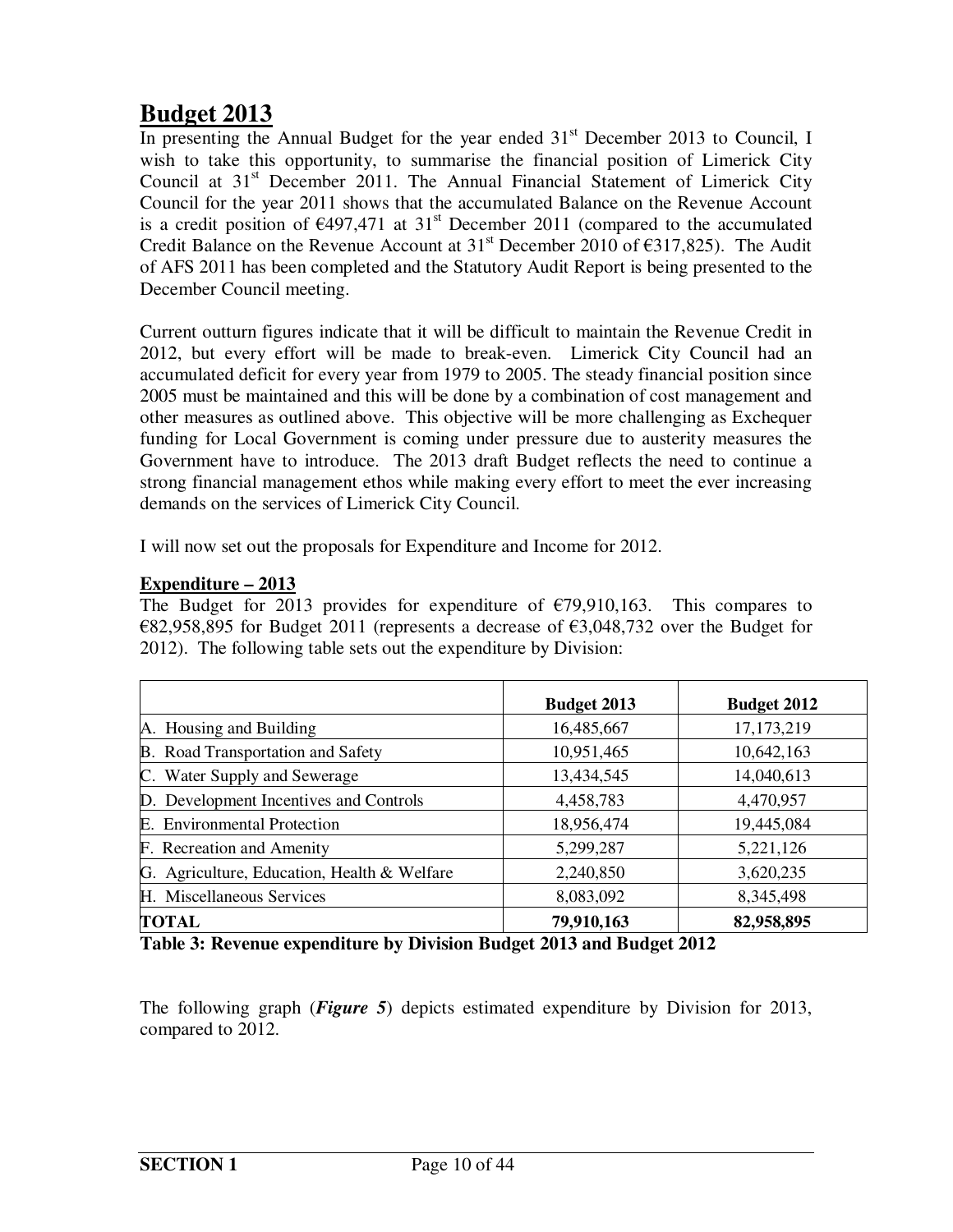

#### **Payroll and Pensions**

It must be acknowledged that staff in Limerick City Council has already made a substantial contribution to the necessary reduction in expenditure, namely through:

- The *pension levy*, which has reduced staff's pay by an average of nearly 7 per cent (this money is retained by Limerick City Council). The pension levy partly replaced some of the reductions in the Local Government Fund since 2009 to 2012. The figure for Pension Levy is noted in Table A in the attached Budget book as €1,315,000 ("Pension Related Deduction") for draft Budget 2013.
- Further pay reductions were applied on  $1<sup>st</sup>$  January 2010 to all salaries/ wages of public sector employees arising from central Governments Budget 2010. Such pay reductions continue to be applied for Budget 2013.
- Overall staffing numbers have been reduced in-line with the staffing moratorium on an ongoing basis. During 2012, 25 staff retired, which was mainly due to the scheme in place that enabled staff retiring prior to end of February 2012 to avail of a higher pension and gratuity, and 2 deaths-in-service occurred in 2012. The consequential impact of the large numbers retiring in 2012 is a reduction in Wages and Salaries costs, and reduction in the level of gratuities required in 2013. The total difference between Budget 2012 and Budget 2013 for payroll (including Pensions/Gratuities) is  $E2.2m$ . This illustrates that Public Service Agreement is contributing significant savings to the public sector. The total provision made in draft Budget 2013 for pension gratuities is  $\epsilon$ 1.31m. The Wages/ Salaries & Pension/ Gratuities costs are noted further below for 2013, 2012 and 2008 for comparison. There is a an 18% differential between 2013 and 2008.

| Payroll (incl.<br>Pensions) | <b>Draft Budget 2013</b> | <b>Adopted Budget</b><br>2012 (€) | <b>Actual 2008</b><br>(€) |  |
|-----------------------------|--------------------------|-----------------------------------|---------------------------|--|
|                             |                          |                                   |                           |  |
| Wages & Salaries            | 24,562,839               | 25.442.580                        | 31,958,543                |  |
| Pensions/Gratuities         | 7,637,708                | 8,955,829                         | 7,388,628                 |  |
|                             | 32,200,547               | 34,398,409                        | 39,347,171                |  |

**Table 4: Payroll (including Pensions Gratuities: Budget 2012 and Budget 2013**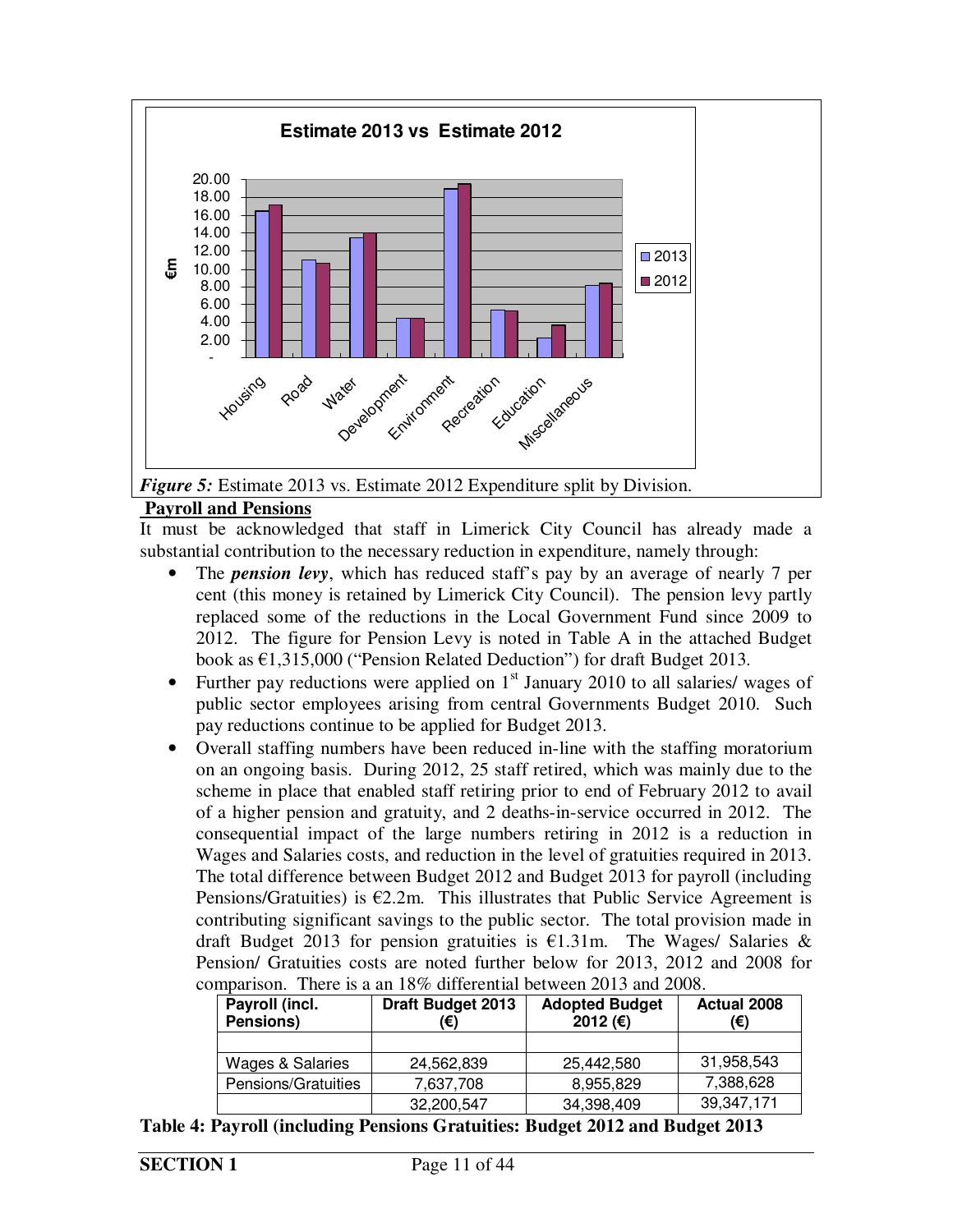To continue to minimize the payroll costs in 2013 and to comply with the Government directive to reduce payroll costs a number of measures have been reflected in the Budget 2013. These include the non renewal of temporary contracts, non filling of vacancies that arise in 2013 (some vacancies may have to be filled for operational reasons) along with the non filling of a number of vacancies that arose in 2012 and reductions in overtime and allowances. During 2013 there will be 5 personnel appointed to the role of Traffic Management. Payroll costs including non-core payroll costs and staff numbers will continue to be examined during 2013 in order to identify further savings where possible. This will be done in line with the Public Service Agreement. It should be noted that Limerick City Council continued to reduce its work-force in recent years through introduction of new and more efficient work practices, and this has accelerated in recent years as illustrated in *Figure 6* below. Since 2004 to date, there has been a 21% reduction in whole-time-equivalents staffing numbers.



#### **Non-Payroll Costs**

There are a number of non-payroll costs and unavoidable increases in current costs facing the City Council for 2013. I have made every effort to maintain expenditure in critical areas. In particular insurance, public lighting, energy, overdraft, loan financing and provision for rates refunds and bad debts provide a significant drain on resources. Details of proposals are set out in the following pages.

Limerick City Council is participating in national tenders for electricity, land-lines, mobile phones, stationary, paper, gas and bulk-fuel during 2012, and will continue to do so. Limerick City Council is also actively using national procurement systems such as LAQuotes and e-Tenders in an attempt to reduce non-payroll costs. There is also a staff member to be assigned the role of Procurement Officer for the Limerick Local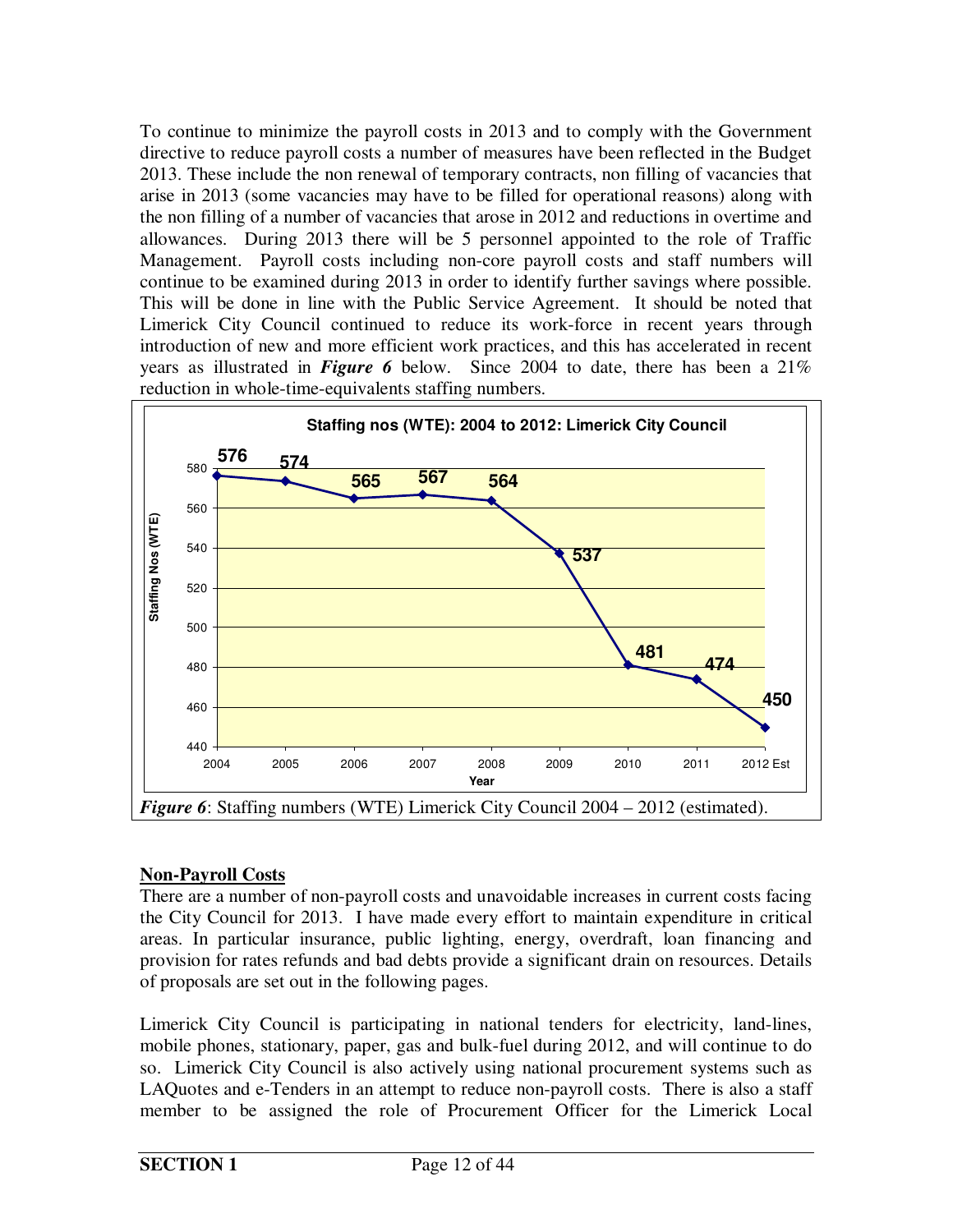Authorities. The non-payroll savings have been reflected in Budget 2014. Procurement will be a constant focus going forward to ensure that Value for Money is achieved.



## **INCOME PROPOSALS - 2013**

*Figure* 7 above illustrates the varying sources of income for Limerick City Council's draft Budget 2013.

#### **Local Government Fund**

It should be noted that the Department of Environment, Community and Local Government increased its Local Government Fund allocation to Limerick City Council for Budget 2013 by 3.72% ( $\epsilon$ 8,264,861) compared to the original 2012 allocation of  $E$ 7,968,166. The support of the Department for Limerick City Council should be recognised in this regard, as it enables Limerick City Council to ensure both the vulnerable in society and business community can be accommodated in Budget 2013.

In 2010 a "pension levy" was introduced and local authorities were allowed to retain these monies, but the amount "paid" by the Department in the LGF allocation was reduced accordingly. The Pension Levy which is disclosed separately in Table A of the Budget Tables is budgeted to be  $\epsilon$ 1,315,000 for 2013 ("Pension Related Deduction"), and is also noted in *Figure 8* below. The LGF allocation for 2013 of €8,264,861 plus the Pension Levy 2013 amount equates to  $\epsilon$ 9,579,861, which enables it to be compared to amounts received in prior years (as per *Figure 8* below). It should be noted that the Budget 2013 figure is similar to the 2011 provision. It is uncertain at this stage what impact the introduction of the Property Tax in the  $2<sup>nd</sup>$  half of 2013 will have on Local Government funding into the future.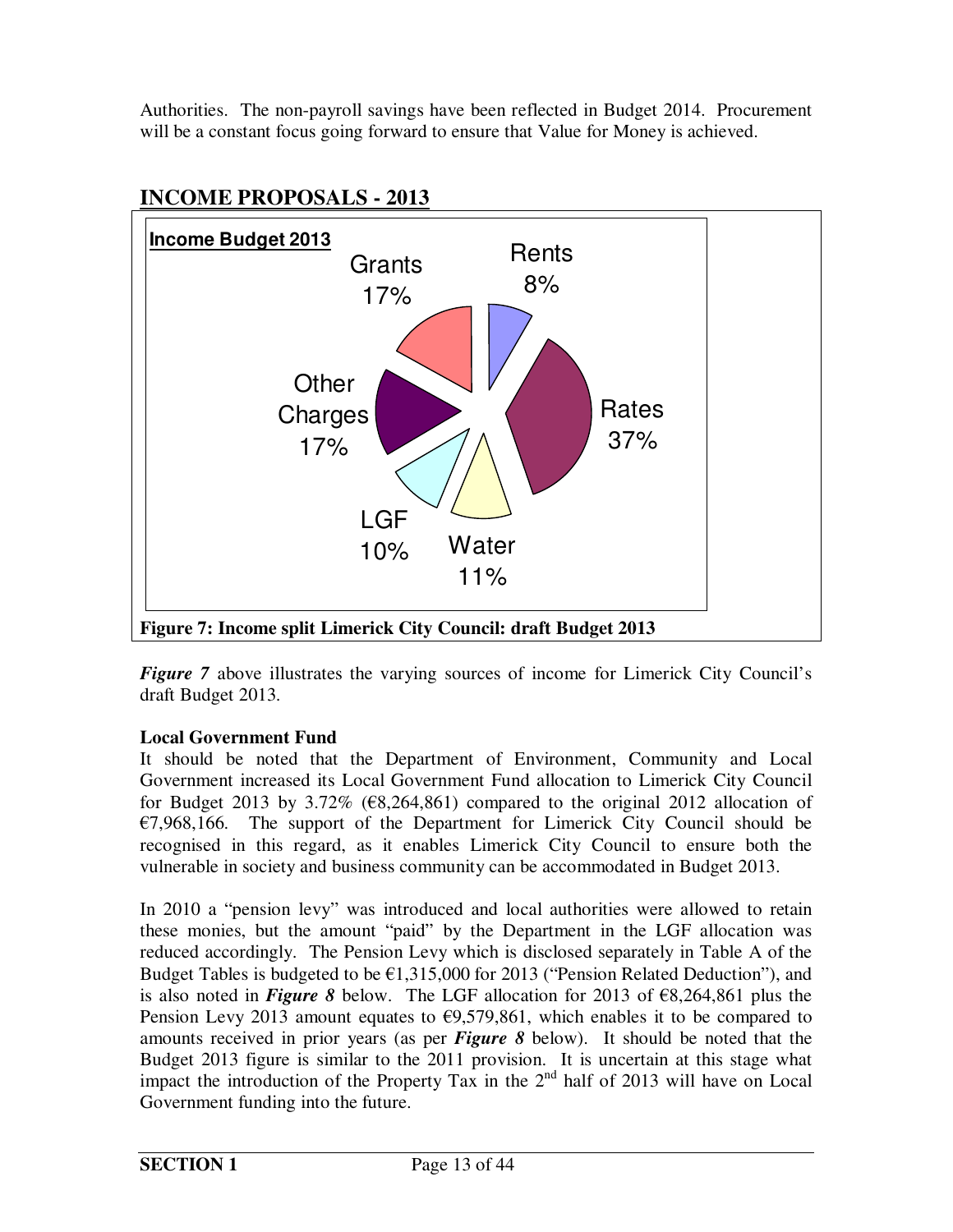

#### **Road Grants**

There has been a significant reduction in road grant allocation over the period 2009-2011. This trend has steadied during 2012. It's unclear what the allocation for 2013 will be, as the road grants allocation is notified in the  $1<sup>st</sup>$  quarter of each year. Any further reductions will impact on the roads programme Limerick City Council is able to deliver during 2013. It should be noted that due to the opening of the Limerick Tunnel, all national roads in Limerick City Council's area are declassified, therefore not attracting NRA funding.

#### **Commercial Rates**

The year ahead is forecast as presenting difficult trading conditions for all businesses. Consumer confidence is low and credit availability has lessened, along with the presence of competition from external markets. Limerick City Council faces cost pressures in the operation of its many services. For example we must support the disadvantaged parts of the City, continue funding of community groups, maintain appropriate fire cover, provide public lighting and maintain our high standards of street cleaning. It is vitally important to the City's future that we maintain the optimum conditions to support and increase economic activity. Such activity provides employment and also generates the rates necessary to fund a significant proportion of the essential work of the City Council.

In order to support competitiveness in the local economy, to protect the interests of communities and working towards the objective set out by Minister Phil Hogan TD for a merger of Commercial Rate levels between Limerick City Council and Limerick County Council areas, *this draft Budget 2013 is prepared on the basis of a proposed reduction of 5% in the Annual Rate on Valuation.*

In 2012, Limerick City Council had the third highest Annual Rate on Valuation of the 34 City/ County Councils (as illustrated in the *Table 5* below). This is despite Limerick City Council making considerable cost savings since 2004 to date. This Council has demonstrated a commitment to the competitiveness of the City by being the first Local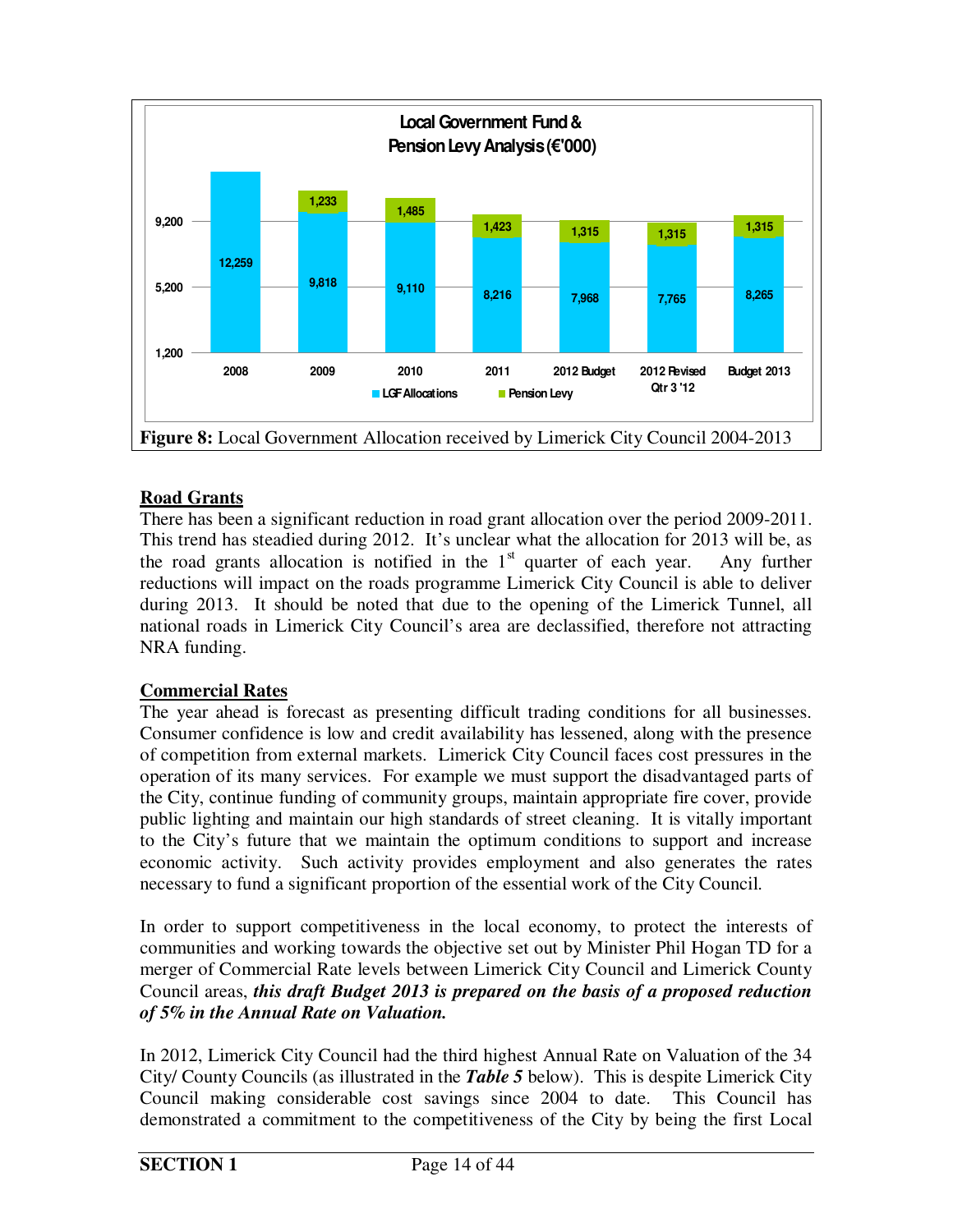Authority to reduce the rates charge in adopting the annual budget for 2006. This initiative was continued in the 2007 and 2008 budgets. In Budget 2010, the Annual Rate on Valuation (ARV) was left at the 2009 level of  $\epsilon$ 76.4576. In Budget 2011, there was a reduction of 0.5% to  $\epsilon$ 76.0753, and further reduction of 1.5% in 2012. *It is proposed in this Draft Budget 2013 to reduce the Annual Rate on Valuation by 5% for Budget 2013.*

| <b>Local Authority Name</b>     | 2012  | 2011  |
|---------------------------------|-------|-------|
| Kerry County Council            | 80.35 | 80.35 |
| <b>Wicklow County Council</b>   | 76.78 | 76.77 |
| Limerick City Council           | 74.93 | 76.08 |
| <b>Cork County Council</b>      | 74.75 | 74.75 |
| <b>Roscommon County Council</b> | 74.38 | 74.38 |
| Cork City Council               | 74.05 | 74.05 |
| <b>Clare County Council</b>     | 72.99 | 72.99 |
| <b>Wexford County Council</b>   | 71.52 | 71.52 |
| <b>Waterford County Council</b> | 69.92 | 69.92 |
| Donegal County Council          | 69.7  | 69.7  |

The reduction in the Annual Rate on Valuation proposed in this book is despite the continuing level of Bad Debt provision required for Commercial Rates (as illustrated in the *Figure 9* below). The Bad Debt provision is required due to the high level of vacancy in Limerick City (estimated to be 17%) and due to business closures in the city. There has been a slow turnaround in recent months, with a small number of these vacant becoming occupied, but such progress will be slow. It's hoped the Retail Incentive Scheme introduced by the Economic Development section in 2011 and continued through 2012 will help to ensure vacant units in the city-centre will be filled by commercial businesses.

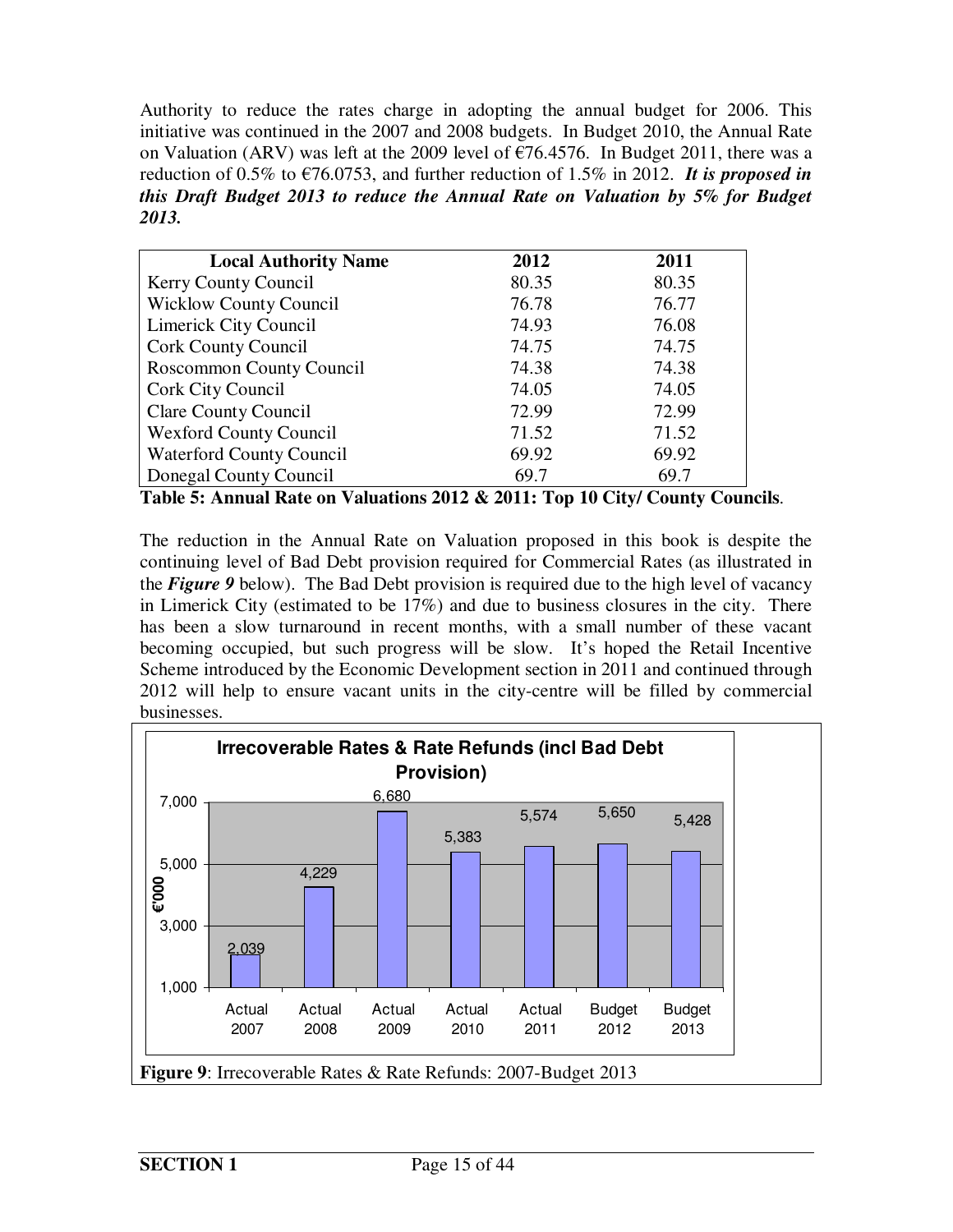#### **Water/Waste Water Charge:**

The Water/ Waste-Water Charge is defined under the Water Pricing Policy and the cost of operating this service should not be subsidised from any other service area. There has been significant infrastructural investment in the last number of years in this area to guarantee adequate processing capacity for Limerick City which is detailed further in the Water Services section of this report. Such infrastructure is partly funded by central government (for domestic customers) and the balance is funded through loan financing (for commercial customers). The cost of such loan financing has risen significantly in the last three years which is a fixed cost. It should be noted that volumes of water used have decreased during 2012 compared to 2011 by 15%, and this has necessitated in the need to increase the consolidated water charge to  $\epsilon$ 2.70 per m3 in 2013 (3.8% increase), with the consolidated standing charge set at  $\epsilon$ 350 per annum.

The following table compares the Water/Waste water charge for 2013 for Limerick City Council at  $\epsilon$ 2.70 per m3 to the 2012 consolidated water charge for neighbouring local authorities of Limerick City Council.

| <b>Local Authority</b> |                          |                        |
|------------------------|--------------------------|------------------------|
| <b>Name</b>            | <b>2013 Consolidated</b> | 2012 Consolidated      |
| <b>Clare County</b>    | $E2.94$ per m3           | $E2.94$ per m3         |
| <b>Limerick County</b> | $\epsilon$ 2.70 per m3   | $\epsilon$ 2.60 per m3 |
| Limerick City          | $\epsilon$ 2.70 per m3   | $\epsilon$ 2.60 per m3 |

**Table 6: Water/ Waste Water consolidated charge comparisons** 

#### **Capital Budget 2013-2015:**

In accordance with Section 135 Local Government Act, 2001, please find attached a report on the programme of capital projects proposed by Limerick City Council for the period 2013 to 2015. Given the fact that we are proposing allocations over three years, it would be unrealistic to suggest that these allocations are definitive and are subject to funding being available. Capital plans by their very nature are flexible rolling plans which will entail an annual review. Timescales will vary and this can be captured as part of an annual review process.

The circumstances in which we operate have changed. Central Government funding has fallen in the last few years and this is likely to continue in the short term. Also a sharp decrease in development levy income is a reality. In addition the ability to raise loan finance is also seriously curtailed by both the difficulties in the banking sector and central government policy on the level of borrowings permitted. We must reflect these economic realities in our capital programme and accordingly the programme as presented has focused on the key priority projects. It should also be noted that the Regeneration Agencies are now fully incorporated into Limerick City Council since the mid-2012, and will form part of the Capital Account being put forward at the Budget meeting.

The total expected spend on capital projects over the three years from 2013 to 2015 is just over  $\epsilon$ 194m. 91% of the funding for these projects is grant aided with a further 2% funded by development levies. The following table summarises the funding sources: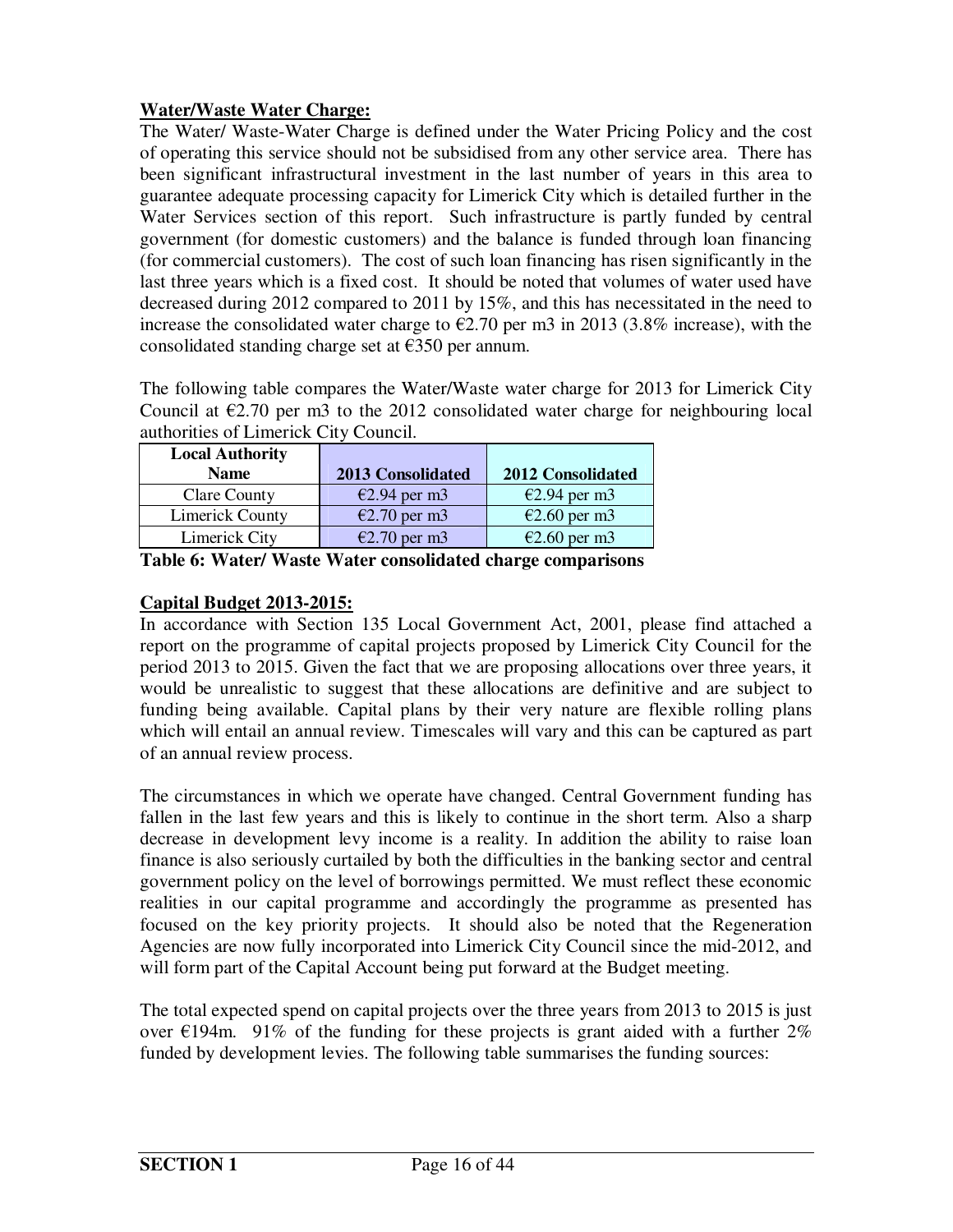| Capital<br><b>Expenditure</b><br>$2013 - 2015$ | Grant<br><b>Funded</b> | <b>Loan Funded</b> | <b>Development</b><br><b>Levy Funded</b> | Revenue<br><b>Funded</b> | <b>Other (Land</b><br>Sales / Other<br>Contributors) |
|------------------------------------------------|------------------------|--------------------|------------------------------------------|--------------------------|------------------------------------------------------|
| $\epsilon_{\rm m}$                             | €m                     | €m                 | €m                                       | $\epsilon$ m             | €m                                                   |
| 193.85                                         | 177.52                 | 0.97               | 4.35                                     | 1.285                    | 9.725                                                |

#### **Table 7: Summary of proposed Capital Budget 2013-2015**

The funding required from development levies to fund these capital projects is anticipated at €4.35m. Our current development levy fund stands at circa €2.0m. However, future development levy income streams are not certain and future levy income may not reach the levels required to bridge this shortfall. Should this arise a prioritising of projects for the next three years will be necessary. The future availability of a Gateway Innovation Fund or similar Government stimulus initiative in the coming years, which is by no means certain, could also be used to fill this funding gap.

The majority of projects are subject to Central Government approval and such approval is key in the decision to proceed with these projects.

The delivery of these Capital Projects will require significant staff input. Staff will be allocated, where appropriate, to manage the delivery of these projects. These costs will be charged to the relevant capital job and have been included in the above expenditure estimates.

The projected cost of capital projects is based on information currently available. These costs are not based on tenders and no provision has been made for inflation or cost increases.

I ask the Members to consider the Capital Budget report as part of this Budgetary process.

#### **Conclusion**

The draft Budget now presented to Members for their consideration reflects:-

- The need to maintain essential services.
- The need to limit cost increases to the users of our services.
- The need to continue a programme of investment and development of the City.
- The need to match spending programmes with resources.
- The fact that the economy is still in a general weakened condition with consumer confidence low.
- The need to support regeneration proposals for disadvantaged areas of Limerick City.
- The need to plan for the merger of the two Limerick Local Authorities with the proposed reduction in Annual Rate on Valuation in this draft Budget.
- Proposing a reduction in the Commercial Rate Multiplier (i.e. Annual Rate on Valuation) of 5% demonstrating our support for the business community of Limerick City.
- Establishing a marketing fund to promote the City. The fund proposed in draft Budget 2013 is  $\epsilon$ 250,000. This fund is in addition to the existing spend on festivals and other promotional events already supported by Limerick City Council.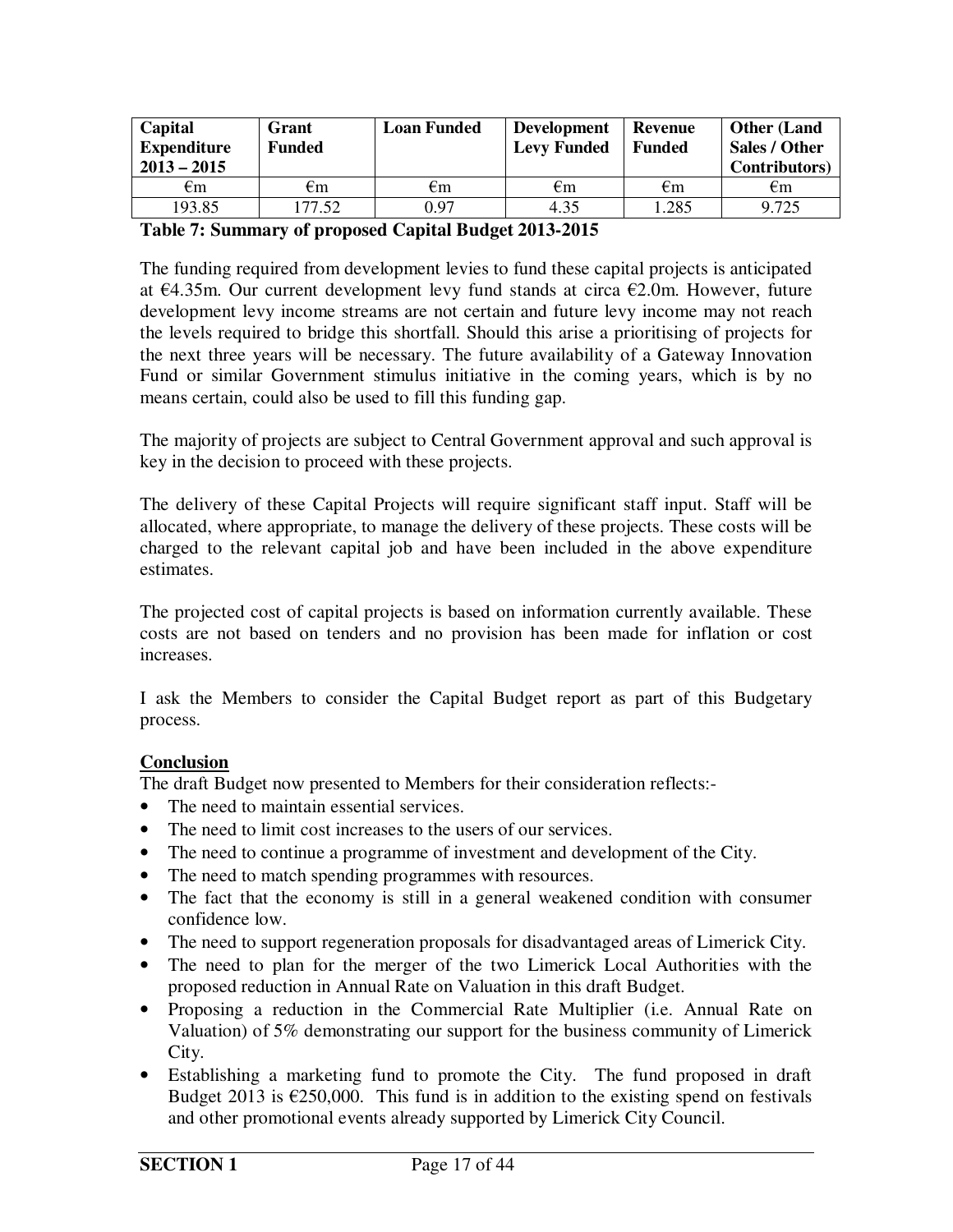• Establishing a fund for City of Culture 2014 of  $\epsilon$ 235,000 in recognition of the unique opportunity to further promote Limerick.

I would like to take this opportunity to thank the Members of Council for their assistance and support since my arrival as Manager. In particular I wish to express my thanks to his worship the Mayor, Councillor Gerry McLoughlin for his wholehearted commitment and support.

It has been challenging to prepare the Budget 2013 documents in light of the economic back drop in which it has been prepared and also the necessity of ensuring the Budget reflect the need of the vulnerable and business community. I also wish to express my thanks to the Management Team and their respective teams for their commitment and high quality work. I am very grateful to all the staff in the Finance Department, in particular Mr. Pat Murnane, Mr. Mark Connolly, Ms Irene Griffin, and Ms. Angela Murphy, for the many hours of work involved in the compilation of this Budget.

I look forward to the full support of the Members at the Statutory Budget Meeting to be held at 3pm on Wednesday,  $19<sup>th</sup>$  December 2012.

 $\begin{picture}(20,20) \put(0,0){\line(1,0){10}} \put(15,0){\line(1,0){10}} \put(15,0){\line(1,0){10}} \put(15,0){\line(1,0){10}} \put(15,0){\line(1,0){10}} \put(15,0){\line(1,0){10}} \put(15,0){\line(1,0){10}} \put(15,0){\line(1,0){10}} \put(15,0){\line(1,0){10}} \put(15,0){\line(1,0){10}} \put(15,0){\line(1,0){10}} \put(15,0){\line(1$ 

**Conn Murray City Manager**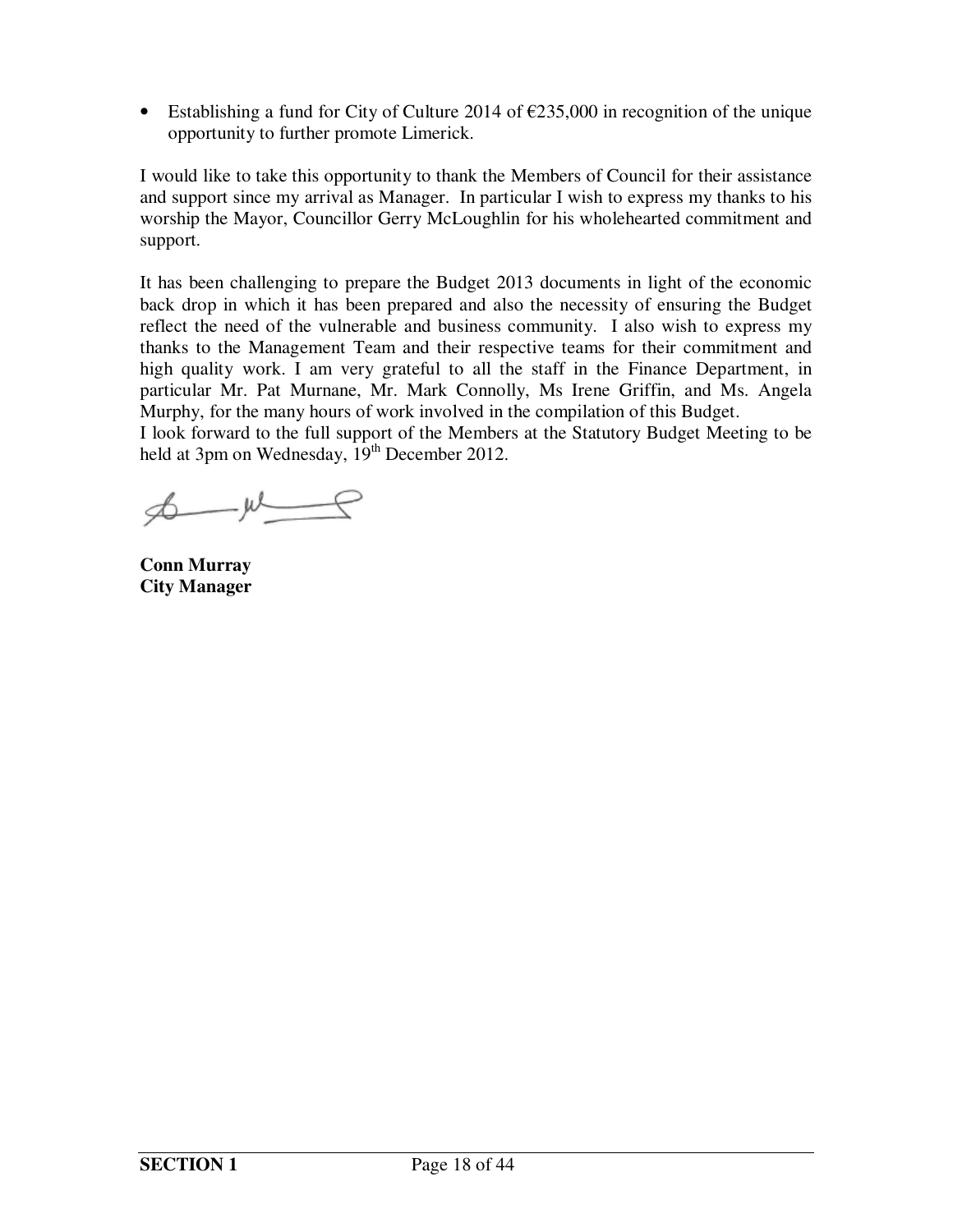## **Division A Housing & Building**

The challenges and opportunities facing the City Council in 2013 are significant and range across the full range of housing services provided by the Council.

Government Housing Policy was most recently set out by the Department in its Housing Policy Statement of 16th June 2011. The overall strategic objective as set out in this document is "to enable all households access good quality housing appropriate to household circumstances and in their particular community of choice".

The delivery of the aims and strategic objectives of the general housing and regeneration programme will be central to the activities of the Home and Community Department in 2013.

#### **Office of Regeneration Programme**

2012 saw the successful transition of the Regeneration Agencies to the New Office of Regeneration within the new Limerick Local Government Arrangements.

The Regeneration project will reach a milestone in 2013 with residents moving into new homes in Moyross and construction advancing on regeneration projects in various parts of the city. Physical regeneration will advance in tandem with the social, cultural and economic aspects of the process.

The 33-unit Cliona Park development, currently approaching completion, will provide new homes in the heart of Moyross which create an urban edge to Moyross Avenue and new links to the surrounding area. Construction work commenced in 2012 on sheltered accommodation schemes in Vizes Court (Phase 2) and Colivet Drive in Carew Park. These schemes comprise 29 and 35 units respectively. The proposed 79-unit scheme at Lord Edward Street, close to the Regeneration area of Ballinacurra Weston, has advanced to detailed design stage following departmental approval. The sensitive redevelopment of this historic edge of city centre site will contribute to the rejuvenation of this area of Limerick city. This project is programmed to advance to construction in mid-2013.

Departmental approval has been received to advance design proposals for a housing scheme adjacent to the Southill Area Centre. The rezoning of part of the site to facilitate this development is complete. Approval to advance design proposals for Cosgrave Park, Moyross has also been received. A design team will be appointed to develop proposals for a site at Sheep Street/AthlunkardStreet, King's Island in early 2013. Proposals for housing adjacent to the crèche in Saint Mary's Park and adjacent to the King's Island Medical centre are also advancing.

Development proposals have been advanced within the framework of evolving Implementation Plans refocused following direct engagement with community leaders. Consultation has reached a point where wider community engagement in the process of the creation of their living environment can advance.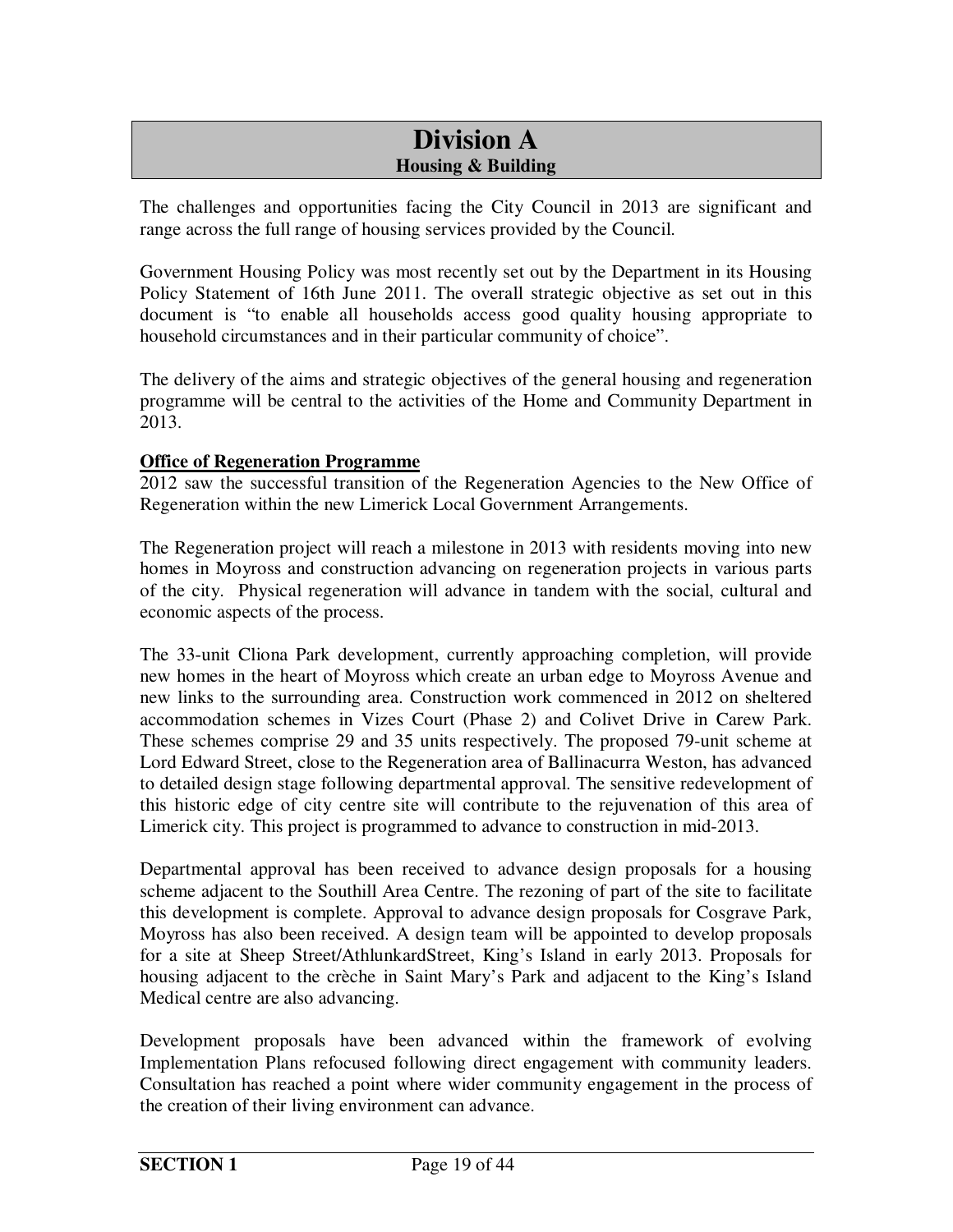A pilot scheme to upgrade the thermal performance of 30 houses carried out with the Southill Development Cooperative, at the end of 2012, proved successful. This scheme has both direct and indirect benefits. The upgrading of the building fabric is complemented by the positive impact on the development of skills and local employment.

Strategic demolitions will continue in 2013. These demolitions will align with the overall strategic objectives. The extent of future demolition has been re-evaluated with the number of units proposed for demolition being reduced from that originally envisaged. Retention and refurbishment will be pursued where feasible.

Small scale capital projects will continue in 2013 with a view to enhancing the environment, improving security and improving connectivity.

Strategic site purchases which align with the overall regeneration objectives continue to play a role and will be assessed on a case-by-case basis.

Infrastructural projects will play an important role in addressing physical isolation which is a factor impacting on all of the Regeneration areas. The Coonagh to Knockalisheen Distributor road is a vital component in improving connectivity to Moyross. This project is programmed to advance to construction in 2013.

#### **Provision of New Accommodation**

The Council, in addition to the works outlined above, will also progress the delivery of eight new units at Rathbane and secure the acquisition of an anticipated one hundred and forty new units through the Rental Accommodation Scheme. The City Council will also maintain an active inspection programme of private rented accommodation in 2013, with over five hundred inspections anticipated. These inspections will assess the level of compliance with the Housing (Standards for Rented Houses) Regulations 2008, and should continue to raise the quality of private rented accommodation in the City.

#### **Homeless Services**

The Council continues to receive approximately eight hundred presentations per year seeking support and emergency accommodation and anticipates a similar level of support request in 2013. The Council meets this need through the services of its multi disciplinary team and its emergency accommodation provisions.

2013 will see the introduction of the PASS (Pathway Accommodation & Support System) computer system which will track and monitor both the patterns of movement of homeless persons and the availability of emergency beds. This information will form the basis of our day to day support requirements and also facilitate planning of long term accommodation provision.

#### **Traveller Accommodation Programme**

The current Traveller Accommodation Plan expires in December 2013 and the Council is required to prepare a new Traveller Accommodation Programme.

The Council will prepare this plan with Limerick County Council to facilitate the preparation and adoption of a joint Traveller Accommodation Plan.

The Council intends to refurbish the Bawney's Bridge halting site in 2013.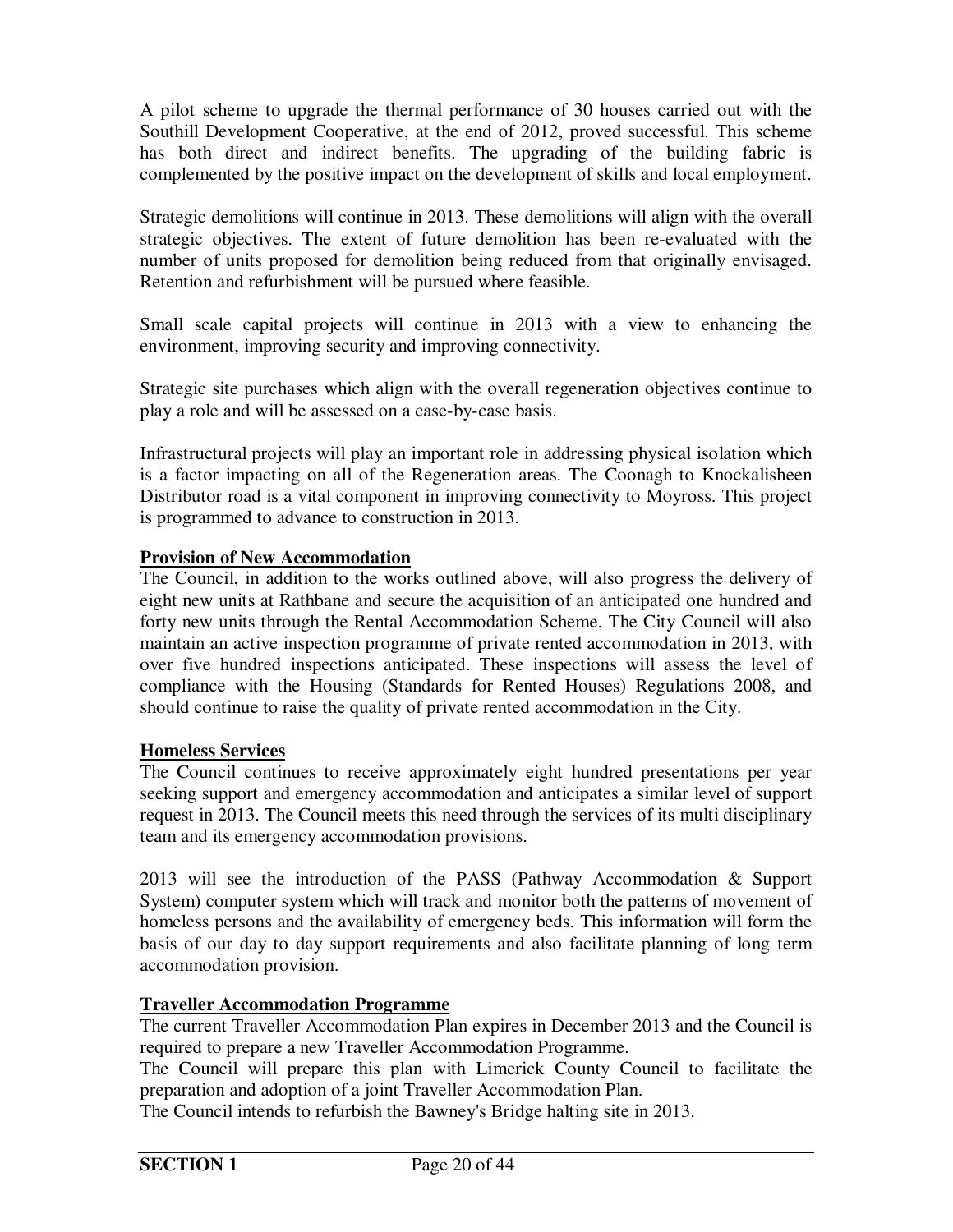#### **Maintenance of its Housing Stock**

The Council in 2013 will continue to improve its housing stock with the financial assistance of the Department under its Energy Efficiency Programme. The Council will also look to develop, in 2013, a planned maintenance strategy to ensure that the housing stock is maintained to the highest possible standard, and also having regard to new demands being placed on resources as a result of new designs/materials etc. The Council will continue initiatives such as boiler maintenance/repair programme in 2013 to deliver safe, cost efficient housing to its tenants.

#### **Management and Maintenance of Estates**

The Council recognises that the management and maintenance of its housing stock is pivotal to its statutory functions and the health and well being of our communities. Antisocial behaviour has been identified as one of the biggest challenges in relation to the delivery of the implementation plans under the regeneration programme. Accordingly, the Council has provided resources to ensure that a comprehensive, integrated management and maintenance programme is delivered in these areas. The Council will liaise closely with other bodies such as HSE, Gardai and communities etc. to secure the most effective response to this challenge.

A Housing Inspector was appointed in late 2012 whose role is to ensure that tenants comply with the terms of their tenancy agreements in relation to the upkeep of their homes and other matters. It is anticipated that this official will carry out over 400 inspections in 2013 to ensure that dwellings are properly maintained. The Council has employed 2 tenancy enforcement officers dedicated to investigating and reducing incidences of anti social behaviour. This team investigated approximately 200 complaints in 2012 with a satisfactory resolution to at least 90% of these complaints. The Council expects that this level of activity will rise in 2013.

#### **Support for Communities**

The Council recognises the very significant contribution made by community bodies and organisations throughout the City. The request from these bodies for financial and other forms of assistance continues to rise at a time when the resources available to meet such requests are limited. Notwithstanding these limited resources, the Council together with the Office of Regeneration has made provision in its estimates for 2013 for support to such community groups and bodies.

#### **Voluntary Housing**

The City Council plays a significant role in the provision of housing services by the voluntary sector. Newgrove Housing Association is currently building 35 units of accommodation for people with disabilities at Sexton Street, Limerick. This project is due for completion in May of 2013 and greatly enhances the facilities available for people with disabilities.

Novas Initiatives have also received preliminary approval for the redevelopment of Brother Russell House. This proposed redevelopment, which we anticipate will commence in 2013, will provide 34 units of high standard accommodation for homeless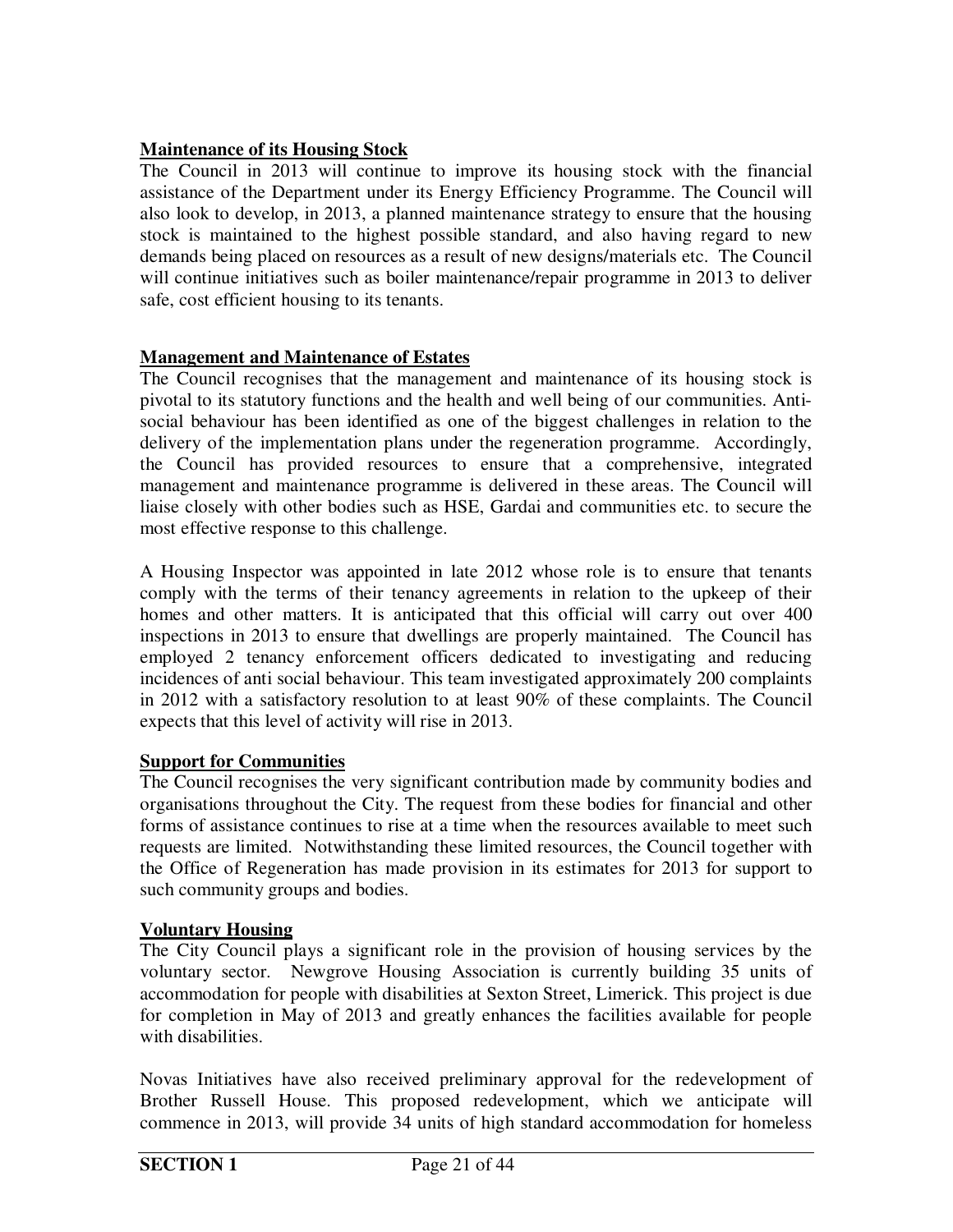people. It is anticipated that this project will be completed by the end of 2014. The council will actively pursue further initiatives with the voluntary sector in 2013 to ensure that the most appropriate housing response to identified needs is agreed and delivered.

#### **Housing Grants**

The City Council provides grant aid assistance under three categories: - Housing Adaptation Grant, Mobility Aids Grant and Housing Aid for Older People. These grants attract a very high level of interest and applications. In 2012 the Council awarded over three hundred grants representing an expenditure of approximately  $\epsilon$ 2,000,000 for the above schemes. The City Council is providing for a sum of  $\epsilon$ 400,000 in the 2013 estimates to fund its share of grant-aid expenditure. This level of funding will, subject to the Department of Environment Heritage and Local Government's allocation, allow a similar level of grant

## **Division B Road Transport & Safety**

The budget allocation for Travel and Transportation is made up from grants received each year from the Department of Transport Tourism and Sport (DTTAS), The National Transport Authority (NTA) and from the Council's own resources.

Grant allocation will not be notified to the Council until early 2013, and a detailed (Roads) Report will be prepared and presented to Council at the February 2013 meeting.

Current indications are that grant allocations for Regional and Local Roads from the DTTAS will be reduced on those received in 2012. It also has not been possible to maintain the Own Resource Allocation for 2013 at 2012 levels.

Therefore, the 2013 Budget sees a shift in emphasis in terms of both the manner in which the Council will deliver its work programme and the type of work it will undertake. There will be a reduction in major improvement works being undertaken with the emphasis being primarily on a Care and Maintenance Programme for 2013. There is a need to ensure that our road asset base is maintained on a priority basis, taking account of traffic volumes and the strategic importance of routes. Therefore, priority will have to be given to improvement works to major roads over housing estate roads.

In preparing the Budget for 2013, provision is being made for the following:

- 1. Public lighting will continue to be provided for and the Council is now part of a national tender for energy supply and availing of attractive energy tariffs. Discussions are ongoing with adjoining local authorities in relation to shared service procurement for maintenance and repair service for public lighting.
- 2. Provision had been made to continue the Councils Road Safety Programme including the Road Safety Officer, Road Safety Promotion and the School Wardens Service.
- 3. Provision has been made to continue a programme of road and footpath maintenance including gully cleaning.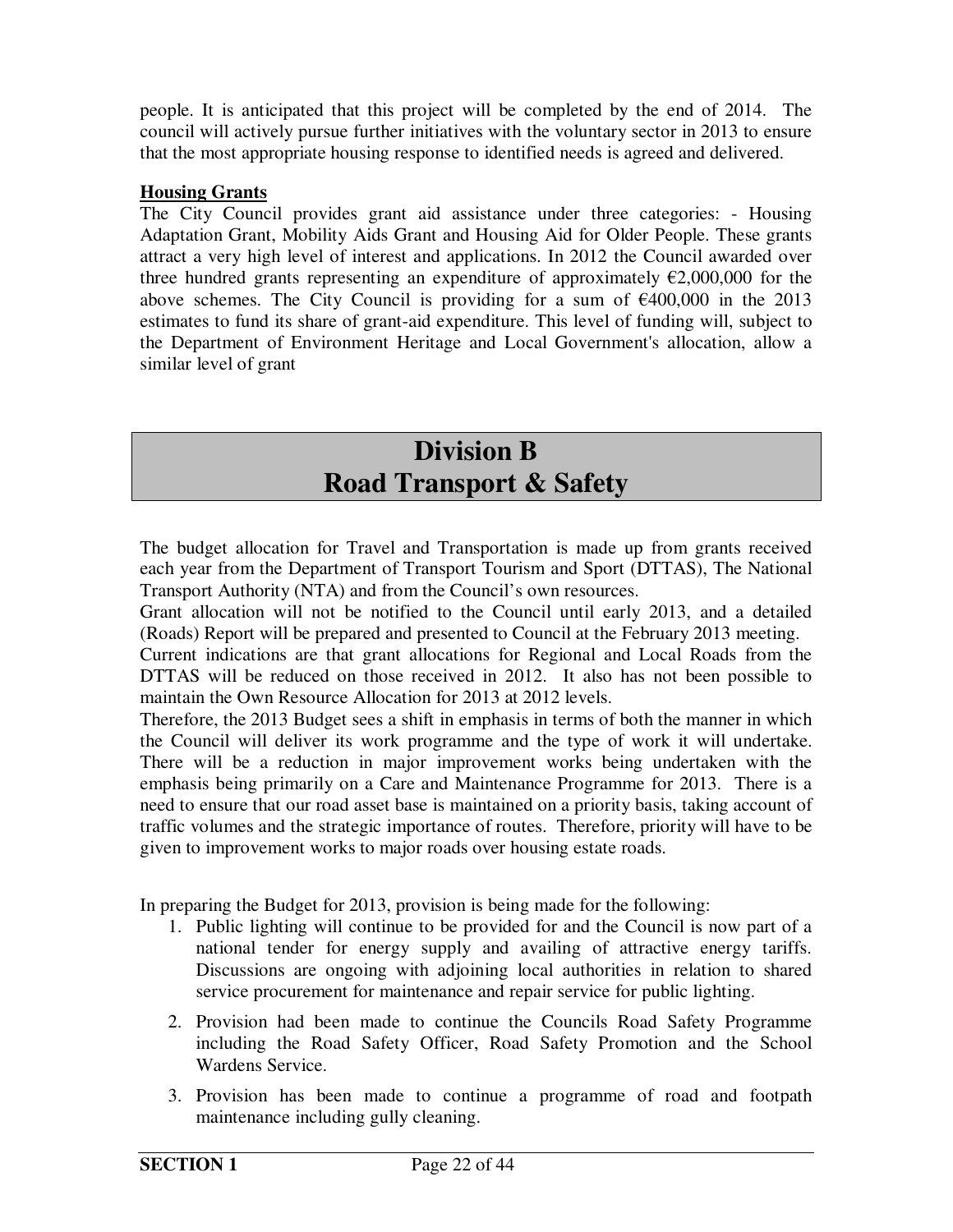- 4. Provision has been made for maintenance of the Urban Traffic Control Network
- 5. Provision had been made for the Winter Maintenance works on priority 1 & 2 routes.
- 6. We will need to enhance the Traffic Management Control unit in 2013 to ensure that the city has an effective Traffic Management Control regime in place to ensure that illegal parking and parking that disrupts the free movement of traffic in the city can be dealt with.

#### **Capital Works**

Capital Expenditure has been significantly reduced in recent years. It is anticipated that some large schemes may be advanced should funding become available in 2013. These include:

- The City Quays Upgrade Scheme at Harveys, Howley and Bishops Quay has commenced and it is expected that this will be completed mid-2013.
- Work should commence on the Coonagh to Knockalisheen Road Scheme in 2013, subject to funding.
- It is expected that a small number of Low Cost Safety Improvement Schemes will be grant funded and will commence in the coming year.
- It is expected that provision will be made by the NTA for Bus Priority Measures in 2013.

The focus of Travel and Transport is to make the best use of the scarce resources available to maintain our transport network in good order. By delivering on the potential of Limerick, as Ireland's Smarter Travel Demonstration City, we can become a leader in Sustainable Travel by promoting and advancing viable options of public transport, cycling and walking to reduce reliance on the private car and Smarter Travel funding will be used in 2013 to continue the delivery of the approved programme.

## **Division C Water Services**

#### **Government's Water Reform Programme**

The Government decided in December of last year, to establish a public water utility, Irish Water, to take over the operational and capital delivery functions of local authorities in the water services area. It is envisaged that Irish Water will be an Independent state owned subsidiary of Bord Gais Eireann and the underpinning legislation is currently being finalised. The overarching objective of the Government's water reform programme is to put in place structures and funding arrangements that will ensure a world class water and waste water infrastructure that meets all environmental and public health standards. Irish Water will have the capacity to enter into Service Level Agreements with local authorities during the rollout of the reform programme. The move of water sector functions from local authorities to a semi-State company operating in a regulatory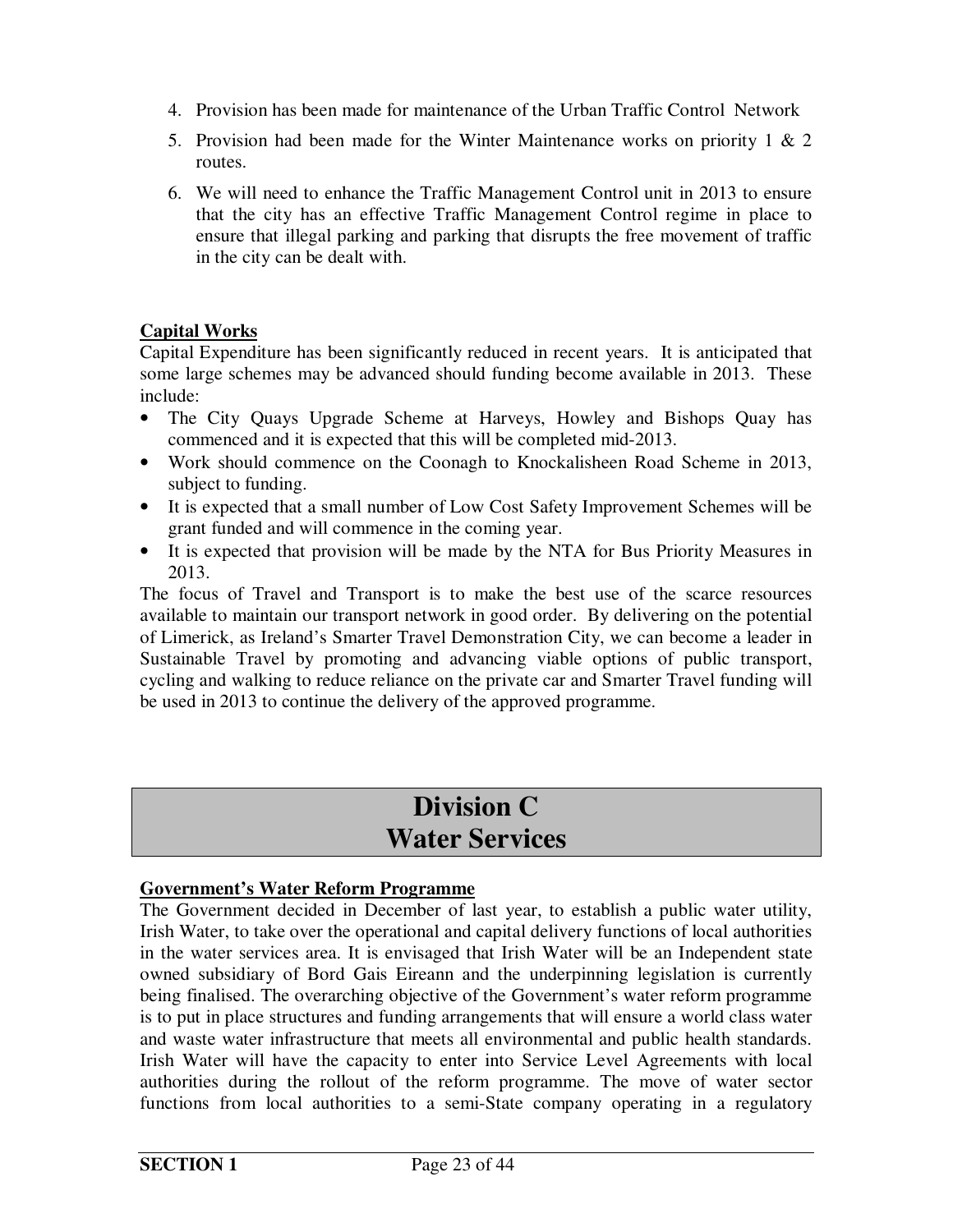environment and new funding regime which will include the introduction of domestic water charges in due course is a major organisational change.

#### **Water Services**

The Water Services Department, incorporating both water and waste water, continues to manage a significant capital and revenue programme. These range from the Limerick Main Drainage Waste Water Treatment Plant at Bunlickey to the Design, Build and Operate contract for the improvement of the Clareville Water Treatment Plant to ongoing water conservation programmes.

The efficient provision of water and wastewater services while ensuring a reduction in the amount of unaccounted for water in the city remains the priority within this department.

#### **REVENUE**

The total Revenue budget provision for Division C – Water Services – for 2013 is  $E$ 13.4 million.

The Principal costs in this Division are:

- Operation of Clareville Water Treatment Pant,
- Operation of Bunlickey Waste Water Treatment,
- Operation and maintenance of networks, and
- Loan charges

The income in this division is generated from:

- Water and waste water charges billed to non-domestic customers,
- Water and waste water charges billed to Limerick and Clare County Councils,
- A contribution towards domestic costs from the Local Government Fund, and
- Fees for new connections to the water and sewerage network.

#### **Clareville Water Treatment Plant**

The Clareville Water Treatment Plant is under the operations of a private contractor under a Design Build Operate type contract. This contract commenced in April 2007 and will see the operator in place until April 2027. The plant now has a capacity of 87MLD. The strategic development of this water production facility will lead to a doubling of the capacity of the plant in the longer term and safeguards the provision of potable water to the City and County for that period. The increased capacity is predominantly to meet the needs of Limerick County and will be recouped accordingly.

#### **Bunlickey Waste Water Treatment Plant**

The city has a modern up to date fully integrated drainage system and treatment plant, which is already providing substantial benefits in the improved quality of the water in the river Shannon. It provides adequate capacity for the development of the City and its environs for the foreseeable future.

The long term (20years) operate and maintain contract for the treatment works was awarded to a private consortium in May 2010.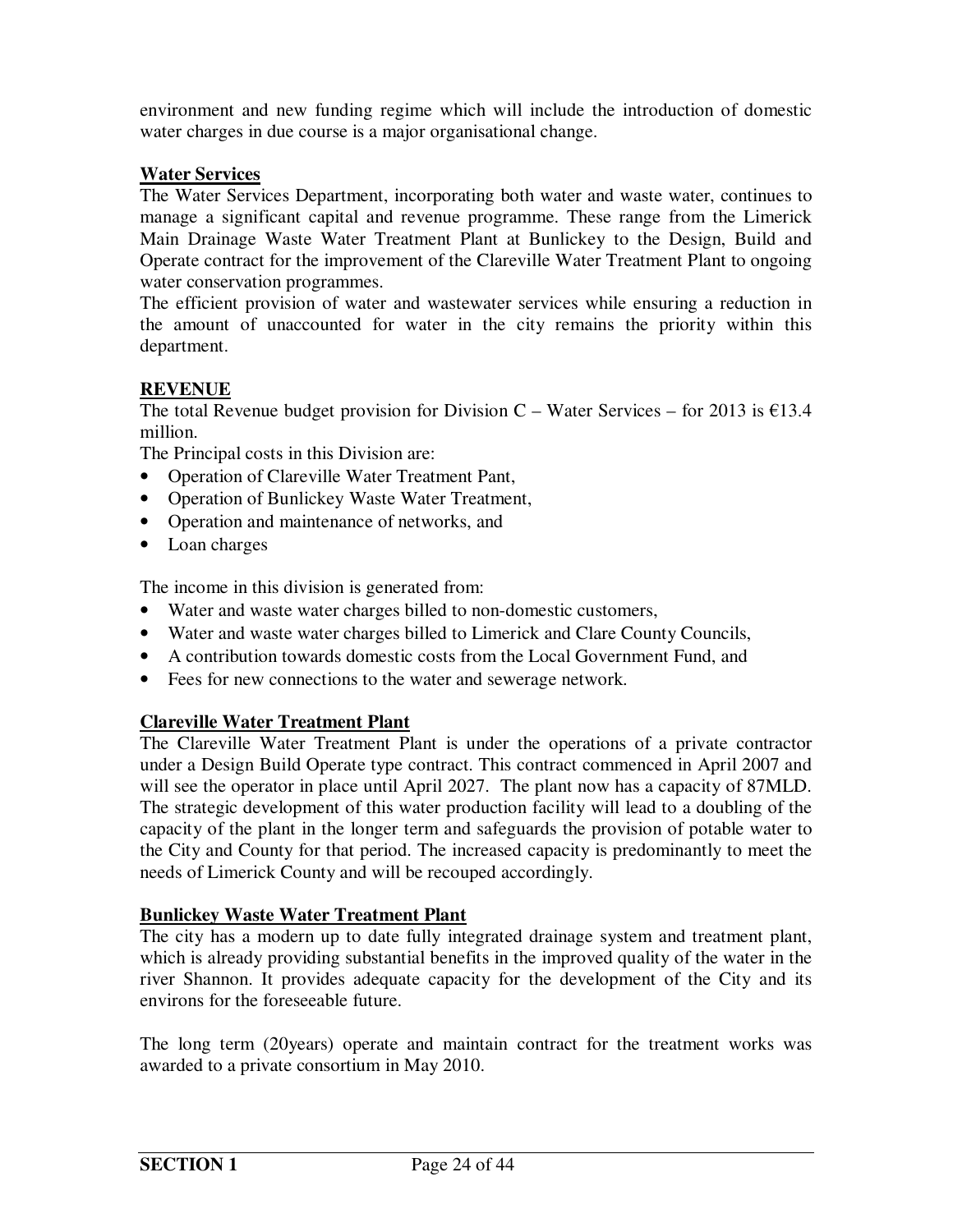#### **Networks**

Over 100 metres of the existing Distribution Water Main were replaced during 2012. Additional valving works were carried out in the City to improve the water supply system and to minimise those areas affected during periods of works or shutdown.

The leakage detection programme in the city mains system continued during the past year with in excess of 150 leaks identified and repaired resulting in additional savings in the supply of water.

#### **Flood Alleviation**

Continual monitoring of tidal changes is carried out by the Water Services Department. Floodgates on O' Callaghan Strand and Clancy Strand are erected in periods of potential flooding.

The Water Services Department currently operates a proactive gully cleaning programme whereby all gullies in the City are cleaned at least once a year.

#### **Public Toilets**

There are two state of the art wheelchair accessible public toilet facilities in Limerick City. The first facility is near the entrance to the People's Park. The second facility is on Lower Bedford Row.

A third facility is available at Shelbourne Park.

#### **CAPITAL**

#### **Water Services Investment Programme 2010 - 2012**

The provision of capital water and waste water projects in Limerick City is based on the Water Services Investment Programme 2010 – 2012 (extended to end of 2013). During the year contracts were signed for

- Water Conservation "Find" Project
- Water Conservation "Fix" Project
- Mains Rehabilitation Project Package 1.

The total Capital budget provision for Division  $C - W$  water Services – for 2013 is in the region of  $E$ 7.3 million.

#### **Water Conservation / Water Distribution Network**

Limerick City Council is committed to the implementation of its five-year Water Services Strategy as approved by the Department of the Environment, Community and Local Government. The strategy provides for the strategic provision, rehabilitation and maintenance of the water production, distribution and conservation systems within the city area. A proposal for restructuring the infrastructure in public open space to facilitate the elimination of common looped lead mains has now commenced. A separate "find  $\&$ fix" water conservation project has also commenced.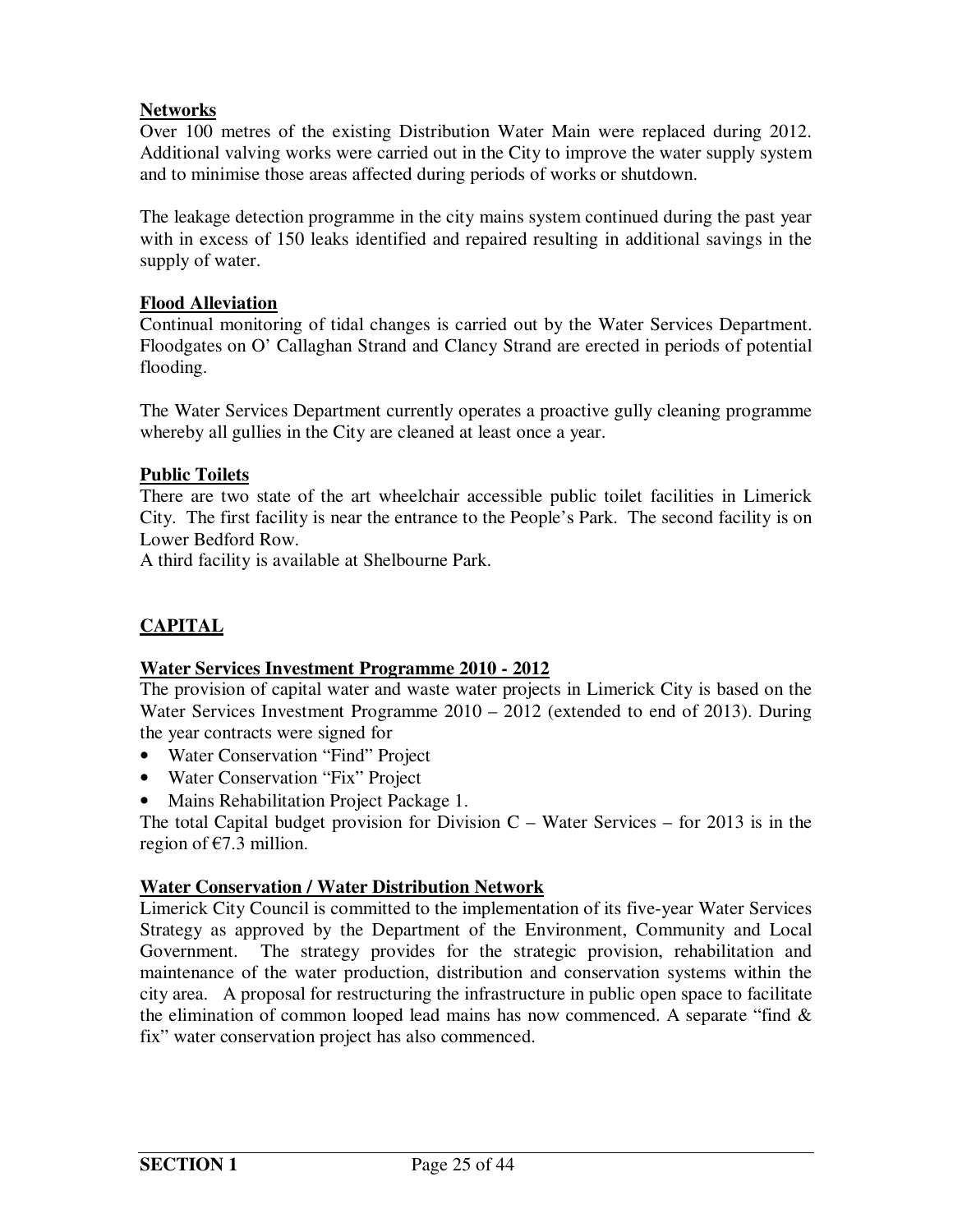#### **Limerick City Trunk Mains**

The development of a new ring water main for the city to support present and future development is nearing completion. New ring water mains have been laid along the course of the Southern Ring Road, the Monaleen Road and from Rosbrien to the Dock Road and from the Dock Road to Caherdavin including a river crossing. The commissioning of the complete trunk main will start early in 2013.

#### **Limerick Main Drainage**

The rehabilitation of city centre sewers to obtain the maximum benefit from the installation of the Main Drainage Scheme needs to be undertaken as a Phase 2 development of the Limerick Main Drainage Project. A proposal to appoint consultants to advance Phase 2 has now been completed and is awaiting final approval of the Department of the Environment Community and Local Government.

## **Division D Development Management**

#### **Planning Enforcement**

There were 124 Planning Enforcement referrals received for the period 1st January, 2012 to 28th November, 2012 and of these 42 cases have been closed. In the remaining cases engagement or enforcement action is continuing. A total of 25 certificates of exemption were issued in the period together with 57 certificates of compliance with planning, taking in charge etc.

#### **Planning Applications**

There were 175 planning applications received from 1st January, 2012 to 28th November 2012 of which 13 were invalid. In addition, there were 96 responses to further information received during the same period. Of the 166 planning decisions made within the period, 160 or 96.4% were granted, with 3.6% being refused. A total of 120 pre planning inquires were answered in the period. The amount of levies collected from 1st January 2012 to 28th November 2012 was  $\epsilon$ 749,802.43, an increase of 13.5% from the equivalent figure in 2011 of €648,929.14.

#### **Future Planning and related policy**

The Planning Department produced the Limerick City Development Plan 2010-2016 for the City this was adopted on the 25th November 2010 and published in January 2011. Following this the Department devoted considerable resources in 2012 towards continued work on the preparation of a "Core Strategy" for the Limerick City Development Plan 2010-2016, as required under the Planning and Development (Amendment) Act 2010. This strategy aims to guide development, primarily in the settlements, in a sustainable manner commensurate with predicted population growth. The strategy must show that the development objectives in the Development Plan is consistent, as far as practicable, with national and regional development objectives set out in the National Spatial Strategy and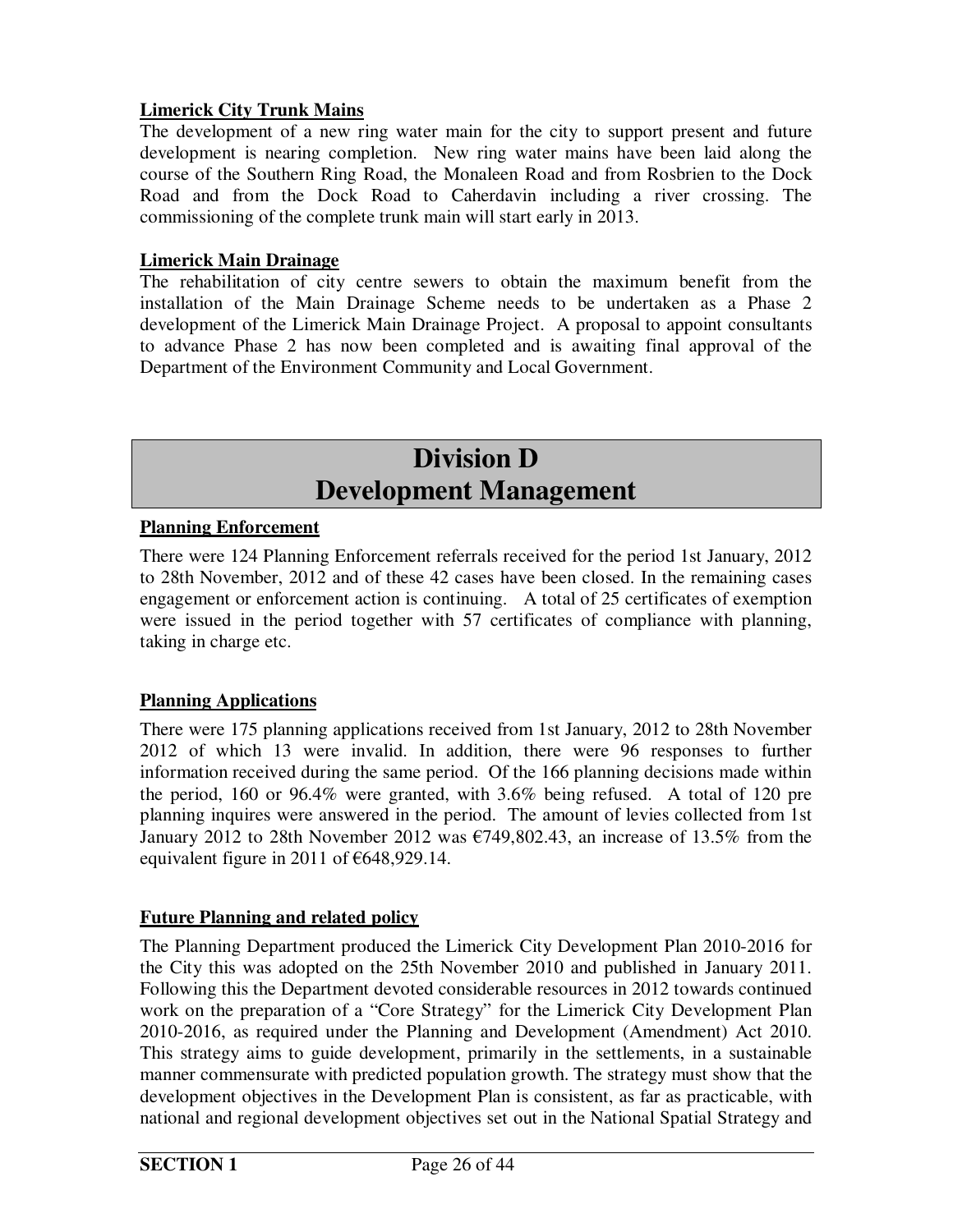Regional Planning Guidelines. Variation No.2 (Replacement of Chapter 2 to include the preparation of a Core Strategy) was adopted on 23rd April 2012. Variation No.3 – rezoning for lands at Southill, was brought forward, this was adopted on the 1st October 2012.

A Bio-diversity Plan for Limerick city was jointly prepared by staff from Planning and Environment, the purpose of the Plan is to benchmark bio-diversity in the City and fulfill commitments given in the City Development Plan 2010-2016 this was completed and published in 2012.

Planning Department staff have sat on the steering committee for Limerick and Clare Sports and Recreation Strategy and the Shannon Estuary Framework Implementation Plan which are to be published in 2013. The Planning Department has also managed the preparation of the Limerick Economic Strategy and Spatial Implementation Plan which will provide the blueprint for the future development of the metropolitan area.

The work completed on future planning coupled with the development management system, which governs the planning application process for new development ensures that the policies and objectives of the Development Plan is achieved and the principles of sustainable development are upheld.

#### **Casual Trading**

Limerick City Council is charged with the control of casual trading in the city. This is done by the enforcement of the casual trading by-laws. Income of  $\epsilon$ 46,606 has been generated through the licensing of Casual Trading pitches and events to the 28th November 2012. The existing by-laws are currently being reviewed with a view to extending the scope of casual trading within the city. New Bye-laws will be brought forward in 2013.

#### **Event Management**

The planning department has facilitated a number of events by coordinating the response from a number of departments and agencies and provides licences under the Casual trading Act 1990. In particular the Planning Department has sat on the St. Patrick's and the Riverfest organisation committees.

#### **Heritage and Conservation**

In the Limerick City Development Plan 2010-2016 the number of protected structures increased by to a total of 435 and three Architectural Conservation Areas were created in the City. To date the Planning Department have received 10 requests for Section 57 Declarations for individual structures, 9 have been completed by the 28th November 2012. Three notices under Section 59 of the Planning and Development Act 2000 – 2012 have been served on the owners of protected structures requiring works to be carried out to prevent a protected structure becoming endangered. To support conservation in the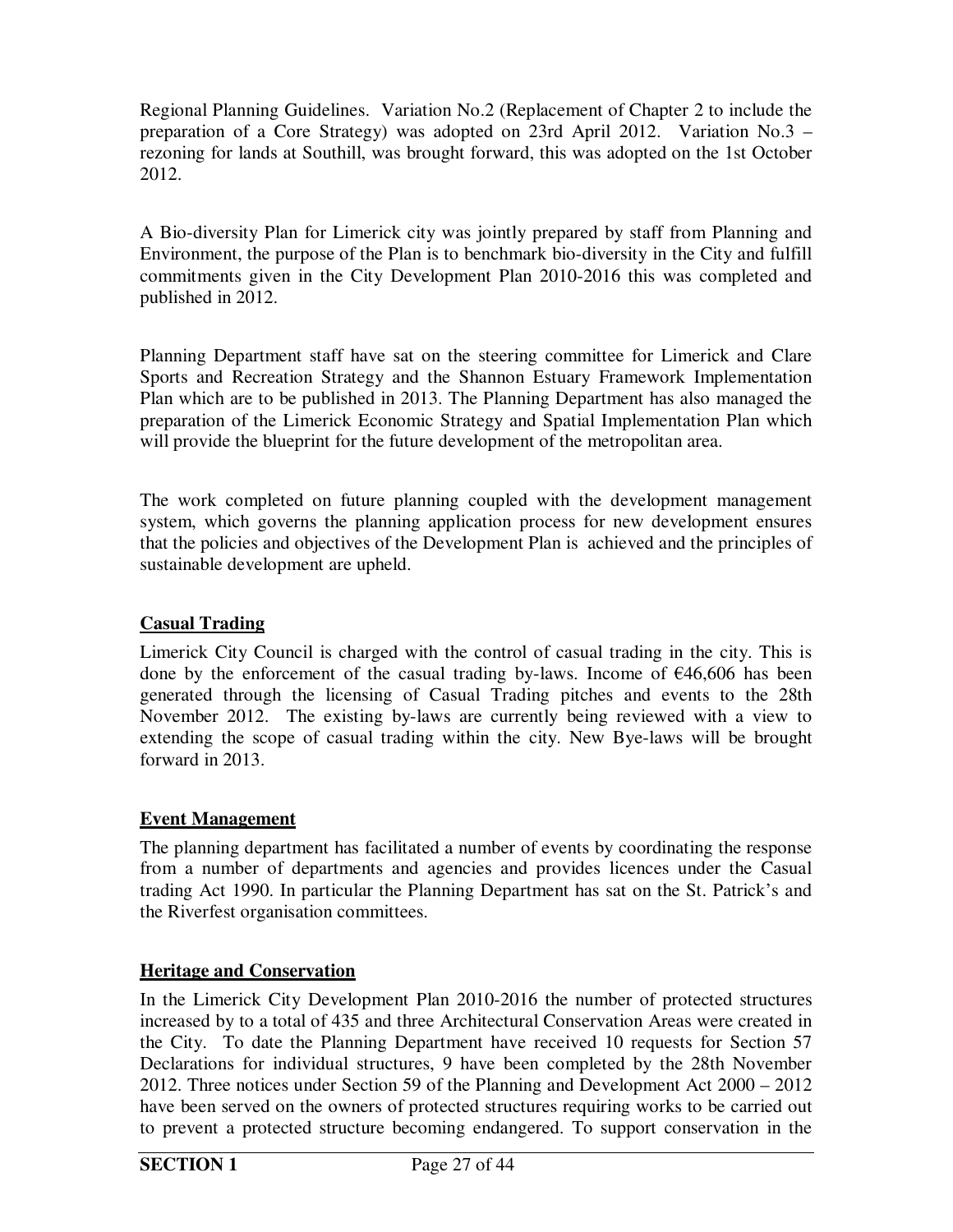City three grants were allocated out of the Planning Codes for 2012. The Civic Trust have received  $\epsilon$ 25,000 to-date with a further  $\epsilon$ 25,000 to be paid by the end of 2012, both Cathedrals in the City will receive a grant of  $\epsilon$ 5,000 each by year end to support ongoing conservation. Continuing support into the protection of Cities Architectural Heritage will be maintained through pre-planning advice, development management and enforcement in accordance with Development Plan policies & Government Guidelines.

#### **ECONOMIC DEVELOPMENT**

#### **Economic and Spatial Plan for Limerick**

The work on the above Plan, being carried out by consultants GVA/AECOM, is currently being finalised and it is hoped to bring the draft Plan before the Council early in 2013. This wide-ranging Plan will provide a blueprint for attracting investment and jobs to Limerick and will help to enhance the local authority's role and remit in economic development as recommended by the Minister in his recent local government reform policy document Putting People First. The important implementation phase of the Plan will commence in 2013 and will require the buy-in and support of many stakeholders, together with public and private sector investment.

A new Town Centre Management business unit is to be established headed by a Senior Executive Officer to work with and assist the business community in Limerick City, to enhance the public realm and to lead the physical redevelopment of the city centre.

It is widely recognised that an enhanced marketing effort for Limerick is needed in order to better promote Limerick as a tourist destination and as a place to work and do business in. Plans are underway to restructure and properly resource a marketing unit which will continue the good work already commenced by various initiatives to portray a positive image of Limerick to a wider audience.

#### **LOCAL ENTERPRISE OFFICE**

It is intended that the Limerick City and County Enterprise Boards will be brought together under a new Local Enterprise Office (LEO) in 2013. The LEO will form one of the business units of the Economic Development and Planning Directorates and will provide a "one-stop-shop" for supports to micro and small enterprises in Limerick City and County.

#### **Supports for City Centre Retailers**

The economic development department continues to develop initiatives to promote Limerick as a key shopping and tourism destination focusing on ensuring the vibrancy of the city centre and enhancing footfall. The City Council is supporting key initiatives to combat the ongoing issue of retail unit vacancy.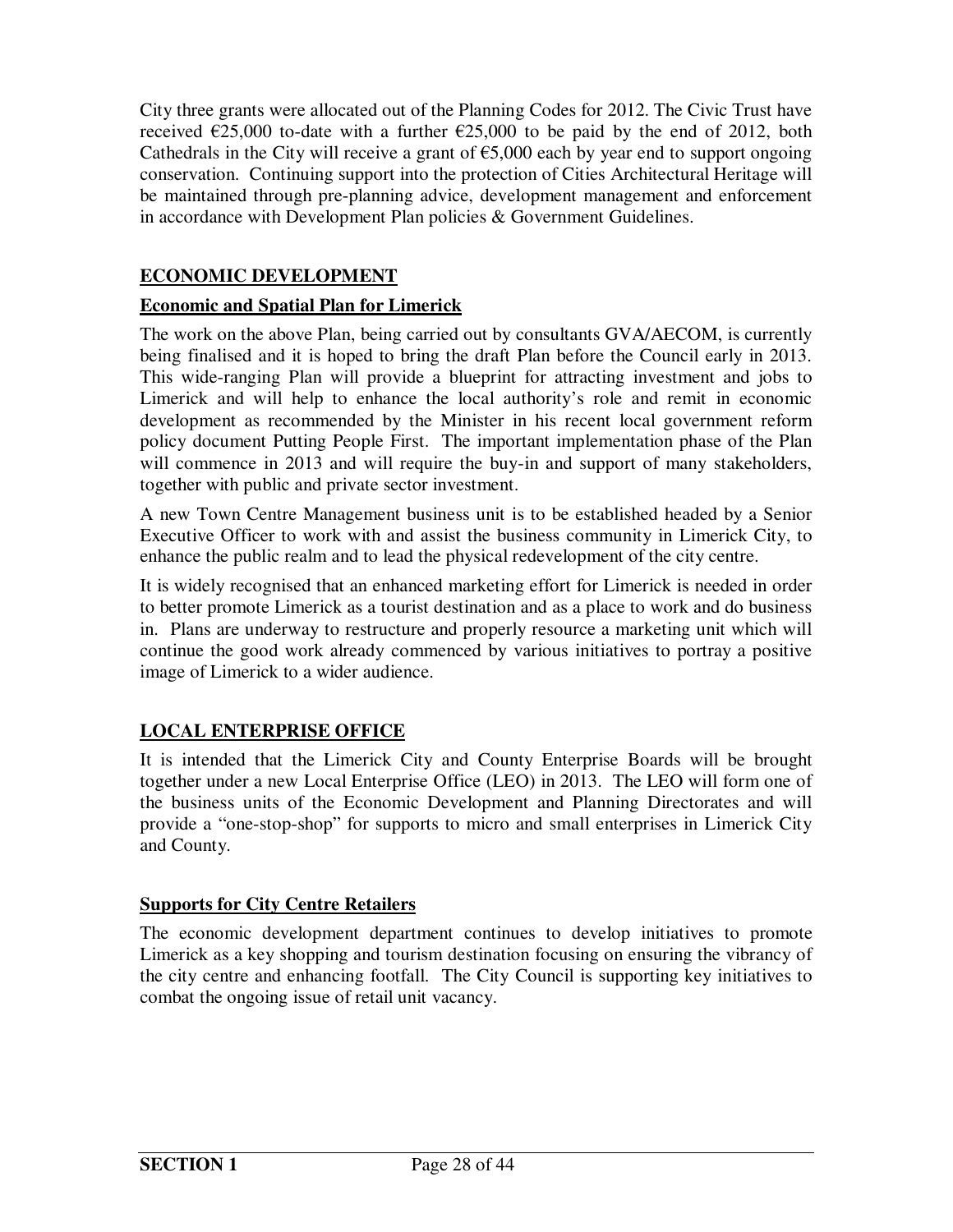#### **Pilot Retail Incentive Scheme for Vacant Properties**

Three applications were approved in 2012 and received year 1 grant subsidies equivalent to 50% of rates. Despite a reduction in the number of queries the scheme is seen as a positive incentive for start-up businesses in the targeted areas of the city centre. There are 42 businesses participating in the Freepark-Carparks Limerick initiative and the scheme will continue to be publicised to encourage city centre shopping.

#### **Creative Limerick**

Creative Limerick – Connect to the Grid continues to ensure that prime retail units are occupied adding vibrancy to the city centre and supporting the creative industries in Limerick.

#### **Marketing of Limerick City Centre**

Limerick City Council in conjunction with Shannon Development, Limerick Co-Ordination Office and Limerick Chamber have again this year developed and funded a marketing campaign promoting Christmas shopping in Limerick City Centre.

#### **Parks Atlantic Project - Interreg IVB Territorial Atlantic Area Programme**

Limerick City Council in conjunction with the Mid-West Regional Authority (MWRA) completed the Parks Atlantic Project which aimed to enhance and capitalise of the parks and open spaces amenities in the city. A key outcome has been the development of a range of promotional postcards emphasising the natural and water amenities of Limerick and a strategic plan for the future development of the city's green spaces.

#### **Derelict Sites**

The current economic climate continues to present challenges regarding dereliction and increased number of complaints regarding vacant, although not necessarily derelict, properties. In 2013 the legislation will be used fully to reduce dereliction in the city. A total of 49 notices were served during 2012, 13 sites were remedied voluntarily and 1 site was taken out of dereliction. However it should be noted that there are onerous restrictions on the owners of listed buildings which combined with the current economic climate mitigate against these building being re-developed and occupied particularly in the extensive Georgian quarters.

#### **Property Management**

The Property Management Unit of the Economic Development Department continued to deal with the evaluation of strategic land holdings/opportunities, leases, licences, requests for wayleaves, land ownership queries, queries on rights of way, CPO compensation claims, adverse possession issues, settlement of outstanding land acquisitions/disposals, perfection of legal title on land, collection of rents owing, site inspections, maintenance of sites, trespass/squatters etc.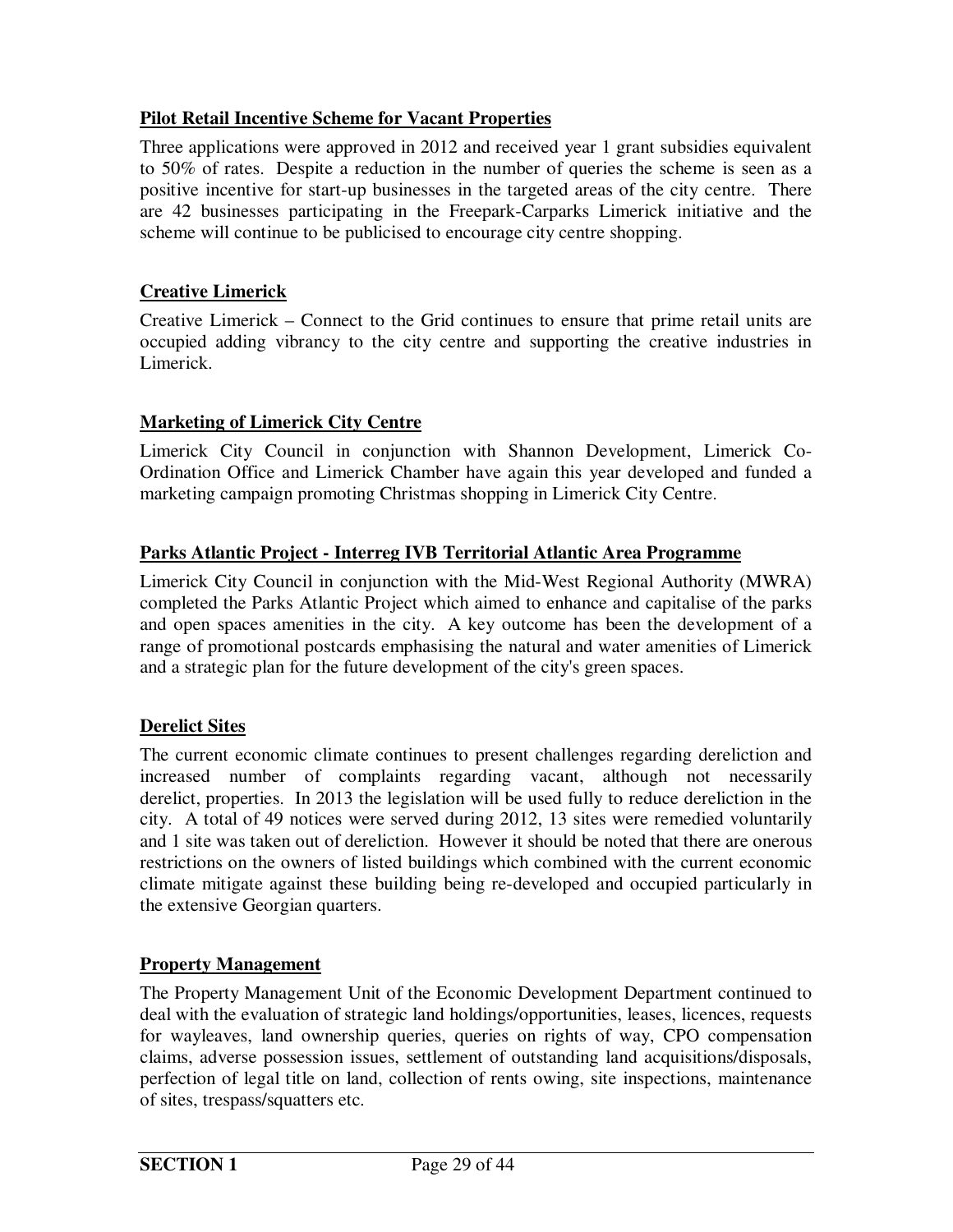#### **Medieval Building, Curry Street**

Funding was received from the Structures at Risk fund to carry out works on this sixteenth century building. Surveys now show the need to carry out further works to preserve this listed building at a time when resources are limited. It is intended to develop a conservation plan for the building and negotiate long term outcomes.

## **Division E Environmental Services**

Limerick City Councils Environment Department will continue to deliver a wide range of services to the highest operational standards possible in 2013 within the confines of the approved budget.

At a strategic level two overarching strategies will drive the Environment Departments business objectives from 2012 into 2013.These are

- (1) To continue to maximise community potential and energy in the maintenance of Limerick City neighbourhoods and environments.
- (2) To continue to achieve higher levels of cost efficiency in the delivery of services.

#### **Street Cleaning**

The street cleaning regime was maintained this year with 230km of road and footpath network receiving mechanical and manual sweeping. The cleansing team operates 365 days a year. Retendering of the waste collection contract for street sweeping provided cost efficiencies of  $\epsilon$ 50,000 this year. The amount of waste was also reduced due to the introduction of a pilot leaf recycling project with Limerick Civic Trust. Leaves were gathered and stored for recycling instead of being part of street cleaning waste disposal.

#### **Litter Pollution**

The Environmental Enforcement Team continues to foster strong links with local communities, the HSE and the Gardai in their drive to combat litter and dumping within the City. The level of fly-tipping is much reduced due to the increased vigilance of our environmental inspectors and those within the community.

The 'Clean Street' Initiatives which focuses on the removal of illegal posters and the provision of designated advertising areas is starting to yield results with a dramatic reduction in the instances of illegal postering in the current year. The enforcement of the Presentation of Waste Bye-laws is also proving effective in reducing the levels of litter in the city centre while also contributing to a general improvement to the city streetscape.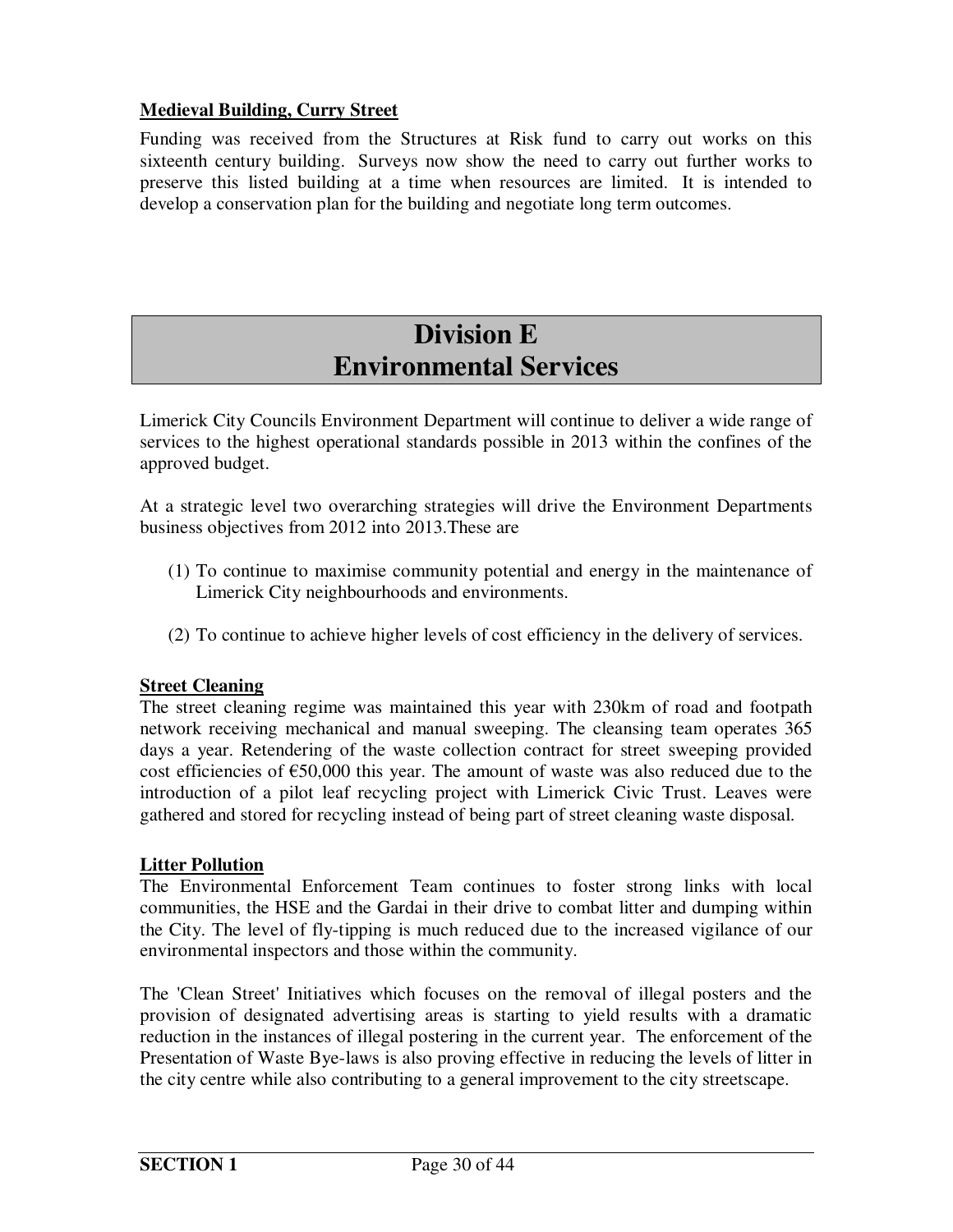Graffiti has been particularly problematic in the city in 2012. Limerick City Council have been are working closely with the Gardai in tackling this problem. Legal proceedings have been initiated against a number of offenders who were responsible for illegal spraying of graffiti on several buildings and shop fronts around the city. As an additional preventative measure, Limerick City Council, in conjunction with the City Art Gallery and the School of Art and Design, has identified a designated Street Art area at Athlunkard Street.

A number of partnerships with the Limerick Civic Trust resulted in the entire removal of chewing gum from Cruises Street and this ongoing issue will be prioritised for enforcement for 2013. Also the Limerick Civic Trust worked closely with the Environment Department on the reconstruction and presentation of the Medieval Quarter Bring Bank outside City Hall.

#### **Waiver Scheme**

Approximately 3500 households in the city availed of the waiver scheme during 2012. This service which is targeted at low income families and old age pensioners will continue to operate in 2013. The contract was re-tendered in 2012 and Valcroft Ltd trading as Mr. Binman was the successful tenderer.

#### **Bring Banks**

The number of bring banks for recycling in the city remains at 22. Outsourcing of maintenance and servicing has worked very well and continues to provide cost saving. This service will be retendered in 2013.

#### **Tidy Towns and the Limerick Going for Gold Campaign.**

29 Groups from across the City participated in the National Tidy Towns competition and the City Council hosted its second ever Tidy Towns seminar to encourage this participation. This included a first time entry from the City Centre. With the continued support of the JP McManus Charitable Foundation, The Limerick Community Challenge from 2011 developed into the Limerick Going for Gold Campaign 2012. The City Council Environment Improvement Grants also facilitated this initiative. The Going for Gold was open to areas in the environs of the City. The campaign attracted great media attention locally. The Grand Final was broadcast live on local radio from City Hall in September. A Limerick Going for Gold 2013 calendar is currently in production and will be distributed via the Limerick Leader early in 2013. This campaign will be run again in 2013 with the support of the JP McManus Charitable Foundation.

#### **Environmental Awareness and Education**

The City Council continues delivering Environmental Initiatives under the Regional Waste Management Plan 2006 – 2012 with an emphasis on waste prevention. National Programmes such as the EPAs Local Authority Prevention Network and the Stop Food Waste Programme are actively supported. The Master Composter Volunteer Initiative continued in 2012 and volunteers took part in 5 events. The Council work supporting schools in the An Taisce Green Schools programme continues.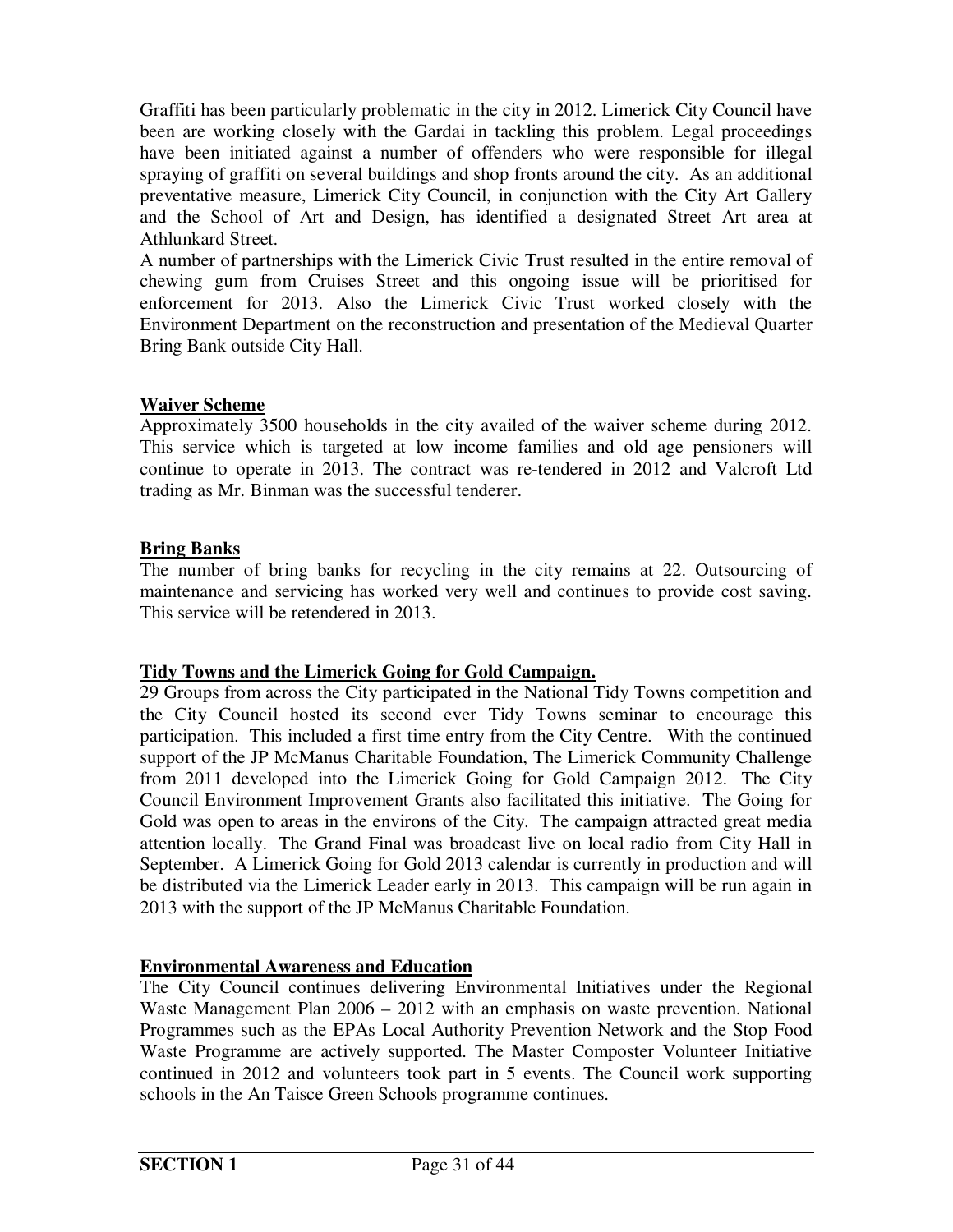The Council continues its support of Limerick City Fairtrade status by working with the City's Fairtrade Committee.

#### **Cemetery Services**

Provision has been made to continue cemetery services at Mr. St. Lawrence and Mt. St. Oliver. Up to November 2012, 356 burials had taken place.

#### **Archives and Records Management**

Mount St. Lawrence joint project with M.I.C.E., St. Joseph's Mental Hospital Archive, Limerick Leader Photographic Archive, accommodation for City Archives with City Museum and Records Management Policy are the key projects for 2013.

#### **Parks**

Provision has been made to maintain and manage eight City parks and 350 acres of open space in 2013 which included daily and seasonal horticultural maintenance operations, grass cutting, tree management, and flower planting.

The hanging baskets in Parnell Street, Nicholas St, Cruises St and the Market Quarter together with the flower tiers in O'Connell Street, Bedford Row and Thomas St. will also be continued in 2013. The Parks Department will continue to work in tandem with the Limerick City Centre Tidy Towns Group to enhance City Centre buildings with suitable floral displays.

Major Improvements were carried out to the O'Connell Monument with new paving and refurbished flower beds complementing the refurbished fountain.

During 2012 the tree planting and pruning programme continued including the maintenance and monitoring of health and safety of trees through out the City and within the City Parks. Trees are monitored for disease including in particular Ash trees which are the subject of much concern internationally due to the Cholera Ash die back disease. During 2013 a tree mapping exercise will be undertaken in the City to record the location and status of Public Realm Trees using GPS technology.

Following on from our successful park events programme this year it is intended to continue such activities in 2013. Events to include EVA, The Limerick 4th July Festival, ERP recycling events, May music in the Park, Family fun days as part of National Recreation Week and Christmas present making in December 2013.

#### **Control of Horses**

The issue of wandering horses continues to be a challenge for Limerick City Council. To date 194 horses have been impounded in the current year. While the full cost of this service has always been recoupable from the Dept. of Agriculture, the Dept have advised that they will only cover 50% of the retainer fees in 2013. This will likely result in a net cost of €30,000 for Limerick City Council in 2013. Provision has been made in the budget to allow for this shortfall.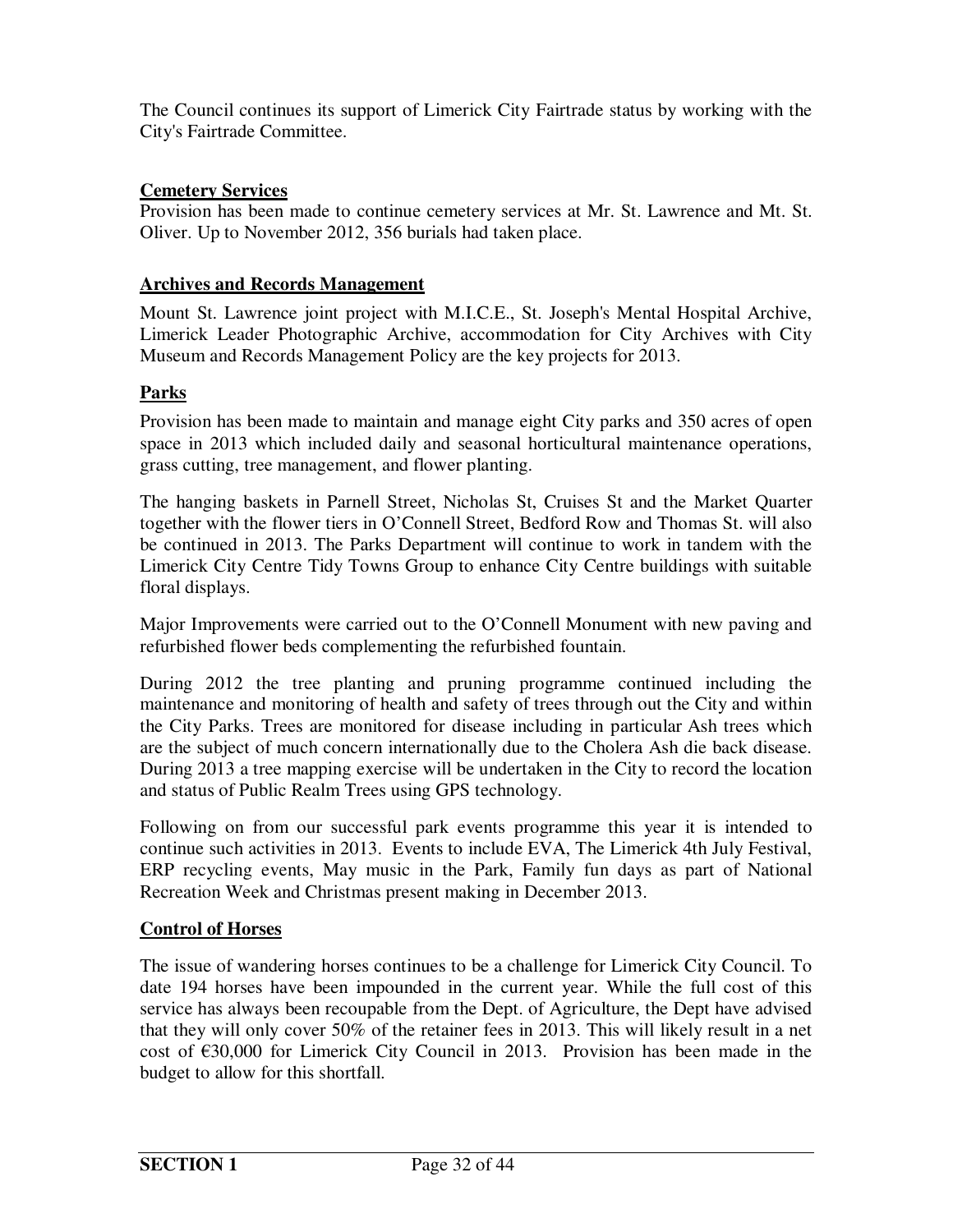#### **Control of Dogs**

The issue of stray/unwanted dogs continues to be a problem in the city with over 320 dogs impounded last year. Of these, 99 were rehomed, 25 were reclaimed by their owners and the remainder were put to sleep. Responsible dog ownership is encouraged at all times with particular emphasis in 2012 on dog fouling and licence requirements. New bye-laws have been introduced to require dog owners to keep their dogs on a lead in patrolled public parks. The bye-laws also require dog owners to carry a receptacle on their person for clean up of their dog litter while out walking their dog. A unique approach to the promotion and marketing of responsible disposal of dog waste was introduced earlier this year with the "One Bag, One Bin" branding of Limerick City bins. This concept has been the subject of much favourable comment and will continue to be focused upon during 2013.

#### **CAPITAL**

#### **Litterbin Replacement Programme**

A review of City Centre Street Bins and Bring Banks will be undertaken in 2013 with a view to commencing a phased upgrading programme in the City Centre in conjunction with other City Centre infrastructural improvements.

#### **Landfill**

The aftercare plan at Long Pavement landfill is in place with the continued flaring of gas and extraction of leachate. Final account has been submitted to the Department for approval. 2013 will be the first year that the continued maintenance of Long Pavement will appear in the Revenue Account. A provision of €76,000 approx has been made for this. The Environment Department have also applied to the EPA for a Certificate of Authorisation to remediate the historic landfill at St. Mary's Park. It is hoped the EPA will have completed their review of the application in the first quarter of 2013.

#### **Baggott Estate Amenity Enhancement Project**

Baggott Estate Amenity Enhancement Project was completed this year and provides 1.1km of new walkway. Adult gym equipment and CCTV were installed on the walkway which has transformed an area previously suffering from anti social behaviour to a valuable and much utilised local amenity. The project was nominated by Limerick Chamber of Commerce for a Chambers of Ireland Excellence in local Government Award and the Environment Department are delighted to have won the award in the Parks and Recreation category.

#### **Mount St. Lawrence**

A History of Mount St Lawrence is currently being documented by Dr Matt Potter with the History Department of Mary Immaculate College and the Archives Department of Limerick City Council. It is intended to produce a Guidebook in 2013 on the cemetery. During 2012 agreement was secured with an adjoining landowner to develop a new extension of 2.52 acres to Mt St Lawrence cemetery. Planning permission to develop the site has been applied for under Part VIII of the Planning and Development Act. This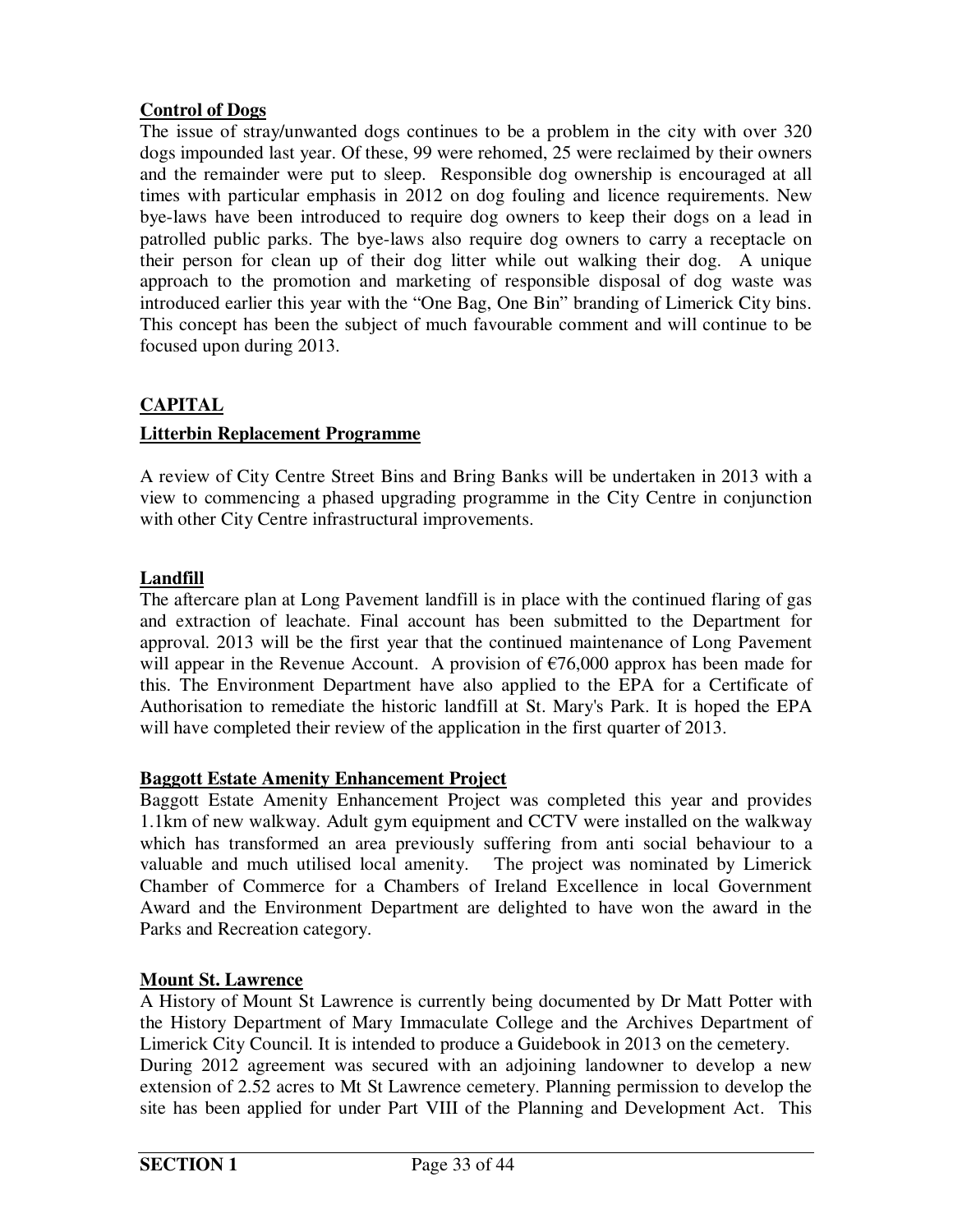should be coming before Council soon for approval. Work is expected to commence on the site during 2013 and provision has been made to reflect this.

#### **Parks**

During 2012 the Council approved a Part VIII for restoration and improvement works to the band stand at the People's Park. A provisional sum has been included in the capital account to allow work to progress on this project subject to the identification of funding.

## **EMERGENCY SERVICES**

The Service has five broad areas of activity that are mutually supportive in the delivery of an integrated service to the public.

- A) Fire & Emergency Operations
- B) Fire Prevention, Building Control and Dangerous Buildings
- C) Major Emergency Management
- D) Fire Service Mobilisation and Communications
- E) Civil Defence

#### **A) FIRE EMERGENCY & OPERATIONS**

#### **Plans for 2013 include:**

- To expand the rollout of national Standard Operating Guidelines (SOGs) in the service.
- To conduct annual block training including Breathing Apparatus refresher training.
- To further enhance the training regime within the fire service.
- To maintain and improve on standards of Health and Safety.
- To place a new Emergency Tender into service.
- To place new structural firefighting kit into service.
- To continue the development of the pre-fire planning programme.
- To work towards the implementation of joint fire service initiatives in the Limerick Local Authorities.

#### **B) FIRE PREVENTION, BUILDING CONTROL & DANGEROUS BUILDINGS**

The function of the Fire Prevention, Building Control & Dangerous Buildings Department is to ensure the health, safety and welfare of people who occupy or use buildings, through ensuring the reduction of fire risk, proper means of escape, the access for people with disabilities and the conservation of fuel and energy.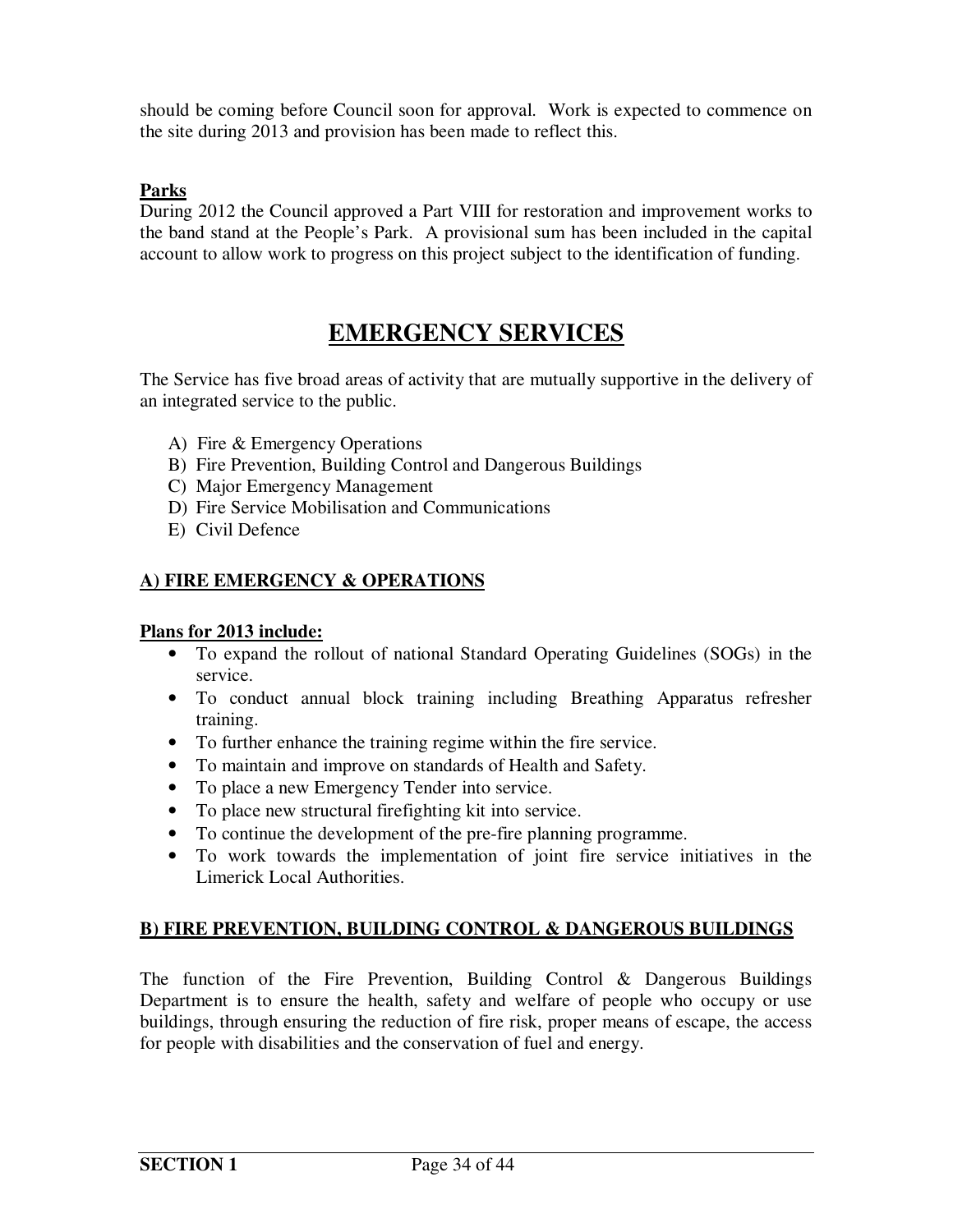#### **Plans for 2013 include:**

- More concentration on building control inspections
- Ensuring that all fire safety defects, itemised following inspections of premises, are remedied.
- Ensuring that all Dangerous Structure Notices are fully enforced.
- Ongoing assessment of Fire Safety Certificate and Disability Access Certificate applications.

#### **C) MAJOR EMERGENCY MANAGEMENT**

The functions of the Major Emergency Management section are to implement the provisions of the 2006 Framework for Major Emergency Management in Limerick City Council, to review and oversee Limerick City Council's Major Emergency Plan and to continually enhance Limerick City Council's capacity to respond to a major emergency.

#### **Plans for 2013 are:**

- To further improve communication systems between the incident site and the Local Co-ordination Centre.
- To participate in exercises coordinated by the Mid-West Regional Major Emergency Management Group.
- To complete further Onsite Co-ordination and information management training courses.
- To continue to improve the awareness of Major Emergency Management within all areas of Limerick City Council.
- To work towards the implementation of joint MEM arrangements in the Limerick Local Authorities.

#### **D) FIRE SERVICE MOBILISATION AND COMMUNICATIONS**

#### **Munster Regional Communications System**

The Munster Regional Communications System (MRCC) is located on the same site as Limerick City Fire and Rescue Station. The MRCC Project was set up to improve the speed of response and efficiency of the call-out system for the fire authorities in Munster and became operational in December, 1992. Limerick City Council is the contracting Authority for this system and provides the service on behalf of the ten member Fire Authorities in Munster.

The Centre currently mobilises 66 retained fire stations throughout Munster and 4 fulltime stations in Limerick City, Cork City and Waterford City.

#### **Plans for 2013 include:**

- 1. Support and iterate a Sharepoint Extranet solution for the Mid West Major Emergency Management Regional Working Group.
- 2. Increased involvement by MRCC staff in national next generation projects, including:
	- o Migration of National Fire Service to TETRA
	- o Specifying requirements of next generation software platform for mobilising resources.
	- o Implementing existing quality management, training and financial models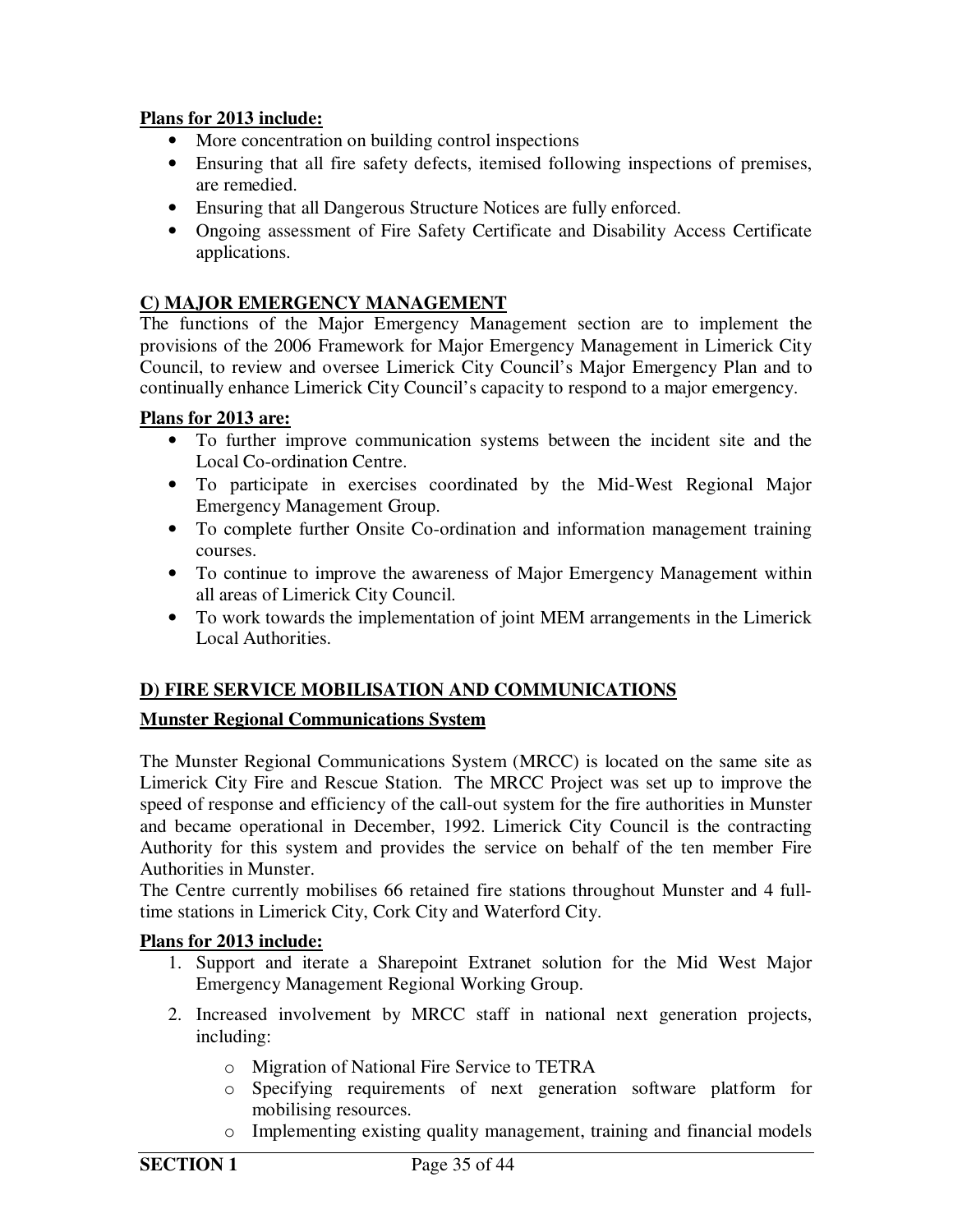to other areas of the Fire Service.

- 3. Continue to iterate and manage MRCC high performance levels.
- 4. Implement various national ICT projects as required.
- 5. Continue to deliver a high level of support to our existing customer base, namely the local authorities in the Munster region.

#### **E) CIVIL DEFENCE**

The Civil Defence provides emergency relief and support, when called upon by Limerick City Council and other civil authorities and helps to ensure the continued operation of vital services and the maintenance of public life during emergencies.

#### **Plans for 2013 include:**

- Civil Defence H.Q Works to be carried out on the roof and Civil Defence will be back in HQ fully operational by June 2013.
- Hepatitis A and B and Tetanus programme ongoing for all volunteers. New recruits to be immunised.
- Welfare Service up and running.
- New group of volunteers to begin Basic training in February-March 2013.
- Training of Level 3 kayakers and Instructors.
- Train and re-train volunteers in all areas.
- Continually raising Limerick City Civil Defence's profile within the City and nationally.

## **Division F Recreation & Amenity**

#### **LIBRARY SERVICES**

In 2012, Limerick City Library lent over 335,000 items to nearly 14,000 Library users, had over 275,000 recorded visits and provided over 35,000 internet sessions to the public. In addition, the Library provides a Local History Service which features a comprehensive website which is proving invaluable to local historians and family history researchers.

In 2013, Limerick City Library will focus on the following areas.

#### **Collection Development**

A strong collection of books and other learning resources are the core of a good library service. In 2013 Limerick City Library will continue to develop and strengthen its existing collections to provide a comprehensive range of reading materials and audio visual resources.

#### **Outreach Activities**

Limerick City Library will continue its Outreach Programmes in 2013. Examples of activities which took place in 2012 and will continue in 2013 include The Read together,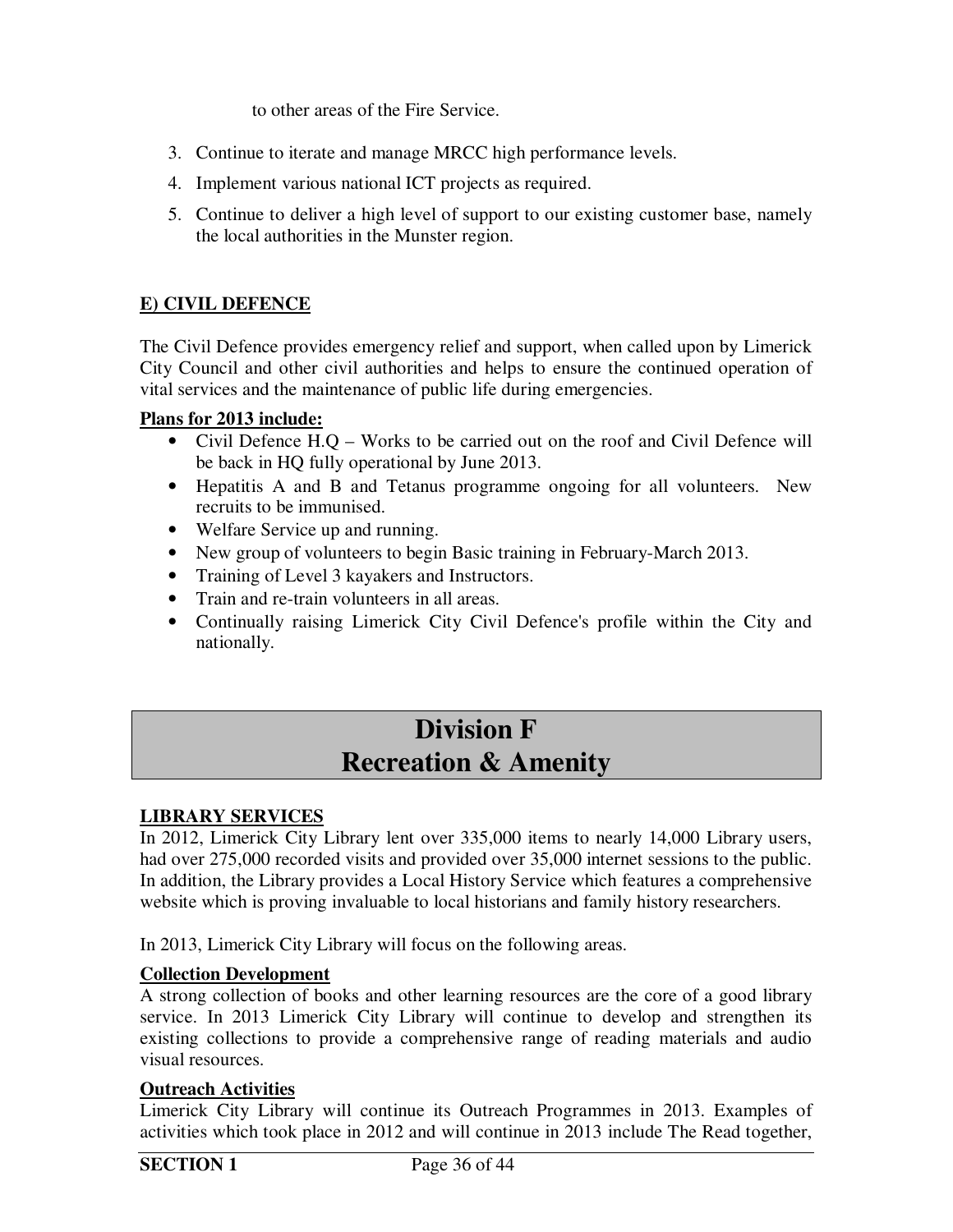Learn together family reading programme, which was run in Watch House Cross Library. This programme concentrates on developing a relationship between the library service and local families and promotes a sense of ownership of the library through activities and visits. Other activities planned include the continuation of Local History Lecture series, The Summer Reading Challenge, Book Clubs and a series of exhibitions.

#### **ICT Initiatives**

Limerick City Library will continue to develop the Local History website. In 2013, the main emphasis will be on the continuing development of the "Obituaries, Death Notices, etc." feature on the website. This resource now has all such records from the Limerick Chronicle newspaper from 1838 to 1926 – almost 20,000 individual entries. The Library Service will continue to provide up to date information on its events and services on the Library Facebook page. In addition, the Library will continue its Limerick 1912 Twitter Account. This service features events in Limerick 100 years ago alongside further miscellaneous materials of historical interest and now has nearly 1,500 followers.

#### **JIM KEMMY MUSEUM**

In November 2012 the museum reopened in its temporary home in Istabraq Hall. The priority for 2013 is to identify a new longer term venue and bring it on stream. The ambition for the new venue is to include the City Archives section for the synergies of co-location. Both the museum and archives have similar environmental needs for storage of their collections and it would provide a single location for researchers to visit.

In 2013 the museum will continue cataloguing its collection and producing images for its online catalogue. It will also continue collecting material relating to the city and county. Over 900 items were acquired in 2012. There is currently the potential for three major collections to be donated to be shared with the City Archives.

Genealogy is one of the main driving forces behind the Gathering in 2013. It is hoped that the museum will be able to convert its existing database of Limerick people c 1700- 1950 to an online format, where it will complement the existing "Who was who of medieval Limerick" and "Who was who in early modern Limerick" to provide the unique resource of a set of fully referenced databases covering the whole of Limerick's history. During 2013 we will improve and add to these databases and also to "Estate maps and rentals" our other database of people and maps of estates.

 The museum will continue to deal with the hundreds of enquiries expected. It will also continue to provide requested help with the production of books, journals and TV programmes. In 2012 we provided material for inclusion in 10 books and journals and 4 TV programmes, and also gave one permission to publish a transcript of letters in the collection.

We will extend collaboration with Mary Immaculate College and its international partners in respect of the DNA research being carried out. We will continue to publish on local history and the museum collection. In 2012 the acting curator published one book and two articles. We will also continue to lecture on Limerick related themes to the general public and academic audiences.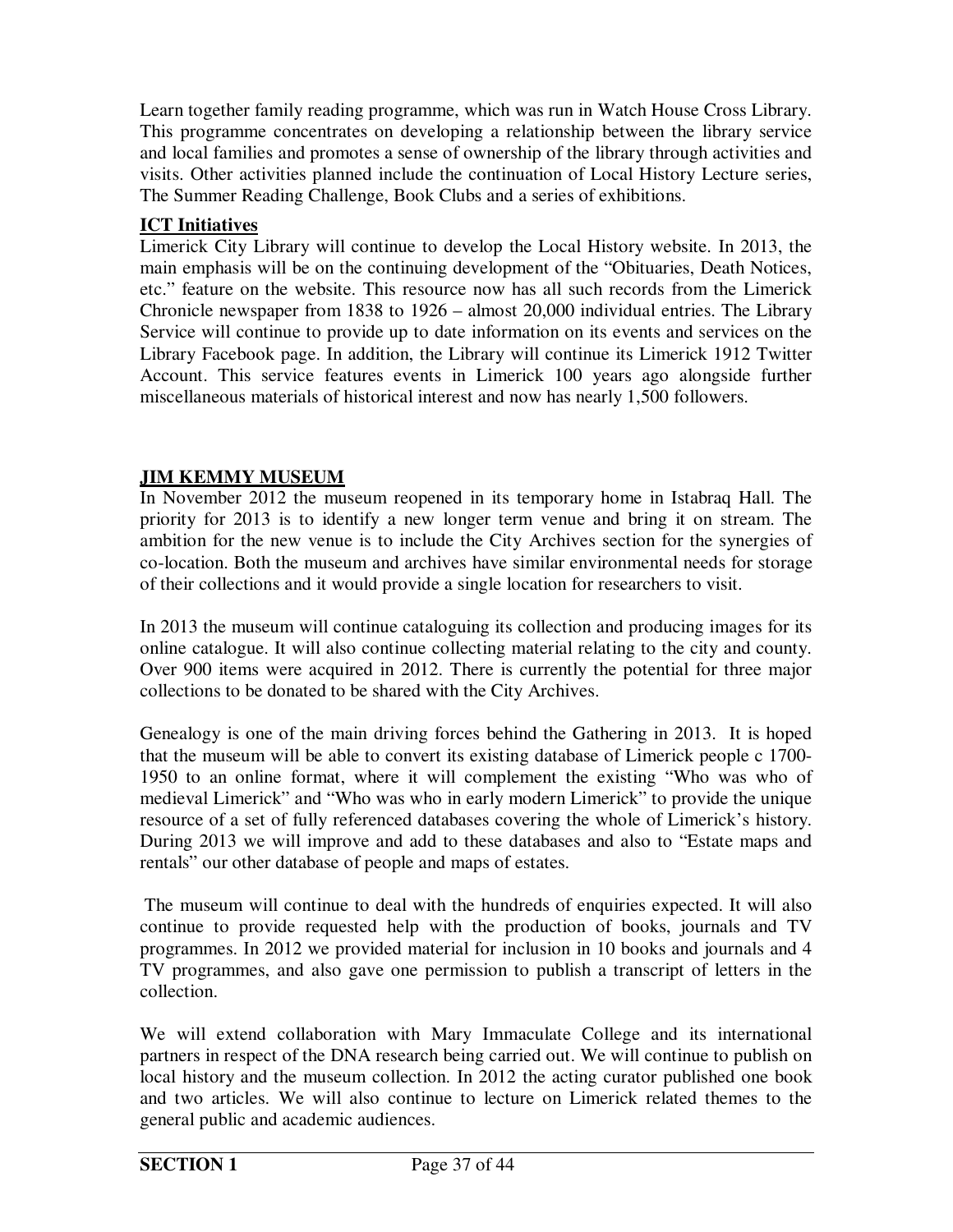We will continue to welcome visitors to our exhibition area and do our utmost to ensure they have a pleasant and memorable experience

#### **LIMERICK CITY GALLERY OF ART**

Limerick City Gallery of Art (LCGA) will have connectivity at its heart in 2013. In its exhibition programme, the gallery will connect to visitors by placing Limerick and its experiences alongside the National and International in terms of History and Contemporary Experience – the exhibitions will look at experiences of industry and look at how 'work' is considered in today's world. We will partner with galleries and organisations in Dublin, Belfast, and the UK City of Culture 2013 Derry; working with international and Irish artists to deliver thought-provoking exhibitions on how the Citizen and their lives unfold in this age. This will begin a connection with the Decade of Commemorations, as the Centenary of the 1913 Lockout occurs, with all its implications for the birth of the State.

LCGA will also work with Eva international to look at 'gathering' key Visual Arts individuals from home and abroad to meet in Limerick mid-year.

The Education and Access programmes will elaborate on the exhibitions in programmes that are highly subscribed. Participation in the large number of educational activities such as Family Crafternoons or Mid Term activities testifies to the engagement of the Limerick audience. Another aspect that will be developed in 2013 is the active encouragement of young adults to look at how they can care for their city, with city-wide collaboration with Limerick City Council in organised graffiti and urban street art projects. This builds on strong Limerick traditions, and works with other Limerick agencies in their mission to equip young adults for the Contemporary World, with an enjoyment and application of their creative potential.

With visitors projected to be in excess of 65,000, many citizens and those who come to Limerick, will continue to enjoy the beautifully refurbished LCGA of the people sited at the edge of the People's Park.

#### **Limerick City Council Arts Service**

In 2013 Limerick City Council Arts Service will continue to provide support, advice and direction to the cultural organisations, individuals and communities in Limerick interested in delivering arts and culture projects. The primary focus of this support is to create opportunities for direct contact between artists and audiences.

#### **Limerick City of Culture 2014**

Limerick has been awarded the designation of the first National City of Culture in 2014. A team will be brought together to deliver a programme of events and future planning around Limerick and Culture.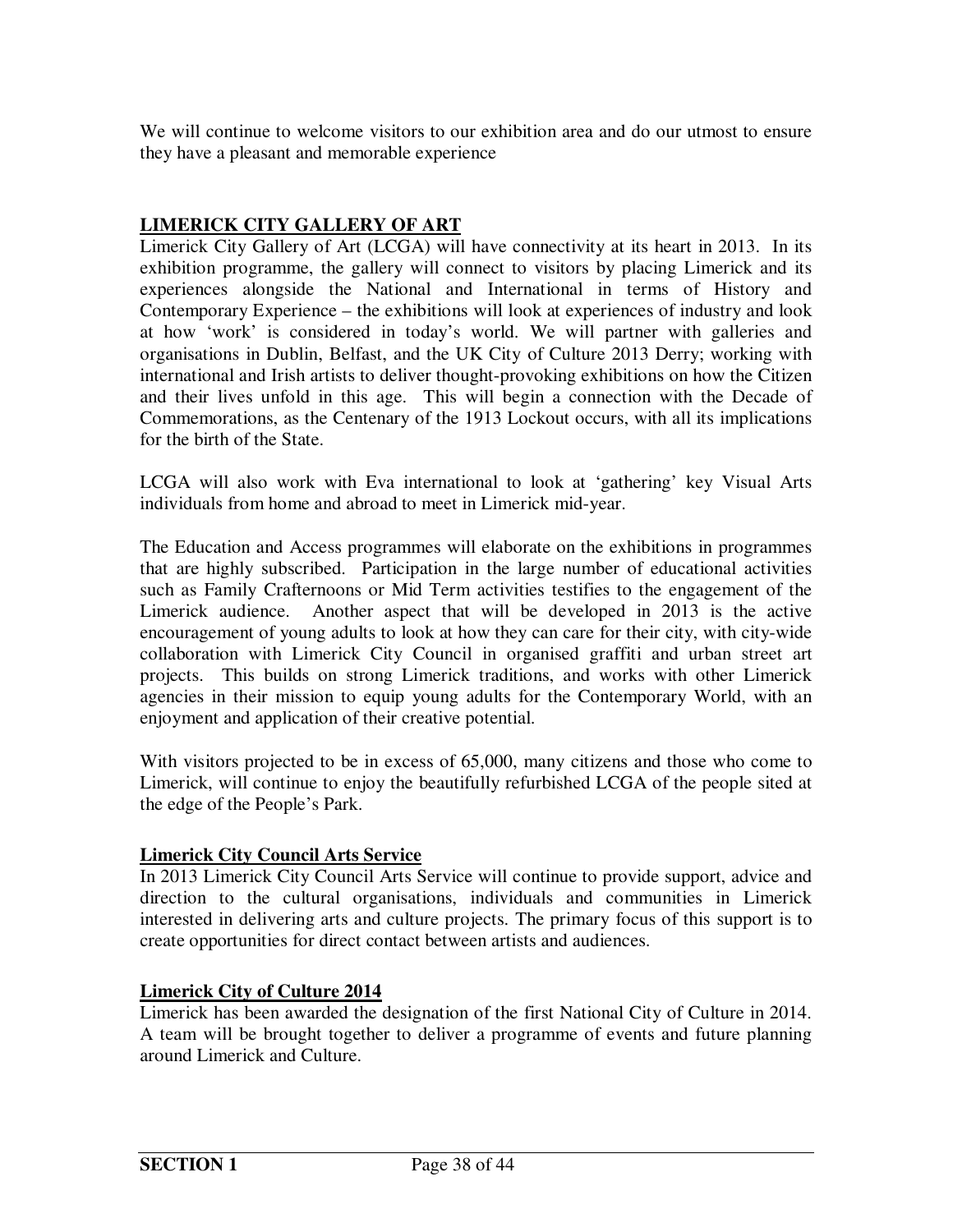#### **SPORTS & RECREATION**

#### **The Gathering**

The Gathering has been described as one of the biggest tourism initiatives ever staged in Ireland and is expected to bring 325,000 extra visitors to the country in 2013. Local Gathering community meetings were held in the Adare and in Limerick and over 300 people attended. Both authorities have come together to optimise their efforts to drive the success of the Gathering. A number of worthwhile projects have been submitted for consideration.

#### **Rathbane Golf Course**

Improvements are underway at present to the new Junior Golf Teaching Course and the upgrade of sewerage facilities and minor works to the Clubhouse. Works in relation to the upgrade of sewerage works commenced in November 2012. An application for funding in respect of substantial redevelopment works to the Clubhouse was also made to the Department of Transport, Tourism and Sport in 2012, the outcome of which is awaited. If successful, it is expected that this redevelopment will be undertaken in 2013.

#### **Great Limerick Run**

The 3rd Great Limerick Run took place in 2012. The event grew strongly and a total of 8,501 people took part. The 4th run is scheduled for 2013.

#### **Grove Island Leisure Centre**

A procurement process for an Operator to provide operational, maintenance and management (including marketing) to Grove Island Leisure Centre was commenced in 2012. It expected that this Operator will be in place for 2013.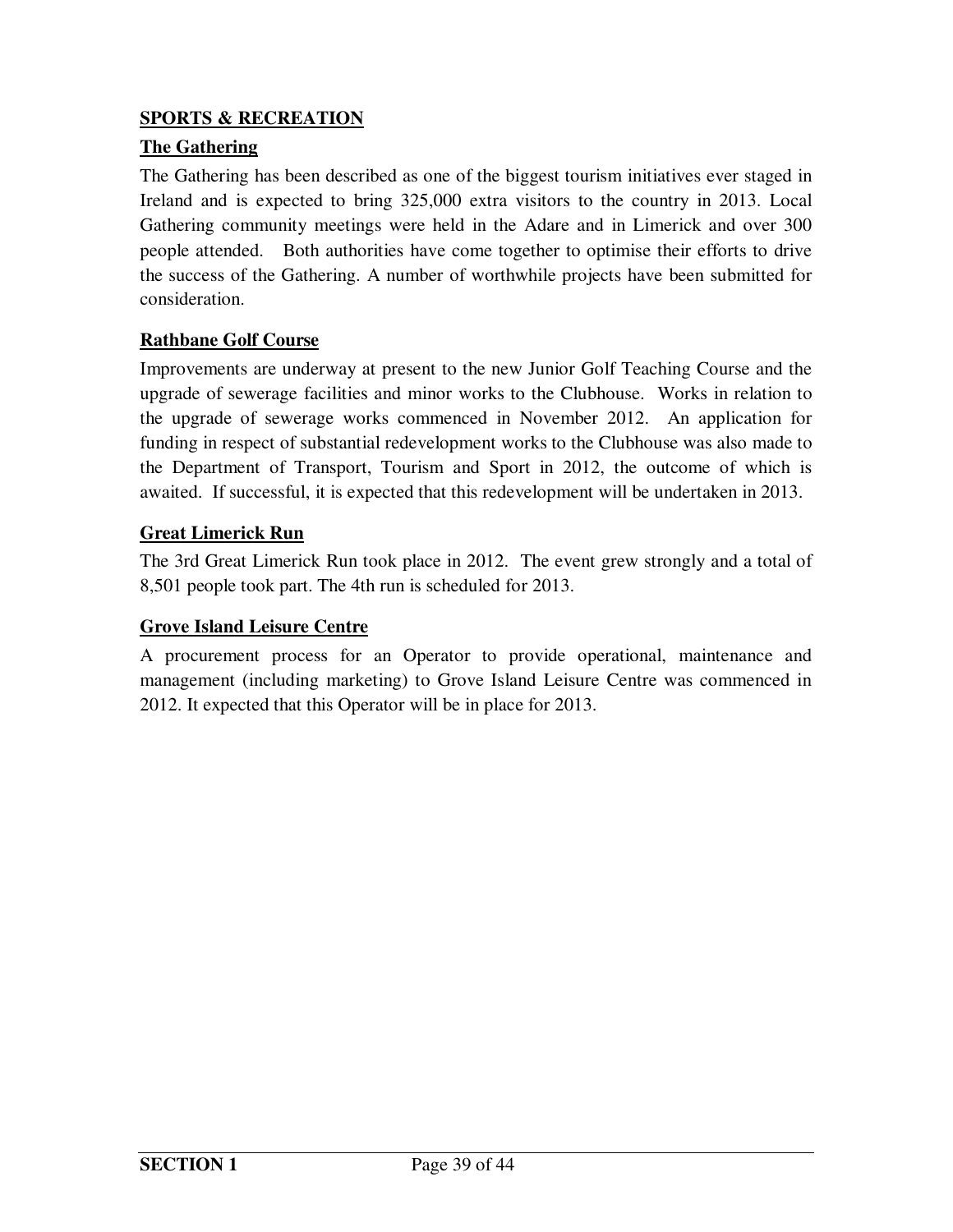## **Division G / H Agriculture, Education, Health, Welfare & Corporate Services**

#### **HUMAN RESOURCES**

The current economic environment has placed an increased responsibility on management to ensure that staffing resources are assigned in the most efficient and effective manner possible. Over the past four years the Council's overall staffing numbers have declined significantly.

The Council will continue to maintain services through redeployment of staff into essential service areas. We are currently undertaking a workforce planning exercise focusing on our primary objective of providing public services over the next five years in the context of reduced staff numbers and the merging of the two local authorities.

We will concentrate our efforts in 2013 on developing further our staff competencies to meet the challenges ahead.

The Council will continue to utilise the mechanisms of the Public Service Agreement to minimise costs while abiding by our responsibilities in respect of safety and welfare of our employees.

#### **CORPORATE SERVICES**

The Council will continue to ensure that it maintains the highest standard of service possible to the Mayor and Elected Members throughout 2013.

This work will continue in tandem with its preparation, throughout the full range of Corporate Services, for the establishment in 2014 of the new Limerick Authority.

#### **HEALTH & SAFETY**

 Establish a single Safety Management System in accordance with the National Policies and Procedures.

#### **INTERNAL AUDIT**

An internal audit and control function for Limerick City Council's internal operations will continue for 2013 in conjunction with preparations for the establishment of the new Limerick Authority in 2014.

#### **ICT DEPARTMENT**

In line with the strategic requirements for Limerick City Council the ICT department continues to support, recommend and provide the information and communication technology infrastructure, applications and systems required for all sections of Limerick City Council. The ICT service desk system offers comprehensive support to end users,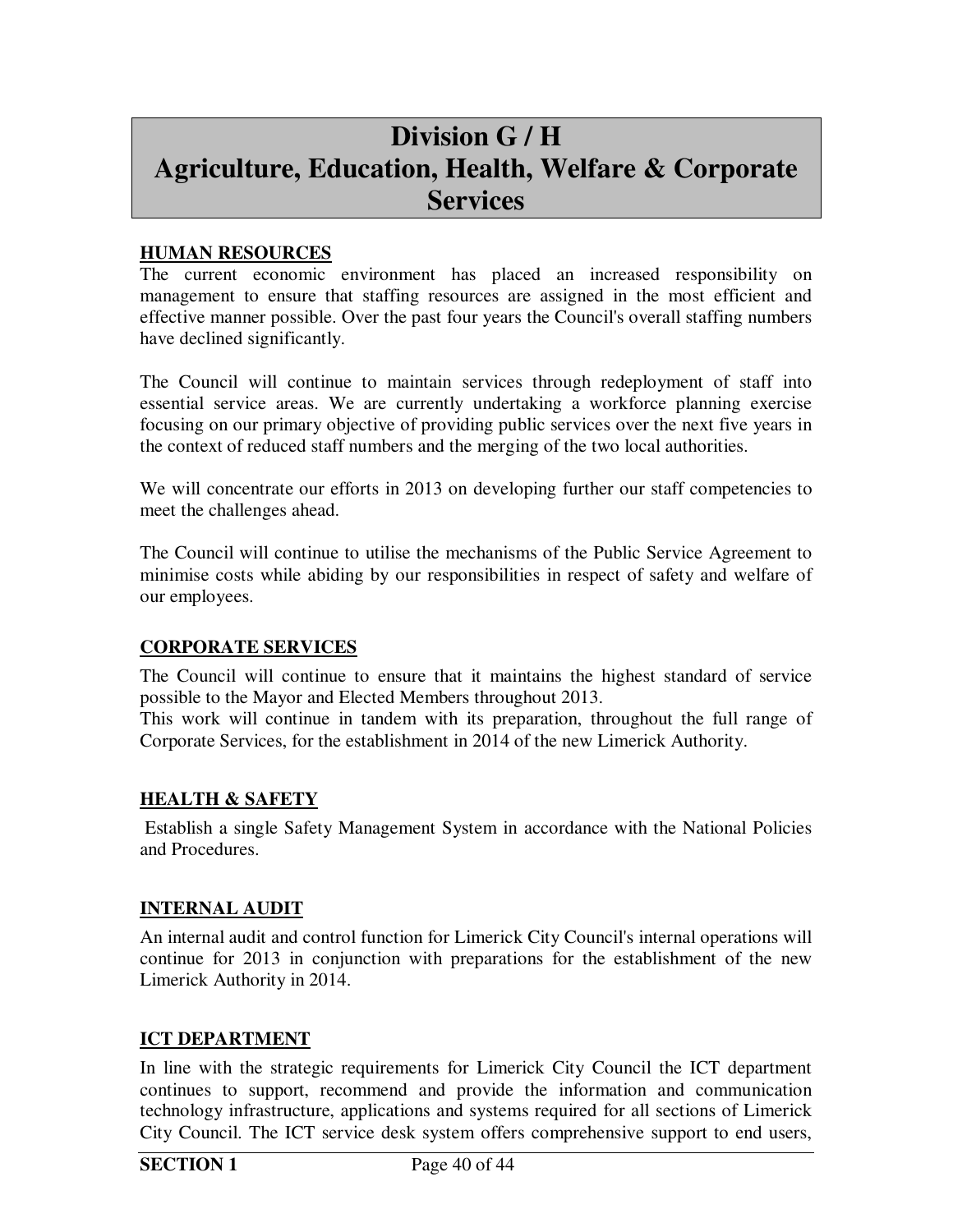councillors, museum and libraries of Limerick City Council dealing with over 3,600 support requests in 2012.

The ICT Department continued in 2011 to focus on efficiencies and cost reductions initiatives.

#### **Reduced Licensing costs by using Open Source technologies**

Following the adoption of Open Source technologies in the previous years, during 2012 we continued the deployment of new and more efficient business systems which compared with proprietary systems provide better features without any licensing costs.

An Extranet collaboration portal which allows Limerick City Council to share documents, track project status, update and share calendars of events with other organizations has been deployed using the free and open source Alfresco Enterprise portal. Compared with proprietary systems, because this technology is open source, there are no limitations in the number of licensed users or organizations that can access this portal. Mailman, an open source system that allows the Council to maintain email distribution lists has been deployed. This system is particularity relevant for enabling collaboration with other organisations and also with the public. We continued in 2012 to up-skill our staff in using document, spreadsheet and presentation authoring systems. Training has been provided to 40 users on using LibreOffice, an open source office productivity suite. To facilitate public access to the Internet using inclusive technologies two community centres have been provided under the DIEGO project with touch screen PCs and open source technologies which reduced the annual maintenance costs to a fraction of the existing costs.

#### **Expanded Network Services**

During 2012 new offices have been provided with the necessary data and networking infrastructure. The Smarter Travel office is now operating in the Granary building and the North-side and South-side Regeneration offices have been provided with access to the wider Council data network.

#### **Data Access on Mobile Devices**

In order to improve the effectiveness of our staff the ICT Department continued the expansion of mobile technologies use for access to corporate data. A mobile device management system has been introduced to facilitate remote management of an increased number of devices.

#### **Geographical Information Systems**

The development of Geographical Information Systems continued in 2012 with a move towards increased collaboration and sharing of spatial data across various sections. Corporate Browser, a system that allows all staff in Limerick City Council to access and share important data sets, has been deployed. This allows staff to make informed decisions based on relevant and accurate data for example the water, roads and fibre networks, the list of CCTV cameras, community facilities, etc. Works have commenced on recording new datasets from the City with a high level of accuracy: trees, green spaces, traffic control equipment, etc.

In 2012 work continued on expanding our historical data sets with a new project aimed at mapping and recording each grave in the Mount Saint Lawrence Cemetery. This project is done in collaboration with Mary Immaculate College and the City Archives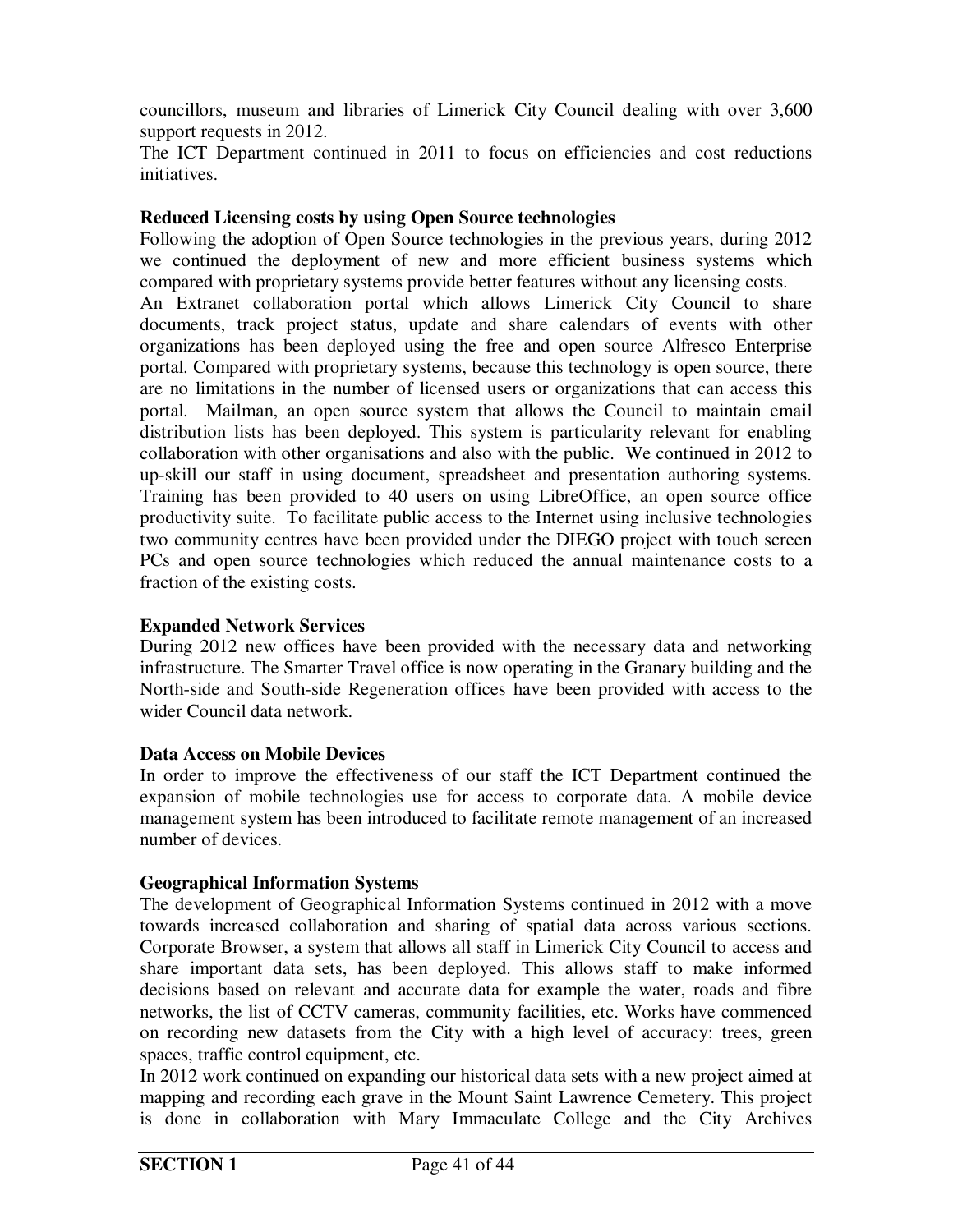department. The end result of this project will be a website where the public can browse and search the entire burial registry for the Mount Saint Lawrence Cemetery and precisely identify the location of each headstone.

#### **City Archives Online**

Following the initial publication of online Municipal Archives and based on the successful implementation of the online Museum Catalogue we started the implementation of a system that connects the City Archives, the Jim Kemmy Municipal Museum and all other historical resources available for Limerick in a single web based portal. This will allow the public to explore online the full breath of historical data in a consistent manner.

#### **Social Media**

Limerick City Council continued in 2012 to utilize social media to further enhance communications with the public and various stakeholder organizations. In 2012 we increased the usage of social media by publishing articles, facilitating discussions and disseminating information through various media related to conducting City business on Twitter, Facebook, Foursquare, etc.

The Council uses 8 Facebook sites, 7 Twitter accounts and also two YouTube channels. Over 1,400 users follow Limerick City Council Twitter @limerickcityco.

#### **Data Protection**

In 2012 the ICT Department with the support from all other sections has responded to 17 Data Protection requests.

#### **Free Internet Access over WiFi**

In an effort to improve the visitor experience in Limerick the Free Public WiFi initiative started in 2011 has been expanded in 2012 to cover the Milk Market and the Hunt Museum. Our plan is to provide the highest standards of communications and a "connected" visitor experience in all our public spaces by providing free Internet access in all the public locations. As part of the redevelopment of Howley's Quay free WiFi access to the Internet will be provided as a pilot for a municipal data network.

#### **Fibre Infrastructure**

To improve the connectivity between City Council's public buildings and also to support the development of a municipal data network a pilot project has started in 2012 to deploy fibre connections between City Hall and other public buildings. This network will allow the provision of multiple data connectivity services, i.e. the expansion of the Free Public WiFi, improved connections to traffic management devices, parking guide systems, etc. and at the same time reducing costs and increasing the reliability compared with the existing connections.

#### **DIEGO**

The DIEGO project (Digital Inclusive eGovernance) is a project co-financed by the European Commission under the CIP ICT-PSP to provide access to e-Government services for all citizens, with special attention to the elderly, the disabled or people living in rural areas and to those to whom new information and communication technologies are still unknown. As part of the DIEGO Project, the ICT Section organized in April 2012 an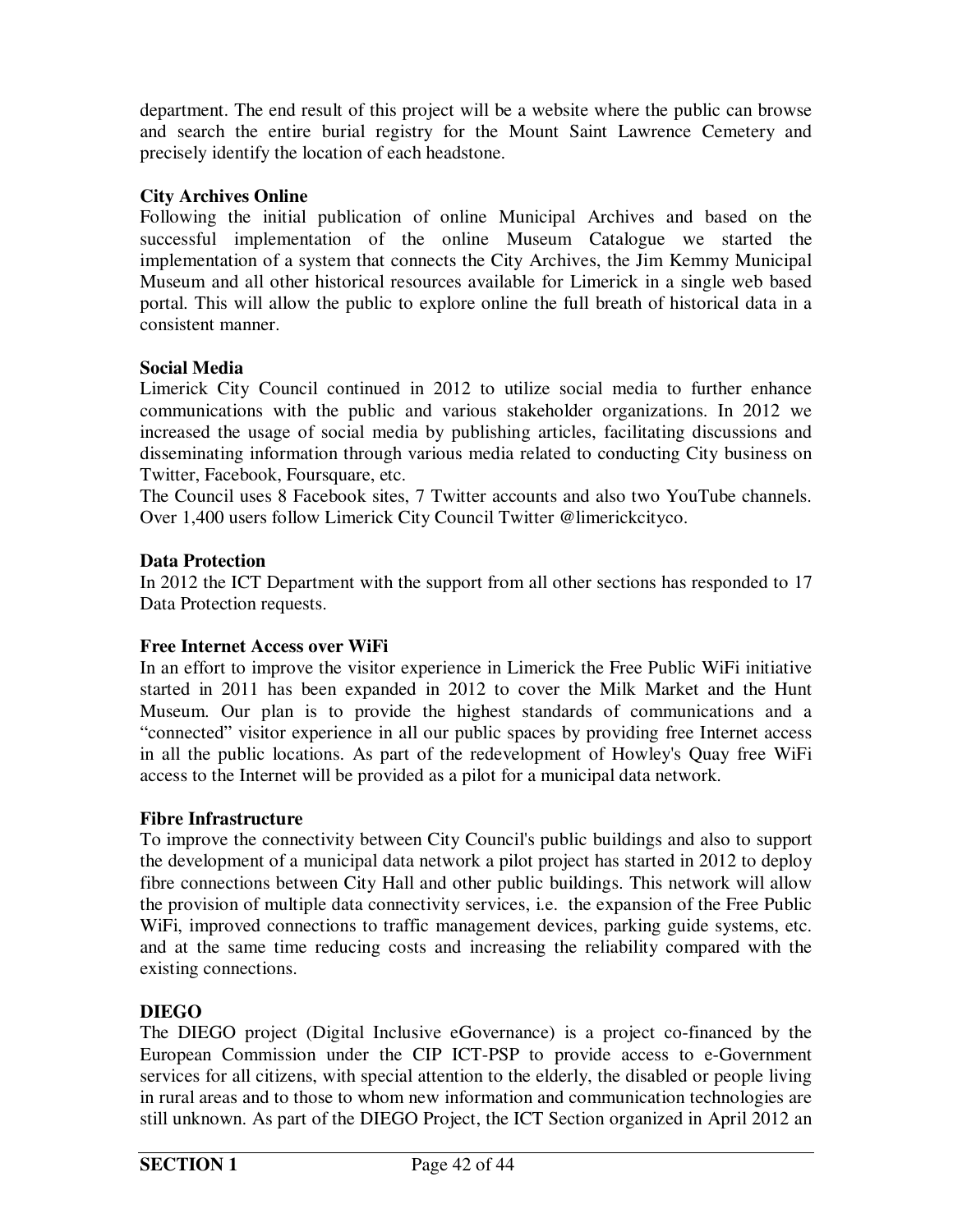international seminar on inclusive technologies. The DIEGO partners from Spain, UK, Cyprus, Greece and Italy used this opportunity to learn about the policies and strategies implemented at national and local level in order to boost ICT innovative projects and to combat digital exclusion in Ireland and in Limerick. On this occasion the DIEGO portal was launched: simply.limerick.ie.

In partnership with Limerick Community Connect over 500 people received training using the facilities in the Public Libraries on how to access public services through the DIEGO platform. The public can also access the DIEGO platform using a touch window interface which has been installed in City Hall.

#### **Limerick.ie – The official guide to Limerick, Ireland**

Following the launch in 2010 of limerick.ie, a new all inclusive on-line voice for Limerick, the ICT Department in Limerick City Council has continuously provided support and development resources in order to ensure that limerick.ie has a 100% availability rate.

In its second year the popularity of the website is continuing to grow with unique visitor numbers for 2012 alone expected to reach 300,000. Since its launch date, over 440,000 people from 188 countries have visited the website.

At the end of 2012 almost 2,000 amenities are available online and during the year almost 2,000 events have been advertised. The website has been used as the central source of information for events and promotional campaigns in Limerick: St. Patricks Festival, Riverfest, Bicycle Parade, Christmas in Limerick, etc. A section that presents information about major towns and villages in Limerick County is a new addition to the site. "Limerick insider" are online promotional videos which in 2012 covered some of Limerick's best attractions and major events which took place throughout the year.

Limerick.ie is continuing to evolve and development works have commenced in 2012 to launch a new version of the site in January 2013. The new version of Limerick.ie will offer an enhanced user experience with a fresh look and improved navigation and search facilities. The IT Department have also been working on a new project to ensure that Limerick will be represented in the ever growing mobile markets with the launch of Limerick.ie iPhone and Android apps in 2013. Limerick.ie is supported by Limerick City Council, Limerick County Council, Shannon Development, Limerick Co-Ordination Office, Limerick Enterprise Development Partnership, Limerick Chamber, Limerick Regeneration, Integrating Limerick Working Group, Limerick City Enterprise Board, PAUL Partnership and Limerick City and County Development Boards.

#### **FINANCE DEPARTMENT**

The Finance department will continue to focus on improving the delivery of financial information to all relevant stakeholders.

The Finance Department continued to work closely with its customers in 2012. Given the current economic climate the City Council is more than aware of the difficulties that City Centre Business faces. Payment plans have been agreed with those having difficulties in meeting payments due to Limerick City Council. It should be noted that such arrangements simply spreads the payment of a current charge to ease short-term cash flow difficulties for businesses. It must be made clear however that there is no question of reducing rates outstanding by city business – all that the Council can do for business is to